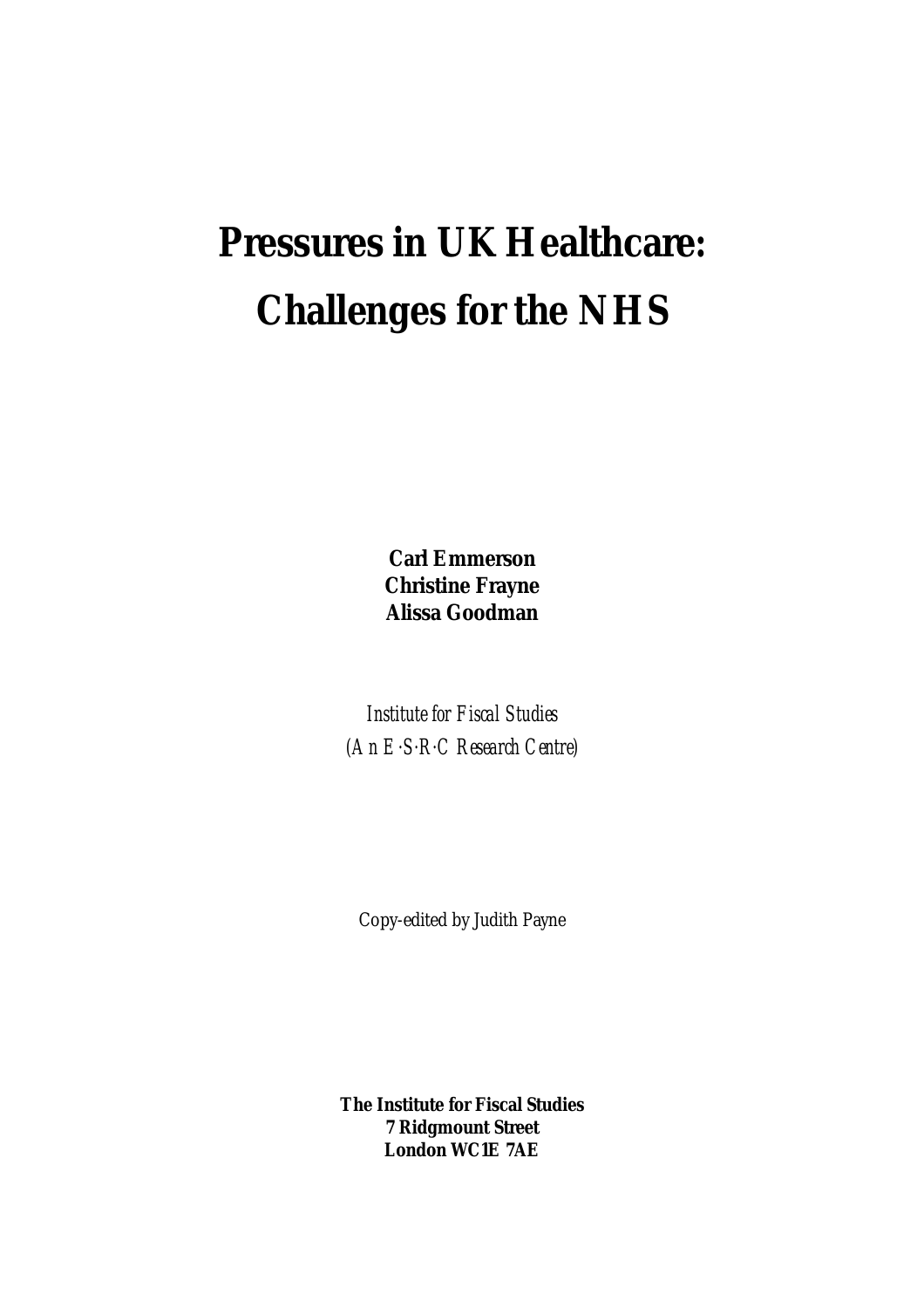## **Published by**

The Institute for Fiscal Studies 7 Ridgmount Street London WC1E 7AE Tel: +44-20-7291 4800 Fax: +44-20-7323 4780 Email: mailbox@ifs.org.uk Internet: http://www.ifs.org.uk

© The Institute for Fiscal Studies, May 2000

ISBN 1-873357-97-4

## **Printed by**

KKS Printing The Printworks 12–20 Rosina Street London E9 6JE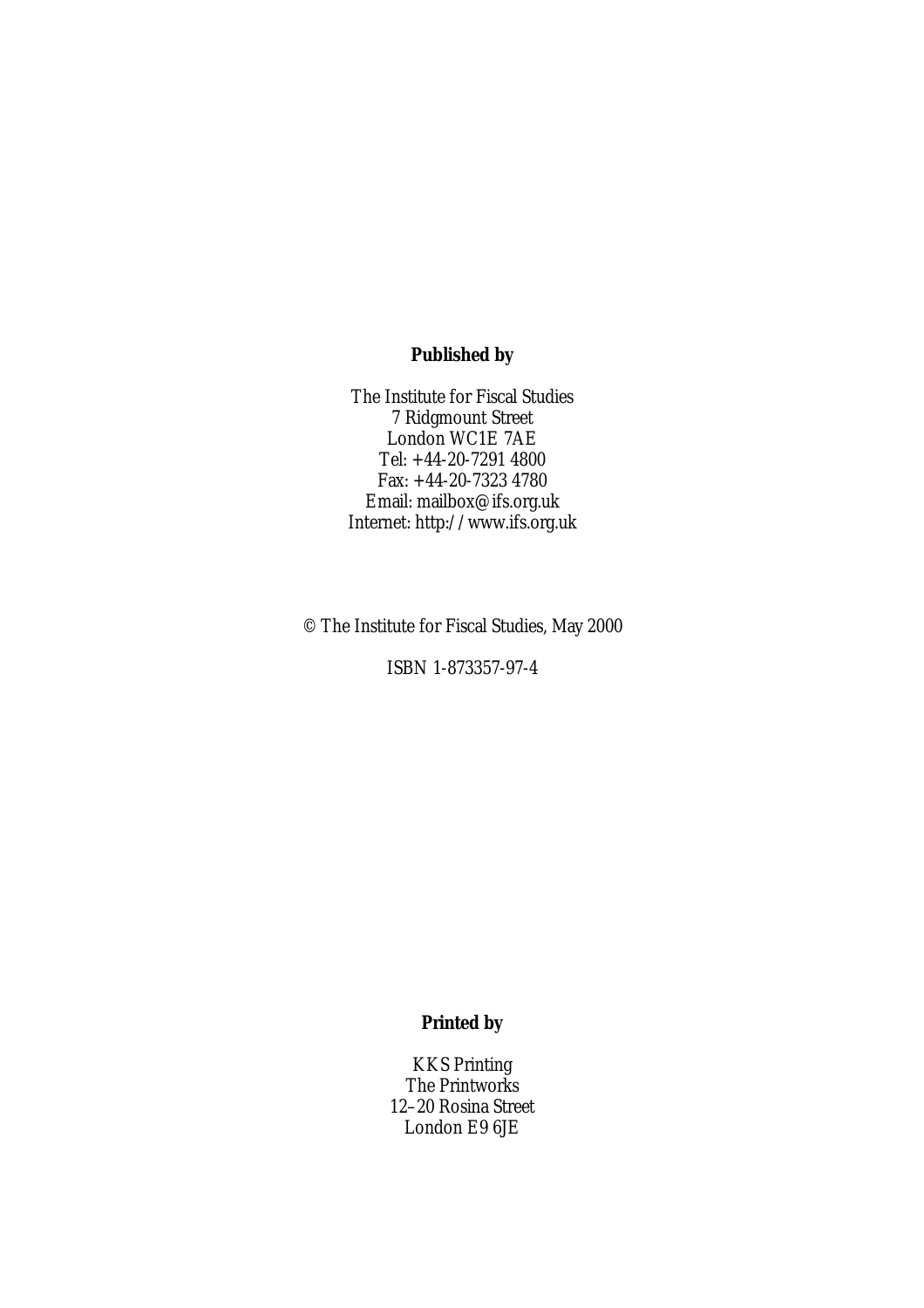## **Preface**

This research is partly financed by the King's Fund. Co-funding has been provided by the Economic and Social Research Council as part of the research programme of the ESRC Centre for the Microeconomic Analysis of Fiscal Policy at IFS. The authors would like to thank John Appleby, Andrew Dilnot and Frank Windmeijer for helpful comments and Steve Smallwood at the Government Actuary's Department for unofficial population projections produced for use within this Commentary. The views expressed here are those of the authors and not of IFS, which has no corporate view, nor of the King's Fund. Any errors are the authors' own.

*Carl Emmerson and Alissa Goodman are Senior Research Economists and Christine Frayne is a Research Economist at the Institute for Fiscal Studies.*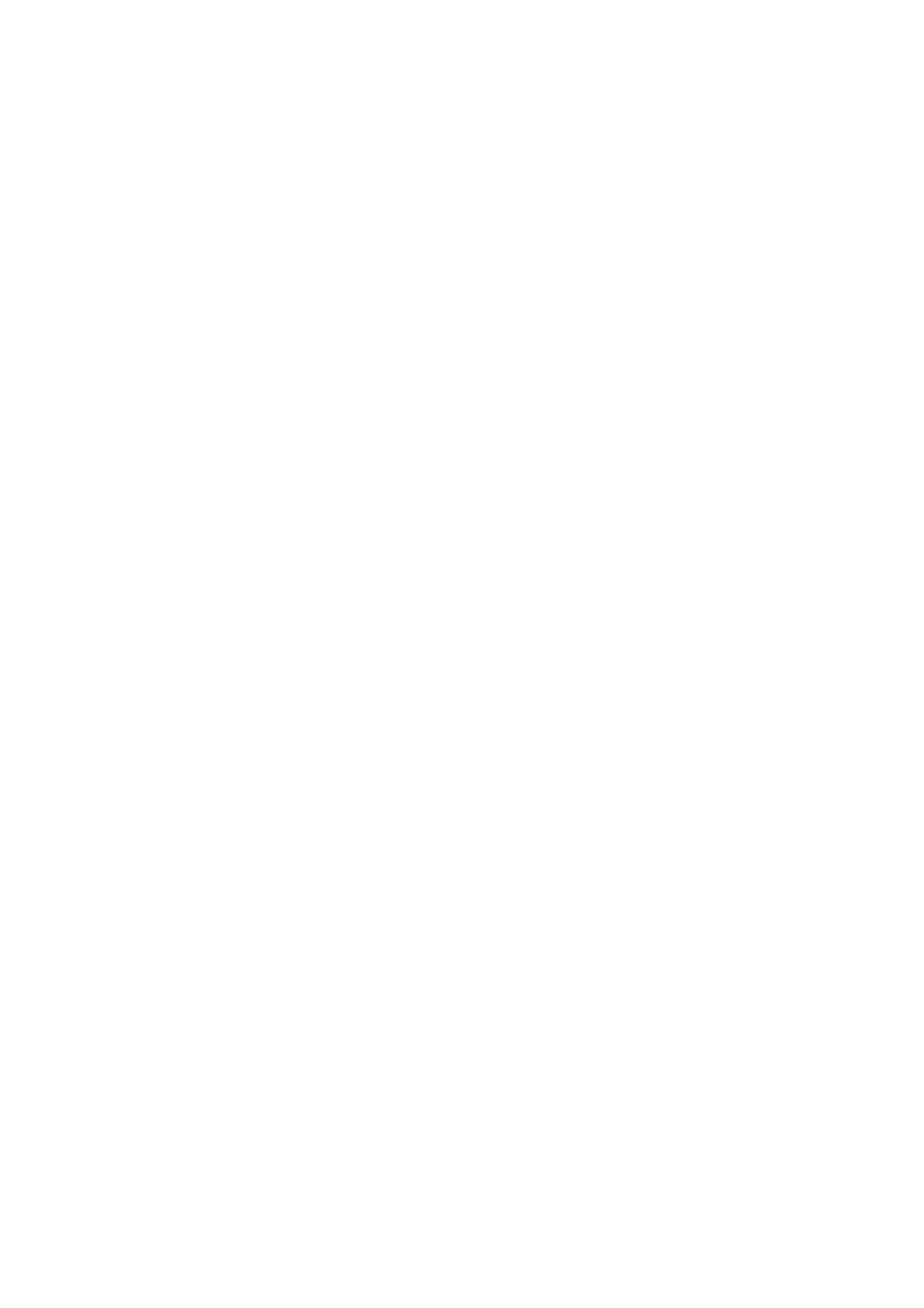# **Contents**

|                   | <b>Executive summary</b>                                                                                   | 1                        |
|-------------------|------------------------------------------------------------------------------------------------------------|--------------------------|
| 1.                | <b>Introduction</b>                                                                                        | 3                        |
| 2.                | An analysis of NHS spending, April 1949 to March 2004                                                      | 4                        |
| 2.1               | How much do we spend on health?                                                                            | $6\phantom{.}6$          |
| 2.2               | Where does the money go?                                                                                   | $\overline{\mathcal{U}}$ |
| 3.                | The economics of government intervention in healthcare                                                     | 8                        |
| 3.1               | <b>Equity arguments</b>                                                                                    | ${\bf 8}$                |
| 3.2               | <b>Efficiency arguments</b>                                                                                | 9                        |
| 3.3               | Does the NHS address these issues?                                                                         | 12                       |
| 4.                | <b>International comparisons of healthcare provision</b>                                                   | 14                       |
| 4.1               | Spending comparisons                                                                                       | 14                       |
| 4.2               | <b>Comparison of healthcare systems</b>                                                                    | 16                       |
| 4.3               | Comparison of outcomes across countries                                                                    | 18                       |
| 4.4               | Comparisons of perceived quality: waiting times and public satisfaction                                    | 20                       |
| 5.                | <b>Private healthcare in the UK</b>                                                                        | 23                       |
| 5.1               | Coverage of private health insurance                                                                       | 26                       |
| 5.2               | <b>Policy issues</b>                                                                                       | 31                       |
| 6.                | <b>Measuring quality in the NHS</b>                                                                        | 33                       |
| 6.1               | <b>Waiting-lists</b>                                                                                       | 33                       |
| 6.2               | <b>Waiting times</b>                                                                                       | 36                       |
| 6.3               | Regional variations                                                                                        | 37                       |
| 7.                | Future pressures on the NHS from changing demographics                                                     | 42                       |
| 7.1               | The ageing of the population                                                                               | 43                       |
| 7.2               | Healthcare costs and age                                                                                   | 45                       |
| 7.3               | Demographic change and its impact on health spending                                                       | 46                       |
| 7.4               | More optimistic projections: does life expectancy matter?                                                  | 48                       |
| 7.5               | Future patterns of disability and illness: health expectancy                                               | 50                       |
| 7.6               | Do population projections underestimate the growth in the elderly<br>population?                           | 52                       |
| 7.7               | Conclusions                                                                                                | 54                       |
| 8.                | <b>Conclusions: the future of the NHS</b>                                                                  | 55                       |
|                   | <b>Appendix A.</b> Spending on the NHS from 1949 to 2003–04                                                | 57                       |
|                   | <b>Appendix B.</b> Multivariate analysis of the characteristics of those with private<br>medical insurance | 58                       |
|                   | <b>Appendix C.</b> Would a subsidy to private medical insurance be self-financing?                         | 59                       |
| <b>References</b> |                                                                                                            | 60                       |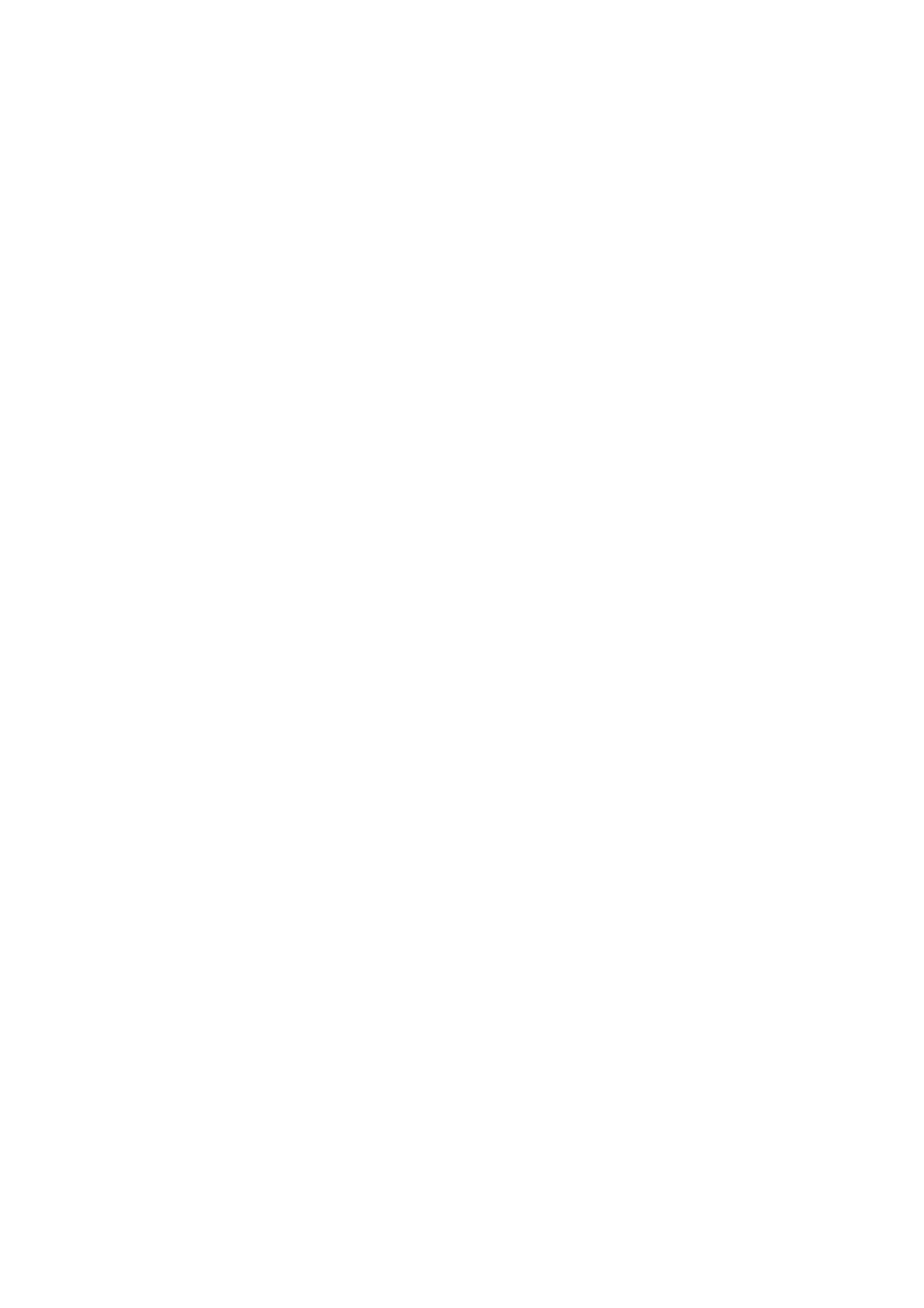# **Executive summary**

The recent Budget announced that the National Health Service is set to receive 'by far the largest sustained increase in NHS funding of any period in its 50-year history'.1 The planned spending increases over the next four years, averaging some 6.1 per cent a year in real terms, are not unprecedented but are substantially higher than the 3.4 per cent average award that the NHS has received since its birth in 1949. The challenge facing the NHS is to deliver the necessary improvements in patient care to justify such a large injection of public spending.

This Commentary looks at the role of both the public and private sectors in providing healthcare in the UK. Several potential problems that would exist if the government did not intervene in the market for healthcare are examined. These market failures, and the fact that a solely private market for healthcare would lead to a very inequitable outcome, provide justification for some form of state intervention. A tax-financed NHS is not the only solution to the problems. Many countries have adopted different ways of intervening in the market for healthcare. For example, in the US, the private sector plays a much larger role, while Germany has opted for compulsory social insurance with a mixture of private and public provision. Levels of spending in different countries vary, with the US spending almost 14 per cent of GDP on healthcare compared with 10.7 per cent in Germany and just 6.8 per cent in the UK. Looking across the G7 countries, it is clear that higher levels of health spending are not necessarily associated with better health outcomes. For example, the UK achieves better life expectancies and better infant mortality rates than the US. The picture is far from clear, with the UK having much worse survival rates from many forms of cancer than either the US or many European countries. Differences such as these are likely to be caused by a range of factors in addition to the quality of healthcare provided, such as incomes, education levels, climates and cultural influences.

While the NHS remains the dominant provider of healthcare in the UK, both the number of people covered by private health insurance and the amount of private spending on healthcare have grown dramatically over the last 25 years. In 1978, just 2.4 million people were covered by private health insurance compared with nearly 7 million today. Two-thirds of private medical insurance is employer-provided. Private spending on health has increased from around 9 per cent of total health expenditure in 1975 to over 15 per cent in 1997. Looking at the characteristics of those with private medical insurance, we find that individuals covered tend to have higher incomes and higher levels of savings. They are also more likely to live in London, the South East and the West Midlands. While any increase in coverage of private medical insurance would indeed reduce the burden on the NHS, it is extremely unlikely that any subsidy to encourage take-up would be self-financing.

Waiting-lists have existed since the birth of the NHS 50 years ago but have increased dramatically over the last 25 years. This is despite increases in the number of people actually being treated. In February 2000, 1.1 million patients in England were on an NHS

<sup>1</sup>The Chancellor's Budget Speech. Source: *Hansard*, 21 March 2000, column 872.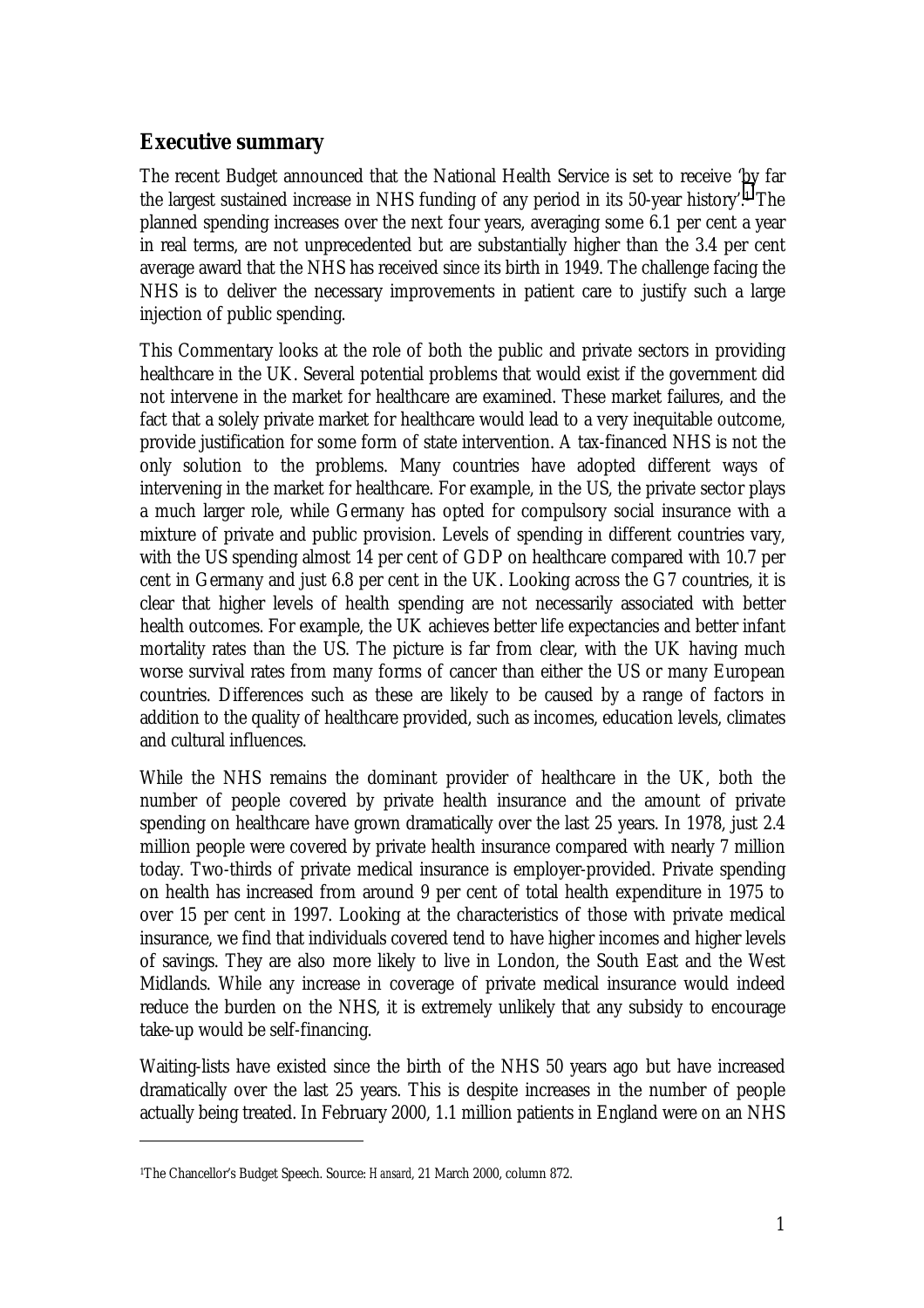in-patient waiting-list, which is over 2 per cent of the population. There is also considerable variation across the country, with 1.9 per cent of individuals waiting for treatment in the West Midlands compared with 2.7 per cent in the North West. It is also true that the North West is one of the best-performing regions as measured by number of patients treated per bed. Actual waiting times and clinical outcomes are also extremely important. On average, NHS patients have to wait 4.3 months for an in-patient appointment, although half of patients wait less than 3 months. An analysis of some indicators of clinical outcomes also suggests that substantial variations in quality exist both across and within different NHS regions.

The NHS budget will, in future, face growing pressures from three main areas increases in pay to ensure that public sector wages remain in line with those in the private sector, increases in public demands for healthcare, partly fuelled by advances in technology, and increases in the elderly population. The effect of an increasing elderly population is uncertain, but it is important to remember that the NHS has had to cope with a similar degree of adverse demographic change over the last 50 years to that forecast for the next 50. Under the assumption that spending per person in each agegroup remains the same, spending will have to increase by some 30 per cent by 2040 just for the NHS to stand still. While this is less than the expected increase in GDP over this period, it comes on top of other pressures, such as those from the NHS pay bill.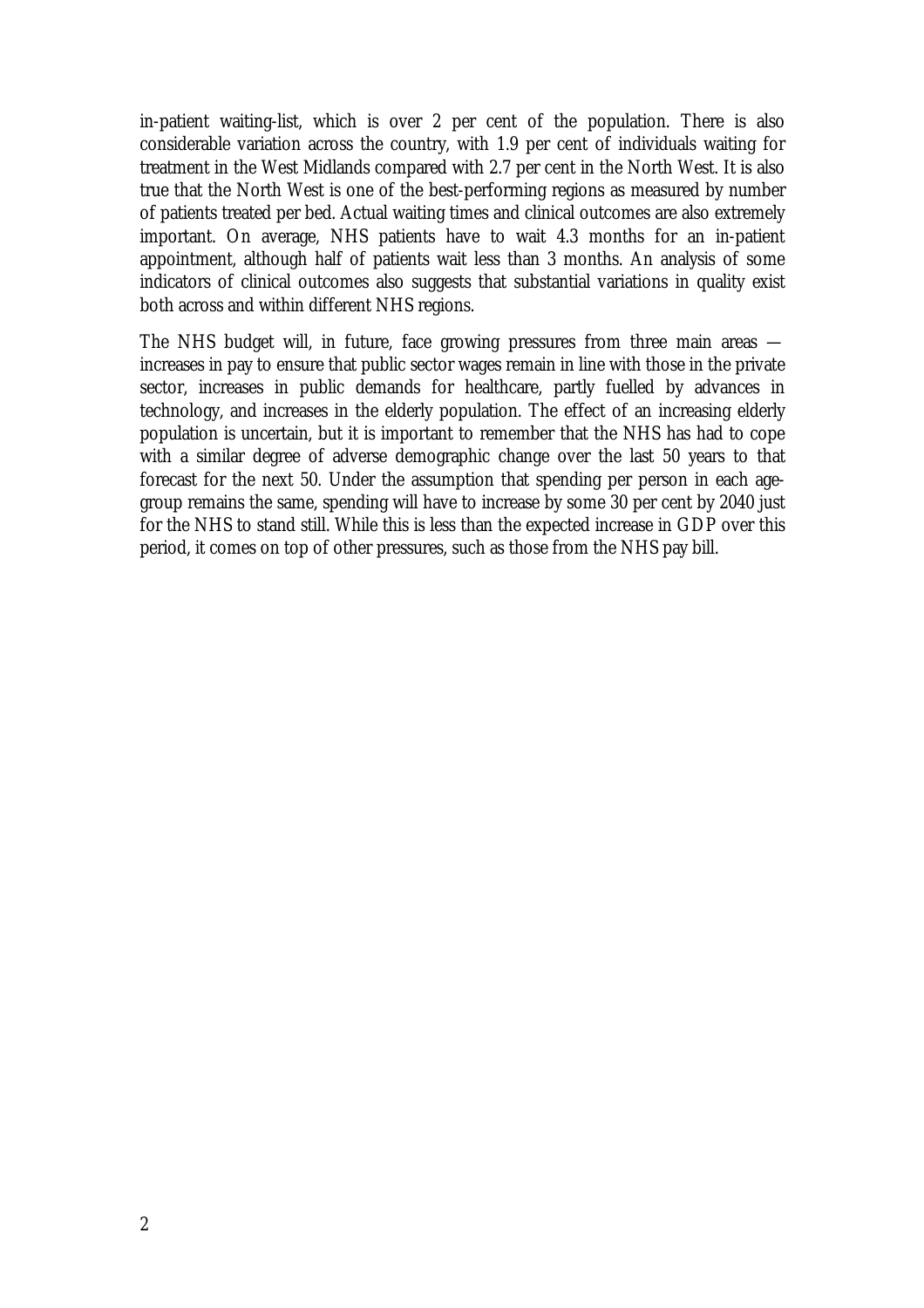# **1. Introduction**

The recent Budget set out spending increases for health for the next four years which mean that the National Health Service is now witnessing a period of relatively high and sustained spending growth. The announcement of these large funding increases, preempting the Spending Review due this July, came after another 'crisis' winter in which the performance of the NHS has been subjected to intense public scrutiny. The resulting debate has thrown up some fundamental questions about the system of healthcare in this country, which this Commentary attempts to address.

Chapter 2 starts by putting the spending plans announced in the Budget into the context of the history of the NHS and recent parliaments, and sets out the main areas of health spending. Following from this, some of the important issues facing the healthcare system in this country are assessed. One such set of issues has surrounded the rationale for a system such as the NHS, in which the government is heavily involved in both the provision and the finance of healthcare. The economic arguments for government intervention in healthcare are addressed in Chapter 3.

While it is common for governments to intervene in the market for healthcare, it is also clear that the form and the extent of this intervention can vary. Much political attention has also been focused on how much the UK spends on healthcare compared with other countries, and it is now widely known that this country's spending on healthcare is low by international standards. Chapter 4 sets out some international spending comparisons and places these into context by examining some of the different healthcare systems that exist around the world and by looking at how health outcomes differ between countries.

Another issue to receive much attention is the role of the private sector in the UK, which is small compared with those in other countries but has been growing rapidly over recent decades. Chapter 5 describes the growth of the private sector and examines the characteristics of those who hold private health insurance. Some of the possible policy issues surrounding these findings are also discussed. The quality of the NHS is an issue that is closely related both to the funding debate and to the growth of the private sector in recent years. In his recent Budget, the Chancellor stated that some of the additional NHS spending over the next four years was to 'address long-standing variations in efficiency performance and health outcomes'.2 Chapter 6 looks at some indicators of NHS quality, including waiting-lists, waiting times and some important clinical outcomes. The extent of regional variations in these indicators is also examined.

A final issue that has been much debated is the degree to which the NHS of the future will be subject to increasing spending demands. A number of reasons have been put forward as to why the NHS might face considerable upward pressure on its budgets in the coming decades, including new technologies, rising incomes and demographic change. Chapter 7 focuses on one of these — namely, the likely spending implications of an ageing population. Chapter 8 concludes.

<sup>2</sup>The Chancellor's Budget Speech. Source: *Hansard*, 21 March 2000, column 871.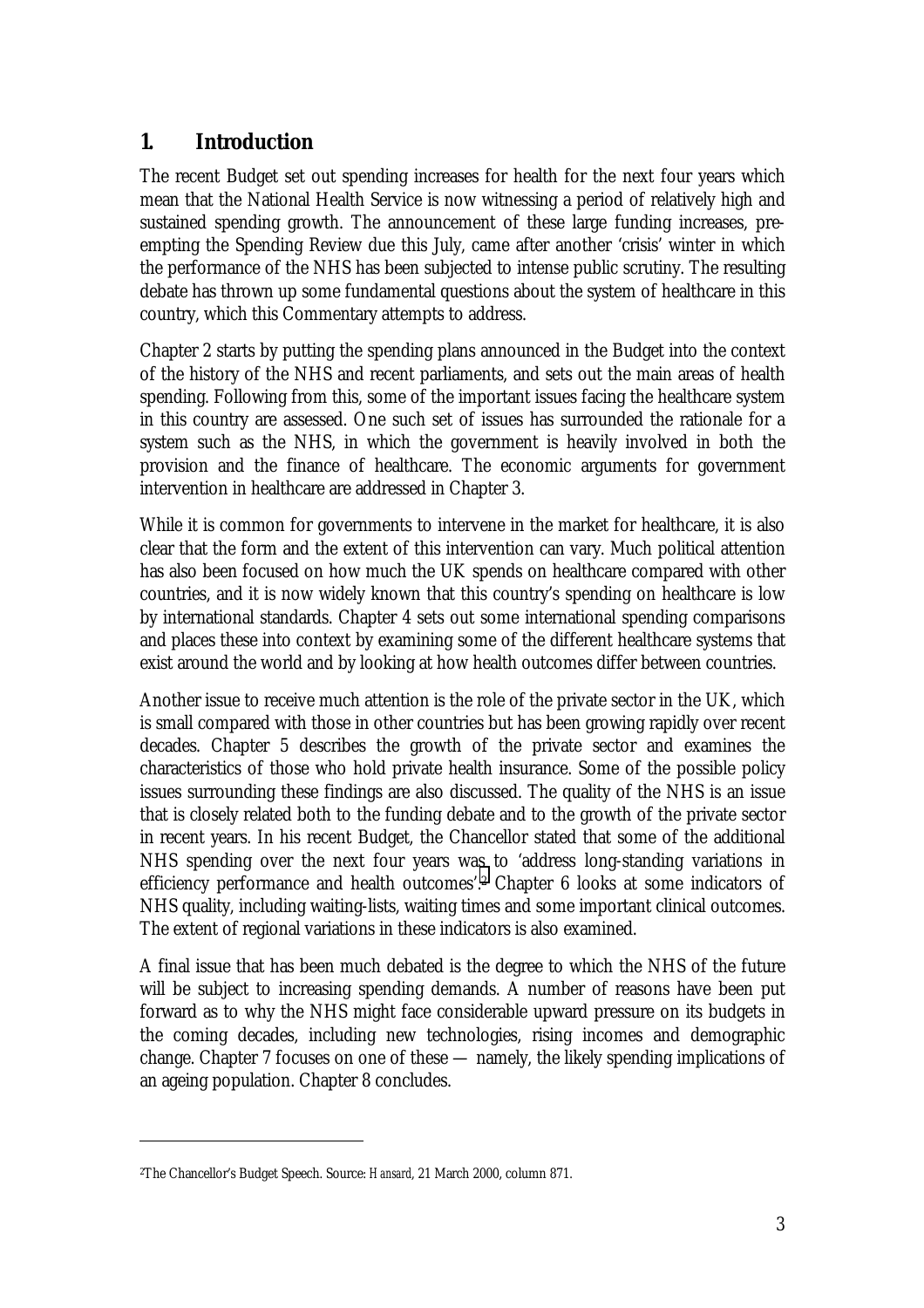# **2. An analysis of NHS spending, April 1949 to March 2004**

The recent Budget contained details of the government's NHS spending plans until March 2004. The Chancellor stated that these spending plans represented 'by far the largest sustained increase in NHS funding of any period in its 50-year history'.3 This chapter puts these planned increases in spending in a historical context, both in terms of the real increases in resources allocated by various governments since the birth of the NHS in 1949 and in terms of the share of national income that we now devote to the NHS.

The spending plans announced in the Budget do indeed imply large real increases in the resources available to the NHS. This is shown in Table 2.1. On average, the NHS is set to receive a real increase in spending of 6.1 per cent a year from April 2000 to March 2004. This is substantially greater than the real spending increases achieved over the previous four Conservative parliaments, which averaged 3.1 per cent a year. It is also higher than the 3.4 per cent real increase in spending that the NHS has received on average over its entire history. Looking at spending increases over the entirety of this parliament, we see that, on average, spending will grow by 4.7 per cent. While this is less than the plans for the next four years, it is still higher than the historical average increase in NHS spending.

|                                                                            | Annualised   |
|----------------------------------------------------------------------------|--------------|
|                                                                            | average real |
|                                                                            | increase     |
|                                                                            | (%)          |
| Current planned expenditure: April 2000 to March 2004                      | 6.1          |
|                                                                            |              |
| <b>Comparisons across parliaments</b>                                      |              |
| This parliament: April 1997 to March 2002                                  | 4.7          |
| Last parliament: April 1992 to March 1997                                  | 2.6          |
| Conservative years: April 1979 to March 1997                               | 3.1          |
|                                                                            |              |
| <b>Other periods of interest</b>                                           |              |
| Five-year increase from start of first CSR: April 1999 to March 2004       | 6.2          |
| Highest five-year increase in history of the NHS: April 1971 to March 1976 | 6.4          |
| Last 46 years: April 1954 to March 2000                                    | 3.7          |
| History of NHS (last 50 years): April 1950 to March 2000                   | 3.4          |

## **Table 2.1. Real increases in NHS spending, various periods**

*Notes:* NHS spending is defined here as UK National Health Service expenditure, net of NHS charges and receipts. See Appendix A for more details.

*Sources:* NHS spending figures from Department of Health (1997b, 1998, 1999 and 2000), HM Treasury (2000) and Office of Health Economics (1999); GDP deflators from Office for National Statistics (2000a) and HM Treasury website.

The effect of the Budget on the planned increases in NHS spending is shown in Figure 2.1. The real increases in spending planned by the Comprehensive Spending Review (CSR) in July 1998 for the financial years 2000–01 and 2001–02 are shown in light

<sup>3</sup>The Chancellor's Budget Speech. Source: *Hansard*, 21 March 2000, column 872.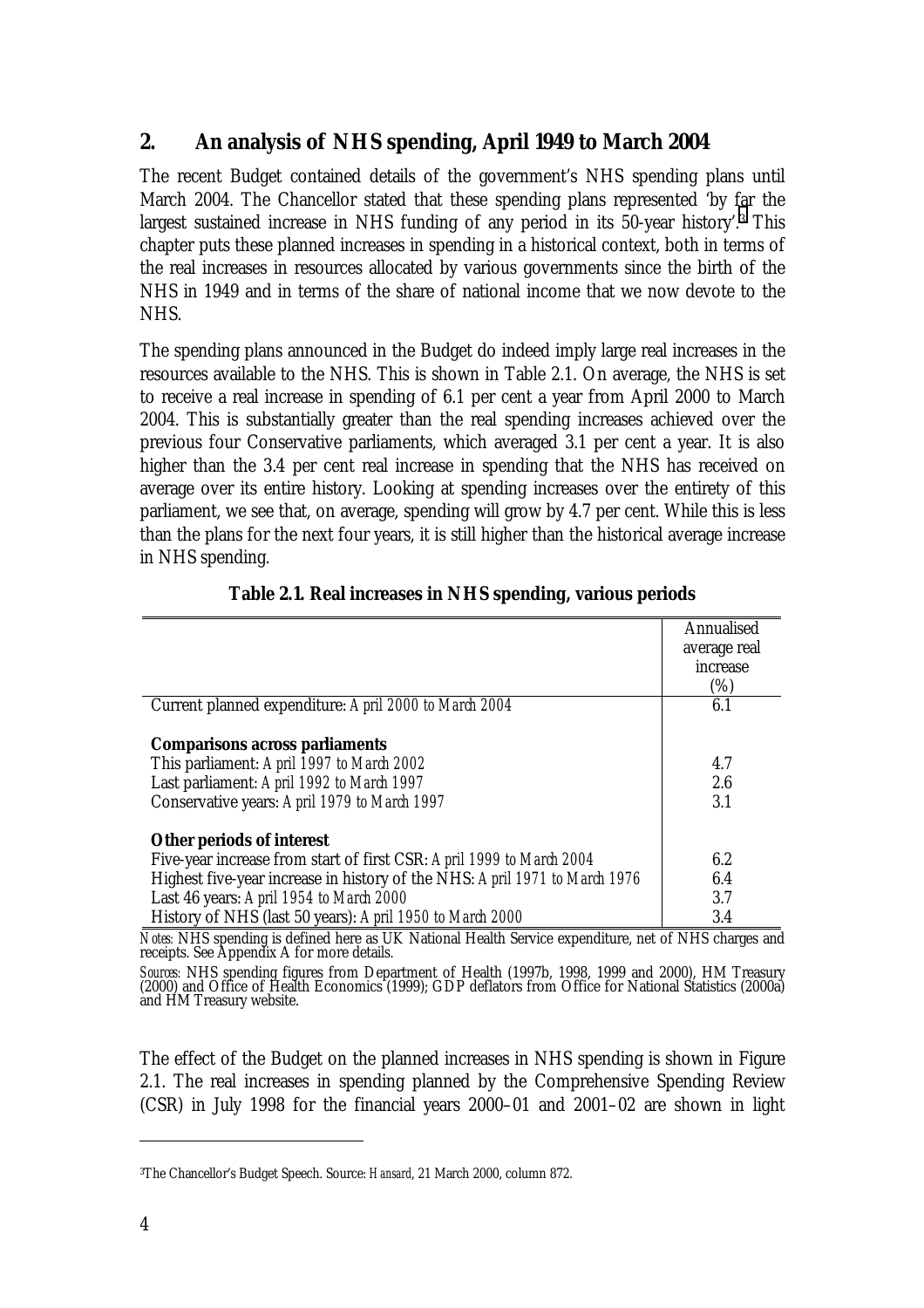shading. On announcing the spending plans for April 1999 to March 2002, the Chancellor stated that 'the first innovation of the Comprehensive Spending Review is to move from the short-termism of the annual cycle and to draw up public expenditure plans not on a one year basis but on a three year basis'.4 The Budget substantially revised these spending plans by putting additional resources into the NHS in both 2000–01 and 2001–02.5 The Budget also set out NHS spending plans for the years 2002–03 and 2003– 04. The real increases in NHS spending implied by the government's current spending plans are shown by the combined light and dark shaded areas.



**Figure 2.1. Annual real increases in NHS spending, 1979–80 to 2003–04**

*Notes:* NHS spending is defined here as UK National Health Service expenditure, net of NHS charges and receipts. See Appendix A for more details.

*Sources:* NHS spending figures from Department of Health (1997b, 1998, 1999 and 2000), HM Treasury (1999 and 2000) and Office of Health Economics (1999); GDP deflators from Office for National Statistics (2000a) and HM Treasury website.

While the spending plans for the five years from April 1999 to March 2004 do represent a period of large and sustained increases in NHS funding, averaging some 6.2 per cent, they are in fact not unprecedented. The five years from April 1971 to March 1976 saw average real increases in NHS spending of 6.4 per cent a year. The spending plans do, however, represent a break from the last 20 years, over which the NHS tended to receive extremely erratic increases in spending, as shown in Figure 2.1. The start of the Thatcher years saw two years of large real increases in NHS spending in 1980–81 and 1981–82, due to implementation of the Clegg pay awards, which were followed by much lower real

<sup>4</sup>The Chancellor's speech announcing the Comprehensive Spending Review. Source: *Hansard*, 14 July 1998, column 187.

<sup>5</sup>Education, law and order, and transport also received additional amounts in 2000–01, and the forthcoming Spending Review has given an additional £5.9 billion to be allocated to departments in 2001–02. Source: HM Treasury, 2000.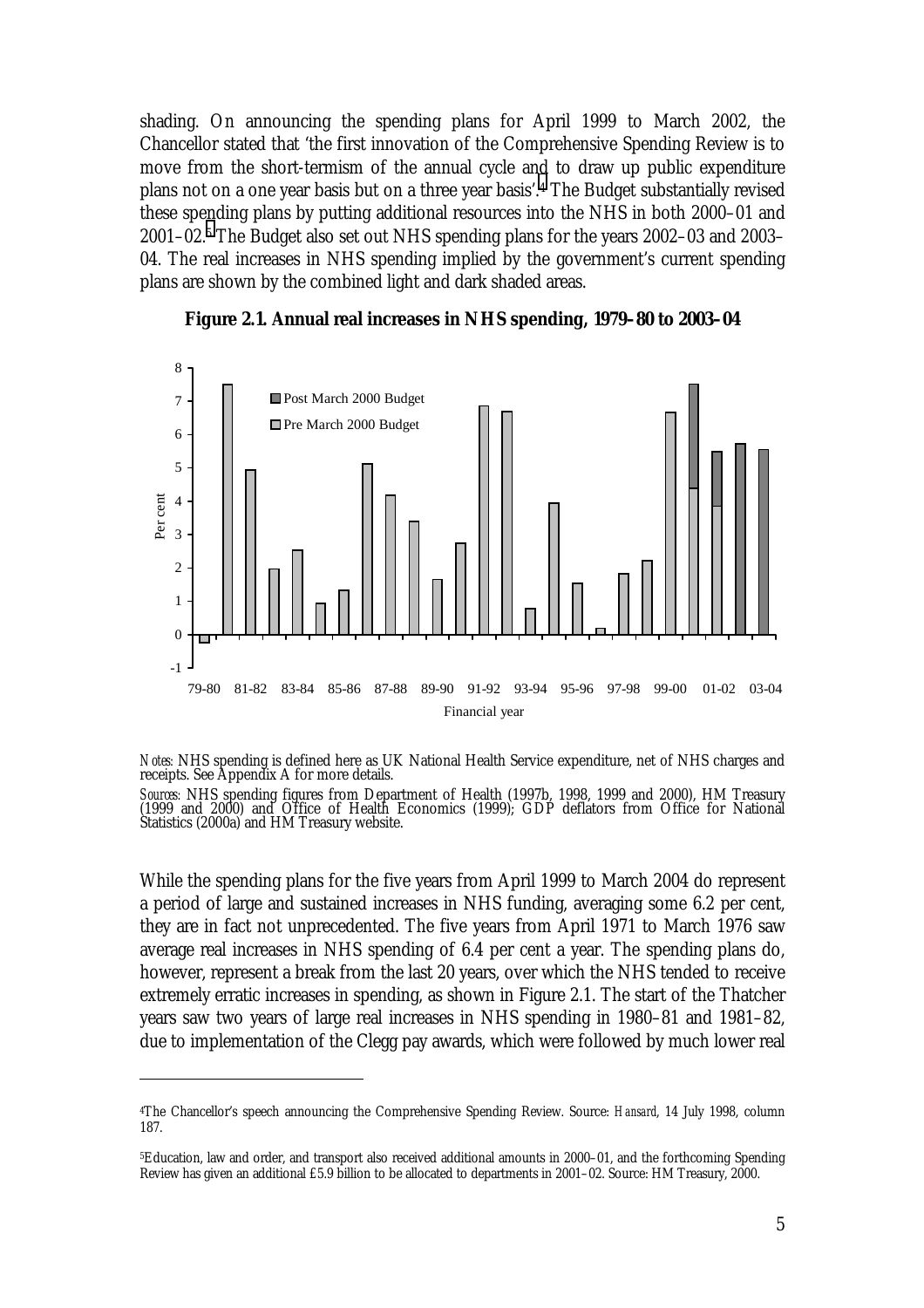increases in spending. This pattern is seen again at the start of the Major administration in 1990 when, partly as a result of the internal market reforms, the NHS again received two years of relatively generous increases in spending followed by much lower increases. In contrast, the four years from April 1995 to March 1999 saw real increases in NHS spending averaging just 1.4 per cent a year.

#### **2.1 How much do we spend on health?**

The share of national income that has been spent on the NHS has increased considerably over the last 50 years. Figure 2.2 shows that spending as a share of GDP was just 3.5 per cent in 1949–50 and has risen to 5.7 per cent in 2000–01. The irregular nature of spending increases over the last quarter of a century is also clearly shown, with periods in which NHS spending falls as a share of GDP (1977–78 to 1979–80, 1983–84 to 1989–90 and 1995–96 to 1998–99) being followed by years of relatively large increases in spending. It should also be noted that variation in health spending as a share of national income will, in part, be caused by underlying fluctuations in GDP. The spending plans set out in the Budget imply further increases in NHS spending as a share of GDP to 6.3 per cent in 2003–04.





*Notes:* NHS spending is defined here as UK National Health Service expenditure, net of NHS charges and<br>receipts. Projections forward from 2000–01 to 2003–04 are taken from HM Treasury (2000). This assumes trend GDP growth of 2½ per cent a year. See Appendix A for more details.

*Sources:* NHS spending figures from Department of Health (1997b, 1998, 1999 and 2000), HM Treasury (1999 and 2000) and Office of Health Economics (1999); GDP deflators from Office for National Statistics (2000a) and HM Treasury website.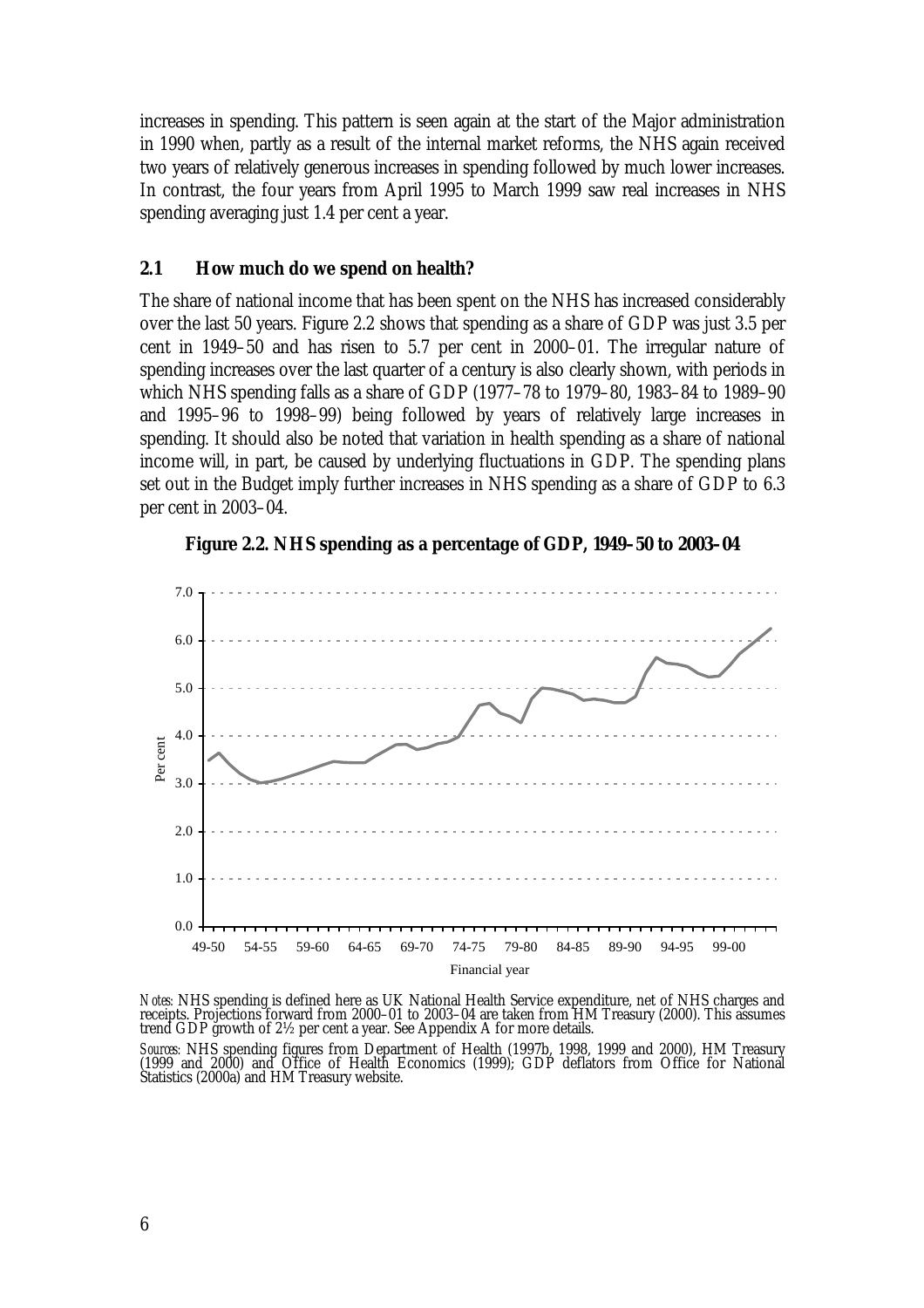#### **2.2 Where does the money go?**

The NHS is set to spend £54.2 billion in 2000–01, a large proportion going on Hospital and Community Health Services (HCHS). Figure 2.3 shows how this money was allocated in 1997–98, the most recent year for which figures are available, and how this compares with two earlier years (1988–89 and 1992–93). The largest part of spending goes on acute hospital treatment, and this proportion has increased over the last nine years from 45.1 per cent in 1988–89 to 53.5 per cent in 1997–98. The last five years have also seen increases in the proportions spent on mental health and those with learning disabilities, with falls in the proportions spent on the elderly, maternity care and other areas of hospital and community services. It should be remembered that the elderly receive a large portion of spending through other parts of the health budget. Hence the reduction in share of spending on the elderly is potentially due to increases in other budgets — for example, in acute care or alternatively additional support from local authorities. Central administration makes up just 3.3 per cent of the overall budget.





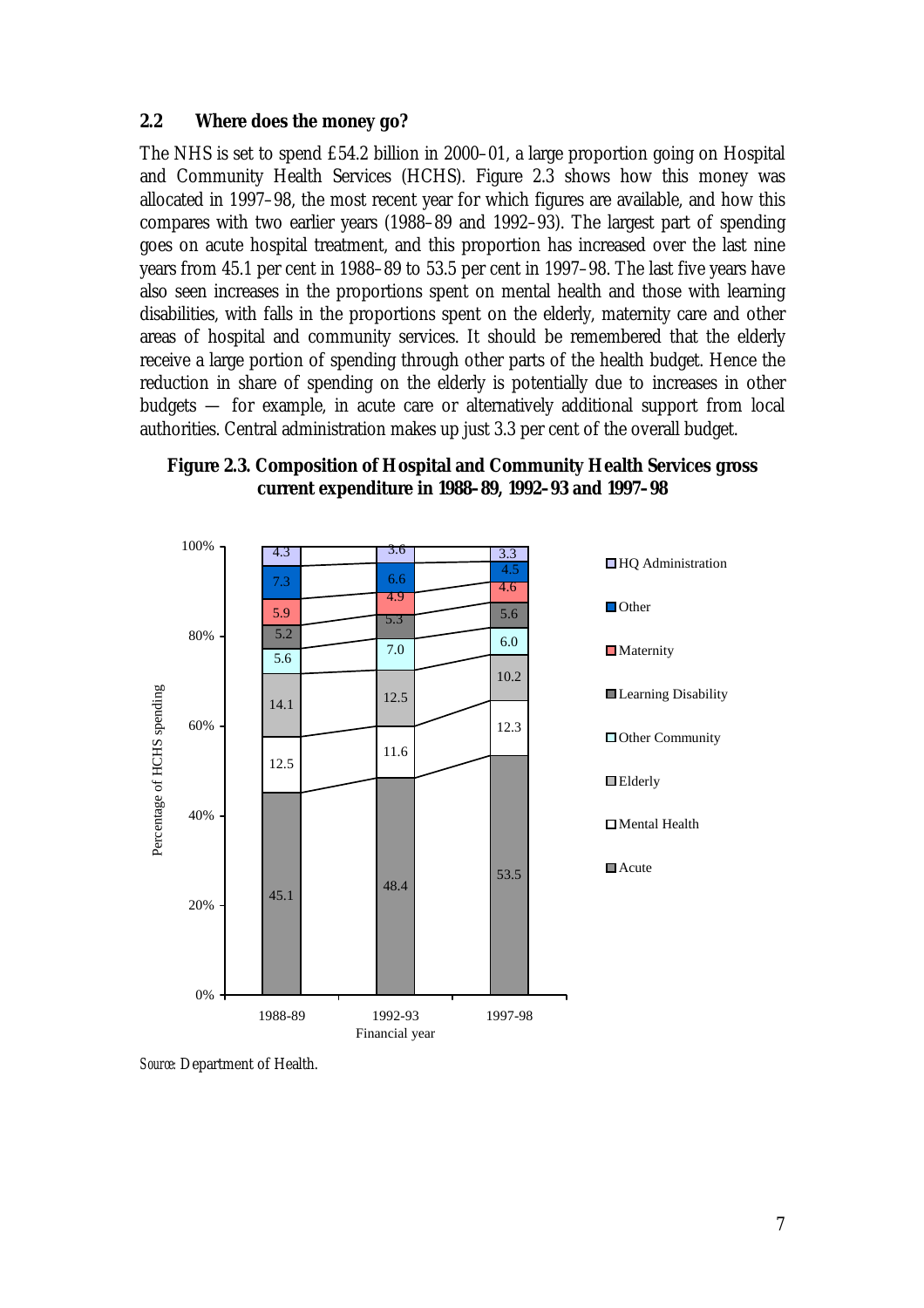# **3. The economics of government intervention in healthcare**

It is clear from the previous chapter that the UK government intervenes massively in the market for healthcare. Not just in this country, but around the world, governments are involved to varying degrees in the finance — and in many cases also the provision — of healthcare to their citizens. Although historically these systems have emerged through a variety of circumstances, there are a number of common problems that arise in the market for healthcare to which these government interventions provide a response. In order to understand more fully the role that the public and private sectors play in the UK and how other countries' systems compare, it is helpful to take a step back and examine, from the standpoint of economics, why the government is involved in the healthcare sector at all.

Economic arguments for government involvement fall broadly into two strands — those that relate to equity or some concept of fairness and those that point to the presence of market failures in the private healthcare market and so call for intervention on efficiency grounds. In this chapter, we provide a brief overview of these issues. For a fuller discussion, see Barr (1998) and Donaldson (1998).

## **3.1 Equity arguments**

The most commonly heard arguments for government involvement in the market for health are, at root, arguments based on the concept of equity or fairness. The concept of equity in economics is a broad one, but in the context of healthcare the aim most frequently espoused is that treatment be available on the basis of clinical need and regardless of other issues such as ability to pay.6 For example, the enshrining principles of the NHS set out in the 1944 White Paper, *A National Health Service*, included the aim that everyone 'irrespective of means, age, sex, or occupation shall have equal opportunity to benefit from the best and most up to date medical and allied services available'.7

According to such a principle, two people with identical medical profiles should be able to receive identical treatment regardless of all their other circumstances. Economics tells us that the purely private market will not ensure this result, as individuals will seek to buy healthcare only to the extent that the private benefits match the costs involved to them. Where their circumstances differ, the amount of healthcare they will consume will vary. For example, people with different incomes are likely to choose different levels of healthcare even if their medical conditions are the same.

Even with the same income, there are other reasons why people may buy different amounts of healthcare in the private health market. People may have varying preferences between spending their income on health and on other commodities, different degrees of risk aversion, with some willing to give up more income today for a certain future than others, or varying subjective discount rates, so that the trade-off between present and future consumption (and possibly health) will be higher for some than others. All these

<sup>6</sup>For a discussion of other potential definitions of equity, see, for example, Barr (1998).

<sup>7</sup>Cited in Timmins (1995).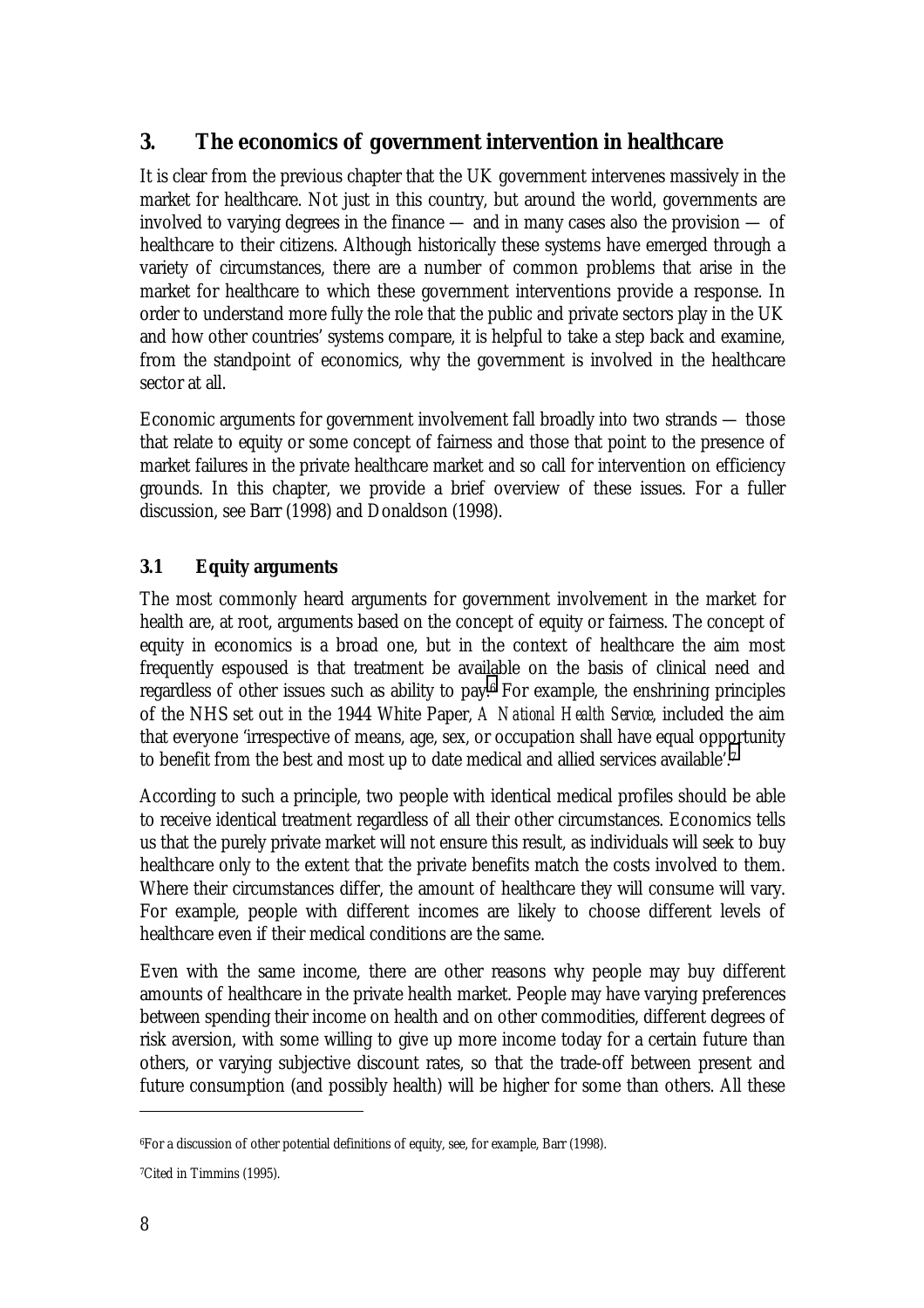factors will result in different levels of treatment arising for people with identical medical need. In choosing different levels of healthcare, such people will be behaving in a manner that is rational and consistent with their preferences.

However, society may not approve of this market outcome on moral grounds. Individuals may have preferences not just over their own healthcare but also over the healthcare of others, and over how such care is distributed. Such preferences over the healthcare of others are sometimes referred to as 'caring externalities'. Where such preferences over the distribution of healthcare exist, government intervention can be designed to achieve a more equitable outcome. In the case of the UK system, this is done by providing services that are mostly free at the point of delivery and are available to all.

## **3.2 Efficiency arguments**

There are also reasons why government intervention could be called for in the market for healthcare on efficiency grounds. There are two broad types of market failure that are likely to occur in the unfettered private market. The first of these concerns the presence of externalities in the healthcare market. Some of these are closely related to the equity arguments set out above. The second type of market failure relates to information failures of various descriptions. We consider each in turn.

# *Social returns to health?*

The externality argument revolves around the fact that there may be social as well as private returns arising from an individual becoming more healthy. With each individual acting on the basis only of the private return to him or herself, these social returns are likely to go unrealised unless the government intervenes in some way. As already discussed, the possibility of caring externalities, whereby the well-being of others is of value to an individual, is one such example. Another obvious social return in the context of healthcare is the case of infectious diseases. The benefit of preventing or curing one person's infectious illness extends beyond the private benefit to that individual and affects the community at large.

It is often said that one of the driving factors behind some of the early welfare state reforms at the start of this century was the poor state of health revealed in the men who were conscripted in the First World War. Up to a third of conscripts were found to be medically unfit to join the forces, and as many as half of those who had volunteered to fight in the Boer War the previous decade were similarly found to be unfit.8 This is another example of the presence of externalities in the market for healthcare. Because they were needed to fight in the war, the benefit to society as a whole of the fitness of these men would have been greater than the sum of the private benefits to each of them individually.

Further to these externalities, a number of arguments that are often made in the context of government intervention in education also relate, to some extent, to the market for

<sup>8</sup>Timmins, 1995.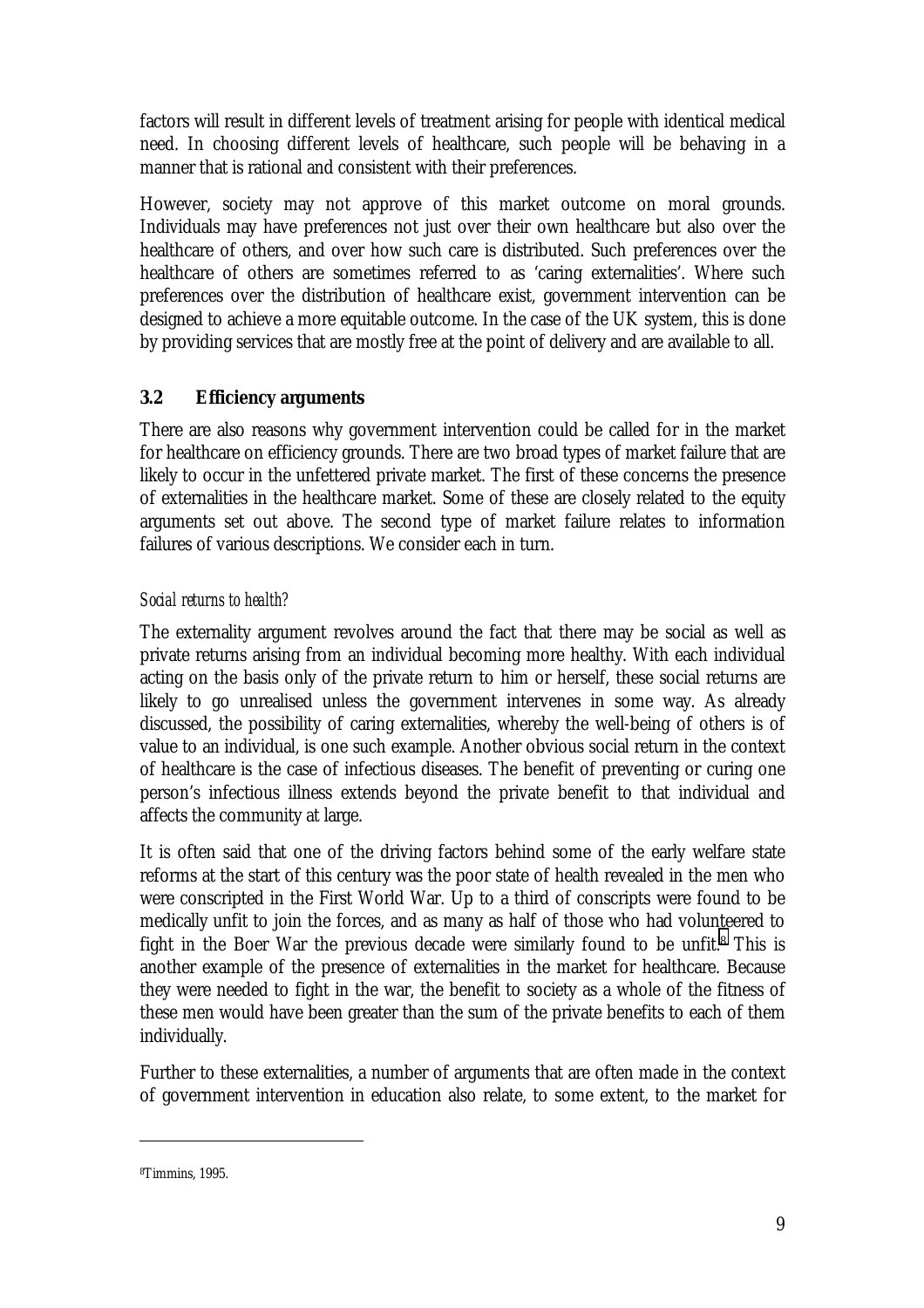healthcare. To the extent that a person's health can be seen as a basic building block of their human capital, arguments about possible increased social cohesion and other externalities that are seen to arise from education can also apply, at some fundamental level, in the area of healthcare.9

The full state finance and provision of health services seen in the UK is, of course, not the only way a government could intervene to address the presence of such externalities. Forms of intervention could range from regulation — for example, to ensure that people are inoculated against particular diseases — to the selective provision of immunisation services, or subsidies to make prices seen in the market more fully reflect both private and social costs and benefits.

## *Imperfect information*

In the market for healthcare, there are further arguments for government intervention on efficiency grounds, which mostly revolve around the problem of imperfect information*.* Purely private markets in healthcare are not able to function perfectly, both because of an inherent lack of information on the part of consumers about the product they are buying and because of an asymmetry of information in the market for insurance between insurers, consumers and providers.

## Demand Conditions

In the first instance, it is often argued that consumers face imperfect information about the nature and price of the product when they seek to buy healthcare. This is because, when a person is very unwell or if treatment is urgent, he or she will not be able to shop around to compare advice or prices. The information that is required to make rational choices is often both highly technical and emotionally charged.

Similar conditions may exist in many other markets — for example, the markets for legal advice or emergency plumbing. Often the private market can step in and provide the missing information to consumers — for example, through consumers' magazines or, more recently, through the publication of information on the internet. Professionals who perform badly will soon develop a poor reputation, and repeat visits will not occur. Selfregulation, or some kind of signalling mechanism such as the provision of guarantees, can also work to ensure that consumers have the best information possible to make the necessary choices.10

In healthcare, this will not necessarily be sufficient to solve the problem, however. This is because healthcare needs are often one-off, unexpected and urgent. Crucially, poor choices may entail very high costs and could be irreversible. It may also be difficult to assess the quality of any treatment received. The solution is government intervention of some description: at a minimum, some form of regulation of who is allowed to practise medicine; at a maximum, much fuller state involvement.

<sup>9</sup>For example, see the discussion of the economics of state education in Chapter 4 of Chennells, Dilnot and Emmerson (2000).

<sup>10</sup>For a discussion of the role of information in a related area (that of saving decisions), see Tanner (2000).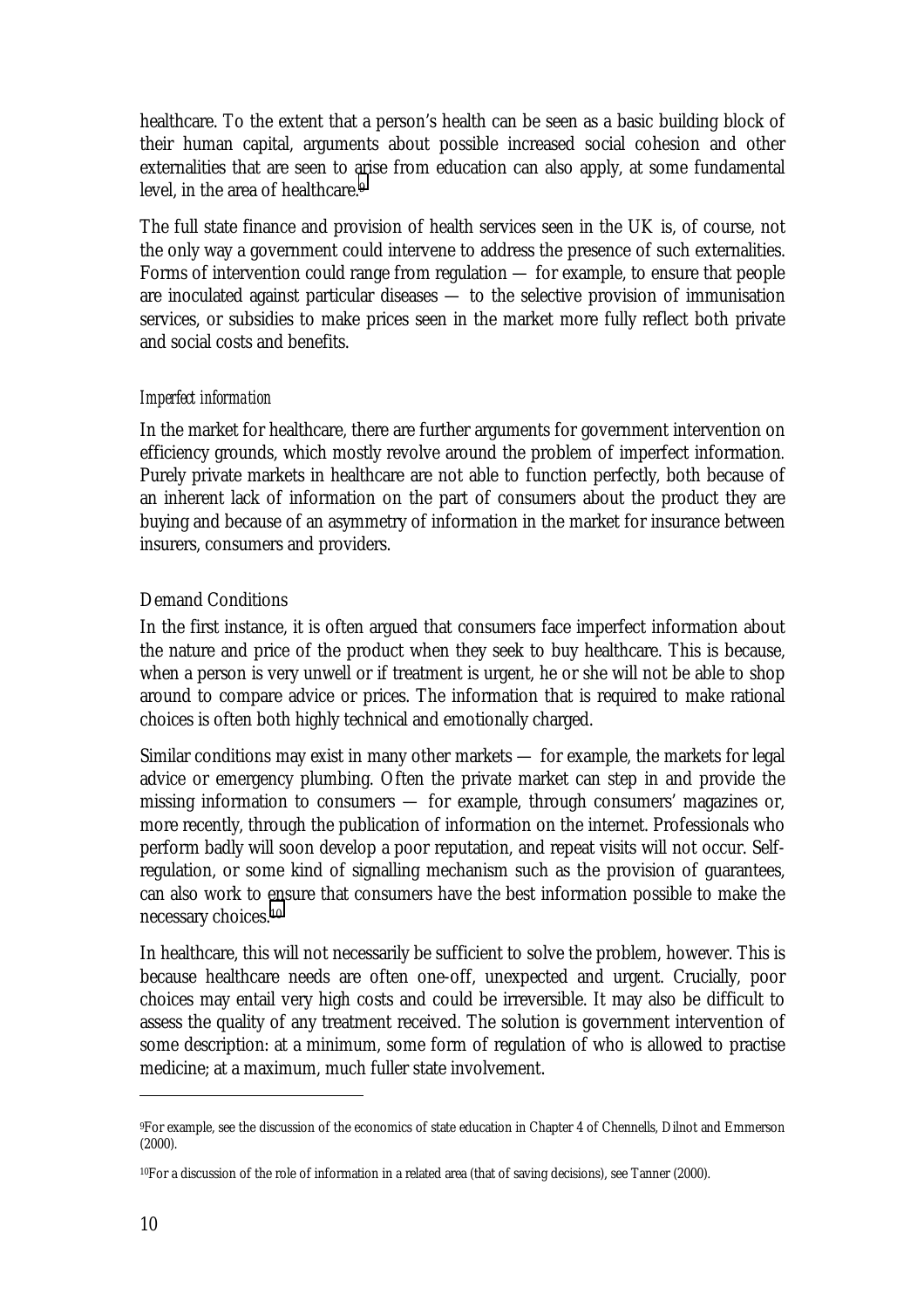#### The Private Market for Health Insurance

A second set of mostly information-related market failures stem from the fact that people's future healthcare needs are generally uncertain*.* Where individuals are risk averse, and under certain 'optimal' conditions,11 the efficient market solution will be the provision of insurance. However, it is commonly recognised that the optimal conditions required do not generally hold in the case of healthcare.

In the case of major epidemics, each person's probability of getting ill will not be independent of the community at large, and these risks will be uninsurable. People born with certain conditions, or those looking to buy insurance after they have developed a chronic condition, will also be unable to buy insurance, as they are certain to require treatment. For many people, although not certain to require treatment, the probability may be sufficiently high that it will not be economical for insurance companies to provide insurance to them (this is likely to be the case for many elderly people). Major gaps in the market will develop.

Private insurance markets are also prone to informational asymmetries, leading to the familiar problems faced by insurance markets of adverse selection and moral hazard. We discuss how these problems may affect insurance for healthcare in turn.

## Adverse selection

 $\overline{a}$ 

Adverse selection arises in this context where the insurer does not have as much information about each individual's risk of requiring treatment as the individual does him or herself (see Akerlof (1970) and Arrow (1963)). If the insurance company charges a premium that is associated with the average risk amongst the community, those who face lower risks will drop out of the market because they will find that the premium charged does not represent good value for money to them, leaving behind only the riskier customers. In the extreme, this problem will cause the market to break down altogether as everyone but those at highest risk chooses to drop out and remain uninsured. In practice, it will tend to mean that gaps in the market will appear as insurance providers try to avoid losing all their low-risk customers by refusing to cover those they can identify as being at highest risk. This phenomenon is known as 'cream-skimming'.

Such problems provide the case for government intervention to prevent these kind of coverage gaps arising. At a minimum, this could involve regulation making coverage compulsory for all — preventing low risks dropping out and higher risks being refused coverage. Alternatively, it could involve a range of social interventions, from socially provided insurance to full public provision funded from taxation. Alternative private market solutions that have evolved as a response to such problems include employerprovided insurance, where risks are pooled across a range of employees. However, these schemes do not cover those who are not in work, such as the elderly, for whom gaps in coverage are most likely to arise.

<sup>11</sup>For a discussion of these, see a standard microeconomics textbook such as Varian (1993, pp. 220–3).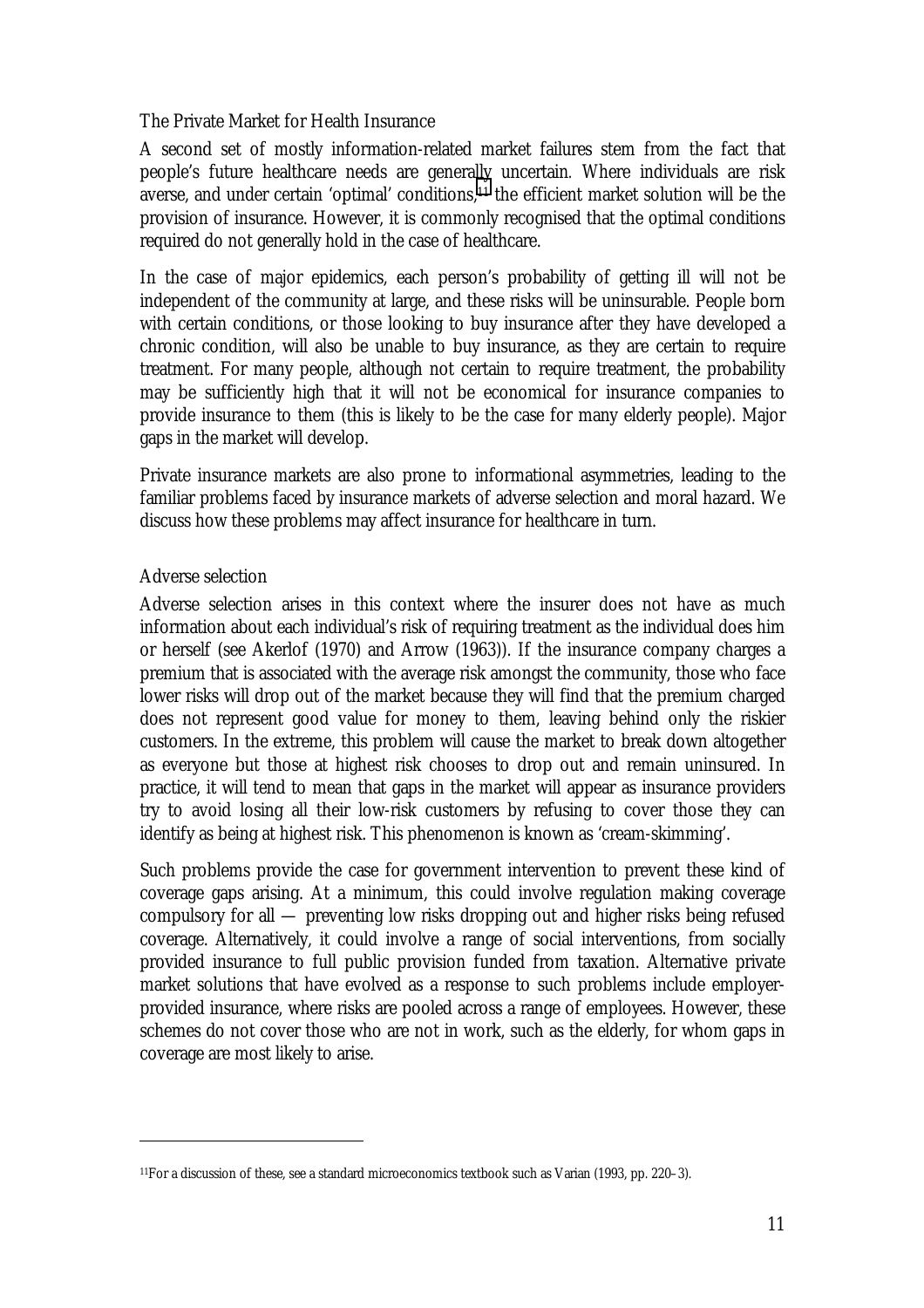## Moral hazard

The private market for healthcare will also be subject to the problem of moral hazard, whereby insured individuals are able to influence their probability of requiring treatment or the size of the treatment bill that they run up (see Pauly (1974)). This is an informational problem again, since the insurance company does not have full a priori information about each individual's subsequent actions.

So long as the resulting condition is not expected to be too unpleasant, an insured person might take less care to prevent illness or injury, or might visit their doctor more than they would in the absence of insurance. Healthcare needs such as those surrounding pregnancy are especially uninsurable in this context, as the provision of insurance will mean that the individual is likely to make an active choice to opt in for treatment.

Another manifestation of moral hazard, known as third-party payment problems, can also arise if the financing of treatment is divorced from clinical decision-making and doctors receive fees for their services; here, doctors face the incentive to boost their incomes by the oversupply of services to patients. Again this could prompt a range of different solutions, from market-based ones commonly seen in other spheres where insurance markets operate — for example, requiring patients to pay for an initial part of their treatment, or charging on a fee-per-case basis for treatments patients are likely to choose to opt for — to government intervention on a wide scale.

## **3.3 Does the NHS address these issues?**

The system of healthcare in the  $UK$  — which essentially involves public provision, allocation and finance through the tax system, $12$  with a small private sector operating alongside — represents one way of addressing some of these equity issues and market failures. As we have seen in our discussion of each of the issues in turn, this is by no means the only way of addressing these problems, and a wide array of different healthcare systems have sprung up around the world in response, ranging from the predominantly market-based system in the US, to systems based on a social insurance model such as those of Germany and Canada, to universal tax-based systems such as our own. International comparisons are discussed in Chapter 4.

To what extent does the NHS address the key issues? Although consideration of each of the market failures in isolation would tend to suggest a series of more targeted government interventions together with private sector initiatives as a means of addressing them, some have argued that it is the presence of all these market failures operating together which justifies the more full-scale intervention seen in this country (see Donaldson (1998)).

Turning first to the issue of equity, there is some debate as to whether the equity aim is fulfilled. In particular, it is not clear whether people with identical medical conditions are treated identically on the NHS. Although the picture is a complex one, there are regional differences in the use of health services and in health outcomes themselves, leading to

<sup>12</sup>For a more refined definition of the public–private mix in the UK health sector, see Burchardt (1997).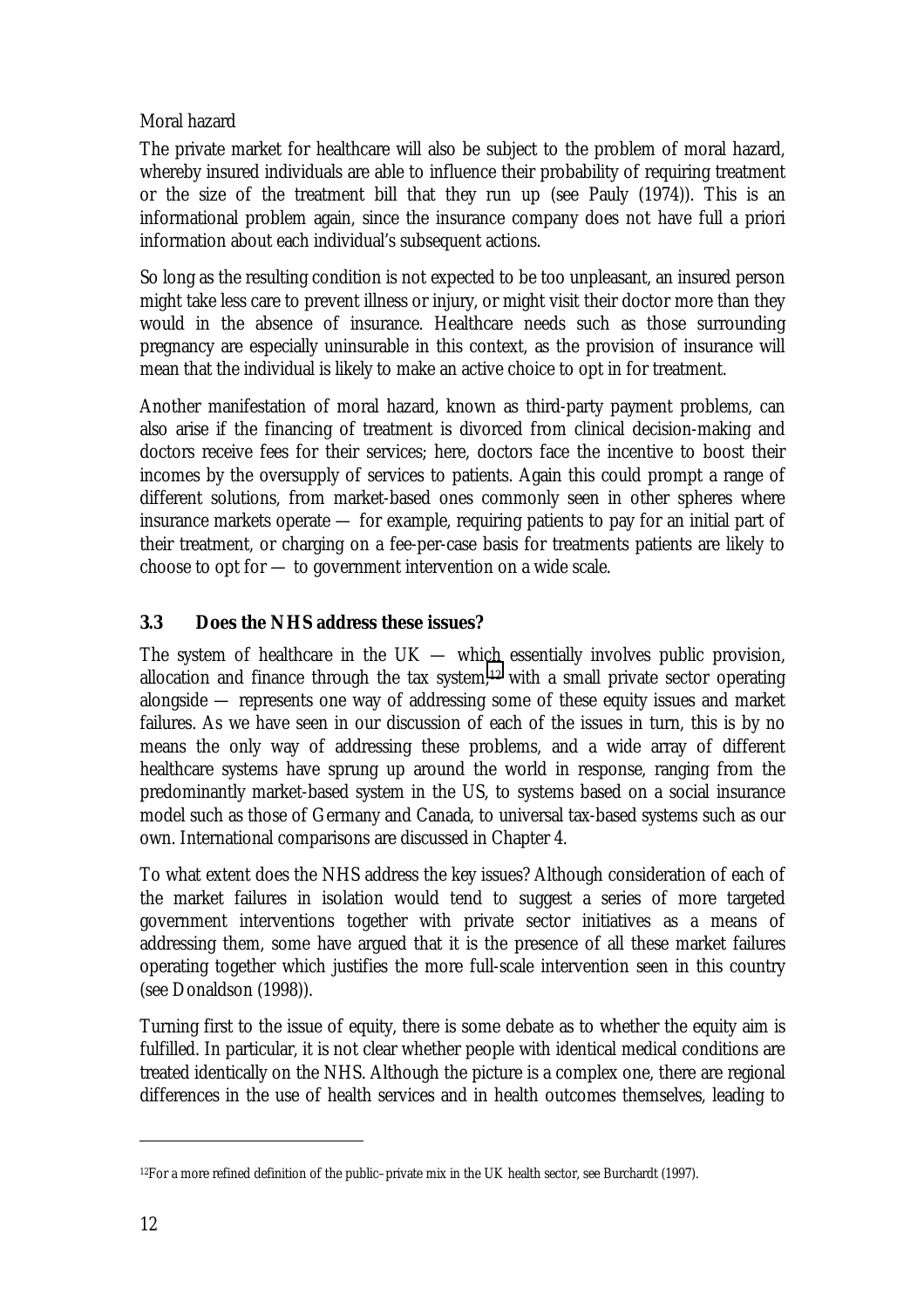allegations that resources are often allocated on the basis of 'postcode' rather than on need; differences also abound between socio-economic groups.13 Some of these differences are discussed in Chapter 6, which looks at indicators of quality in the NHS. The existence of inequalities, however, is not in itself a sign that the system has failed, since the relevant question is whether the system is more equitable than in the absence of government intervention or compared with other possible interventions that could be made.

The provision of treatment that is free at the point of delivery should go some way towards addressing the possible externalities arising from social returns to health, although some social returns may remain unsecured if the cost to the individual of visiting the doctor — for example, in the form of transport costs, loss of earnings or because they find it unpleasant — outweighs the private benefit to that individual. Additionally, there are prescription costs and charges for dentist and ophthalmic services.

In principle, the NHS also scores well in addressing the other market failures outlined. Problems of imperfect consumer information may be mitigated by a system where publicly trained doctors decide what treatments to carry out. There is little scope for third-party payment problems, the bane of the US system and many others for much of the 1970s and 1980s, because doctors do not, in general, receive fees per treatment and so face little incentive to oversupply. Universal, comprehensive coverage closes gaps in the market that could arise from adverse selection and moral hazard; funding of this through the tax system abandons the problems in applying actuarial principles.

Some serious problems remain. Patients have the incentive to overconsume because the price they face for each intervention is zero. The result is rationing through waiting-lists. There is some question as to whether centrally decided health budgets, which dictate how much rationing is to take place and are often determined by short-term public finance and political imperatives, will themselves deliver the optimal allocation of resources to health.

In a pragmatic sense, the NHS's position as a near monopsonistic purchaser both of labour and of prescription drugs means that it is able to keep input costs low, although it should be noted that such a market structure will not result in the best allocation of resources across the economy as a whole.14 There is also general agreement that internal efficiency could be improved. The introduction of the 'internal market' at the start of the last decade represented one attempt to achieve this. Evidence on the results of these reforms is mixed,15 but the purchaser–provider split introduced is generally judged to have been a success and is being maintained, despite the abolition of the internal market, in the recent restructuring which has seen the creation of new Primary Care Groups.16

<sup>13</sup>For a discussion of regional inequalities in health, see Independent Inquiry into Inequalities in Health (1998). For a discussion of the complex relationship between income and health, see, for example, Duncan (1996) or Backlund, Sorlie and Johnson (1996).

<sup>14</sup>See, for example, Varian (1993, pp. 438–41).

<sup>15</sup>See, for example, Le Grand, Mays and Mulligan (1998) and Propper, Croxson and Perkins (1998).

<sup>16</sup>See Department of Health (1997a).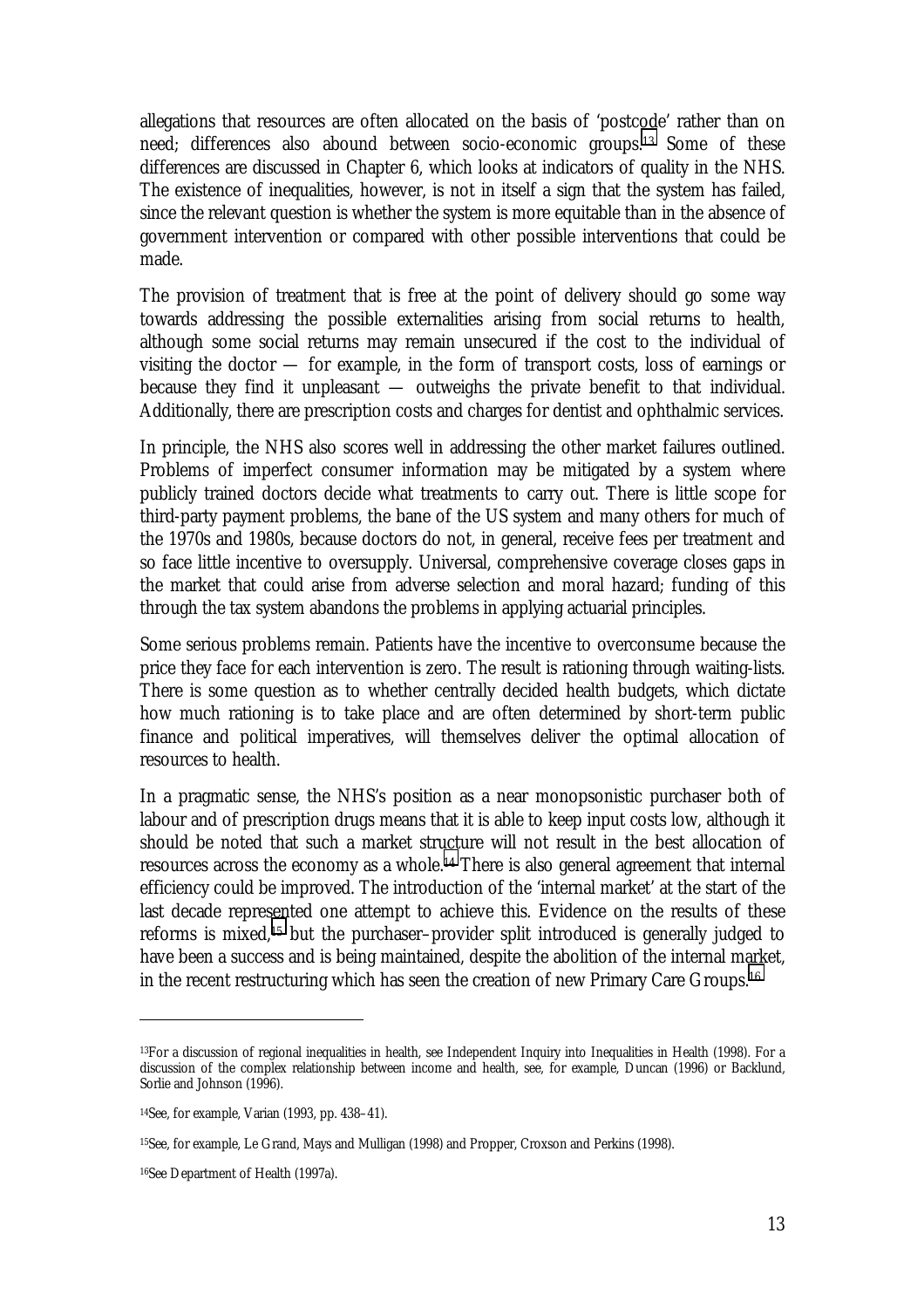# **4. International comparisons of healthcare provision**

The NHS is only one possible way of addressing the difficulties inherent in the provision of healthcare. There is much to be learned by considering how other countries address these issues, both in terms of the systems they have chosen and in terms of the level of spending they devote to health.

In the light of recent political attention placed on how UK health spending compares with that seen elsewhere in the European Union, it is now widely acknowledged that this country devotes a relatively low share of its resources to health by international standards. This chapter sets the health sector in the UK in an international context, providing a brief survey of spending variations, an analysis of how systems of funding and delivery differ across countries and some comparisons of health outcomes.

## **4.1 Spending comparisons**

The UK's healthcare sector as a whole takes the smallest share of GDP of all the G7 countries. This is shown in Figure 4.1, which sets out OECD estimates of the share of national income taken by public health spending and total health spending (i.e. the public and private sectors combined) for these countries. These figures are for spending in 1997, which is the latest year for which data are currently available, and are calculated on a slightly different basis from the public spending figures quoted in Chapter 2.





*Source:* OECD Health Data 99: A Comparative Analysis of 29 Countries (CD-ROM).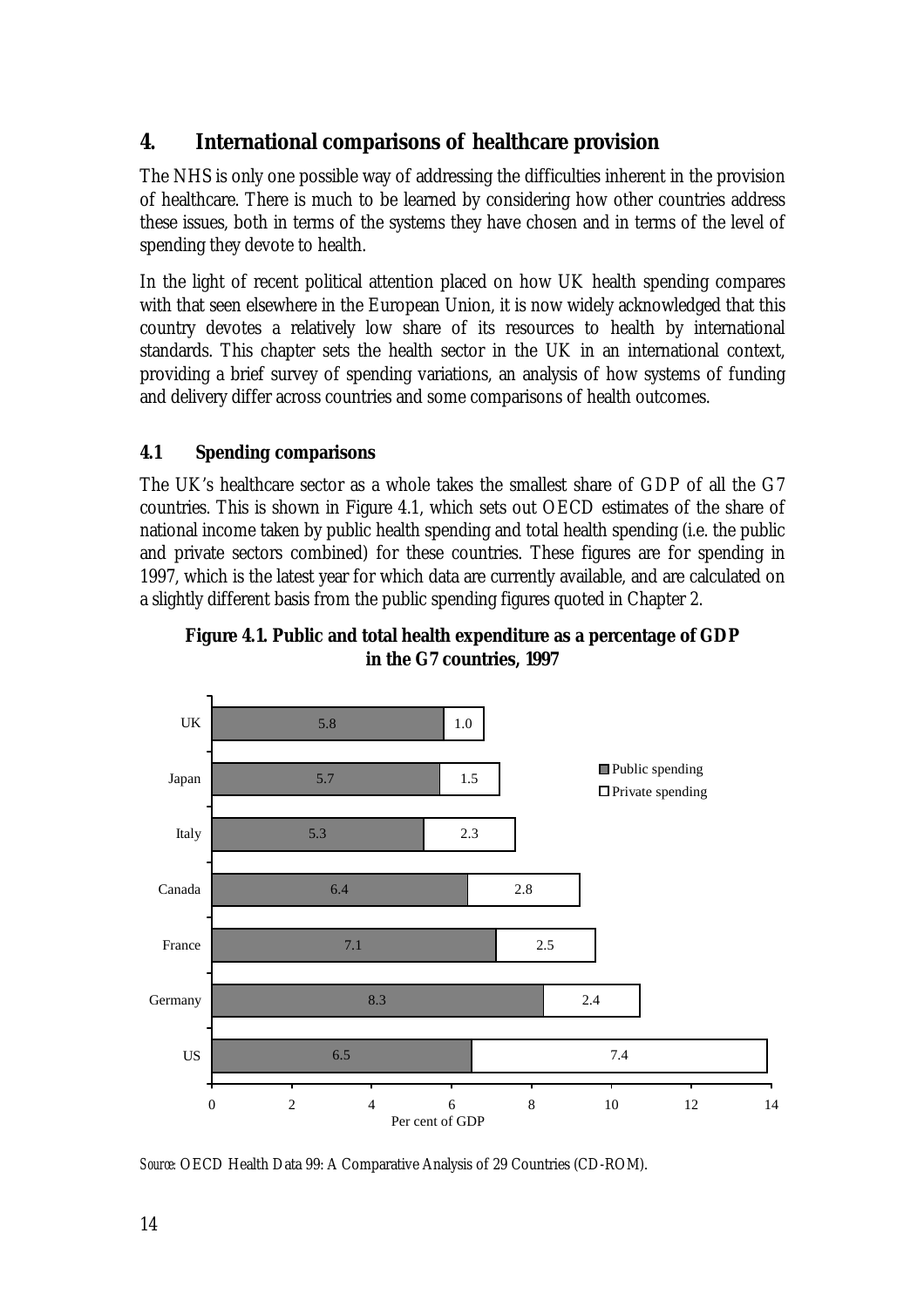The US is the biggest health spender amongst this group, with almost 14 per cent of its GDP going to healthcare. Germany and France also have relatively large healthcare sectors, taking up 10.7 per cent and 9.6 per cent of their GDP respectively. Japan's and Italy's healthcare spending is closer to that of the UK, both with a public sector of similar size to ours but with a slightly larger private sector in each case. Looking across the European Union, it is interesting to note that only the Republic of Ireland has a smaller healthcare sector than the UK.

It is important to note, however, that a lower share of GDP spent on health compared with other countries should not necessarily be taken to imply a lower, or in some way less adequate, standard of healthcare. This is for a number of reasons, which we consider briefly below.

## *Different technologies of production*

Cross-country comparisons are complicated because of the wide array of different healthcare systems that have sprung up around the world, ranging from the more predominantly market-based system in the US to the social insurance models followed in many European countries, and the largely tax-based systems such as those in Sweden and the UK. An outline of some of the ways in which systems differ around the world is set out in Section 4.2. Because of different methods of funding and delivery, technologies of production differ widely between countries, with some producing the same outputs more efficiently than others. This means that inputs measured in terms of money spent do not necessarily correspond to outputs in terms of the health benefits provided. Nor are comparisons based on such inputs able to take into account how the quality of the outputs produced varies.

Arguments regarding 'value for money' are often made about the UK system, which is often thought to perform well in terms of containing costs (for example, see Commonwealth Fund (1998)) and, although spending much less, achieves better infant mortality and life expectancy results than the US. However, it is also often counterargued that, by spending a relatively low share of GDP on health in this country, it is the quality of services which suffers (for example, see Morgan (1999)). The US system, meanwhile, although operating at much higher cost, is thought to perform better in terms of the provision of quality high-technology care to much of the population. We return to a comparison of some health outcomes in Section 4.3.

## *Patterns of morbidity and mortality*

Different countries face varying underlying patterns of illness, disability and death rates amongst their populations, which will mean that both the composition and level of health spending that they require will differ.

Reasons for these different patterns of morbidity and mortality are wide-ranging. They include: demographic factors, such as the age profile of the population (for a discussion of how demographic factors are likely to affect health spending in the UK, see Chapter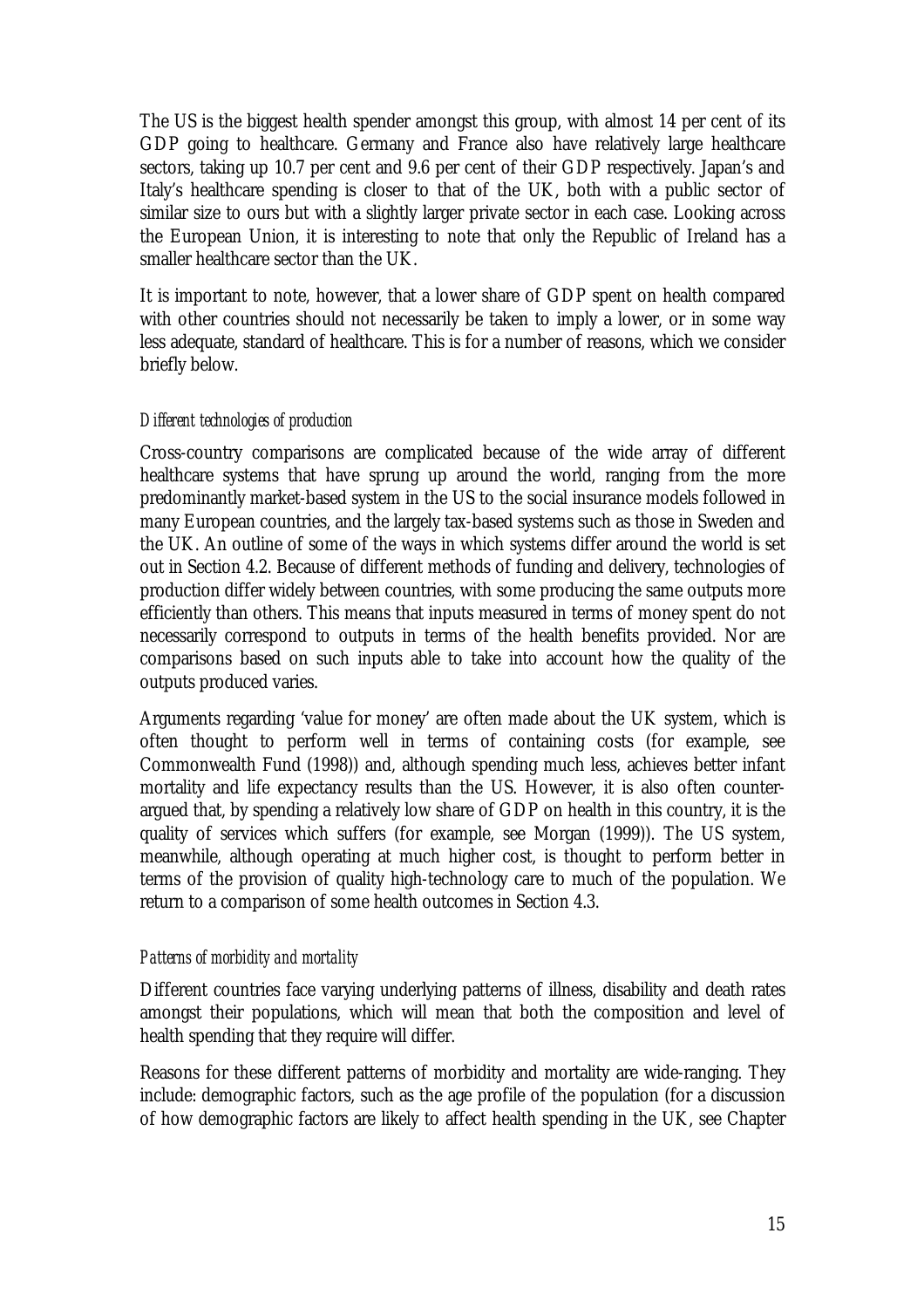7); socio-economic factors, such as living standards,<sup>17</sup> housing conditions and patterns of employment and unemployment; and lifestyle issues, such as dietary and smoking habits and exercise. Other possible influences include the climate, environmental conditions and genetic factors. Many of these are interrelated, and all are likely to be major determinants of the healthcare needs of the population.

#### *Preferences*

Differences in health spending levels may also simply reflect different preferences between countries. Each population makes a choice, either through the action of individuals or collectively through the political process, about how much it wishes to spend on healthcare compared with other goods and services, and cross-country differences may be a reflection of this. Different preferences between countries may also manifest themselves in more cultural differences, such as the frequency with which different populations visit the doctor or the level of services expected during a hospital stay.

#### **4.2 Comparison of healthcare systems**

Around the world, a wide range of different healthcare systems have emerged in response to the unusual nature of the healthcare market, discussed in the previous chapter. All of these systems combine varying degrees of public and private sector involvement. Here, we attempt to provide a brief overview of some of the main systems that have evolved. It must be borne in mind that all of the systems involve what is often a complex set of interactions between different funding mechanisms, modes of provision and mechanisms for consumer choice. Layers of successive reforms by many governments and within private and voluntary sectors have meant that these systems, if anything, have tended to grow in their complexity in recent decades. However, some simple taxonomies are possible.

|              | Share of private sector |
|--------------|-------------------------|
|              | $\%$                    |
| <b>US</b>    | 53                      |
| Germany      | 22                      |
| France       | 26                      |
| Canada       | 30                      |
| <b>Italy</b> | 21                      |
| Japan        | 30                      |
|              | 15                      |

**Table 4.1. Share of the private sector in total healthcare spending in the G7 countries, 1997**

*Note:* Countries are ranked according to share of health spending in GDP.

*Source:* OECD Health Data 99: A Comparative Analysis of 29 Countries (CD-ROM).

<sup>&</sup>lt;sup>17</sup>There is also a wide debate over the extent to which the degree of inequality in living standards affects health outcomes; for example, see Wilkinson (1996).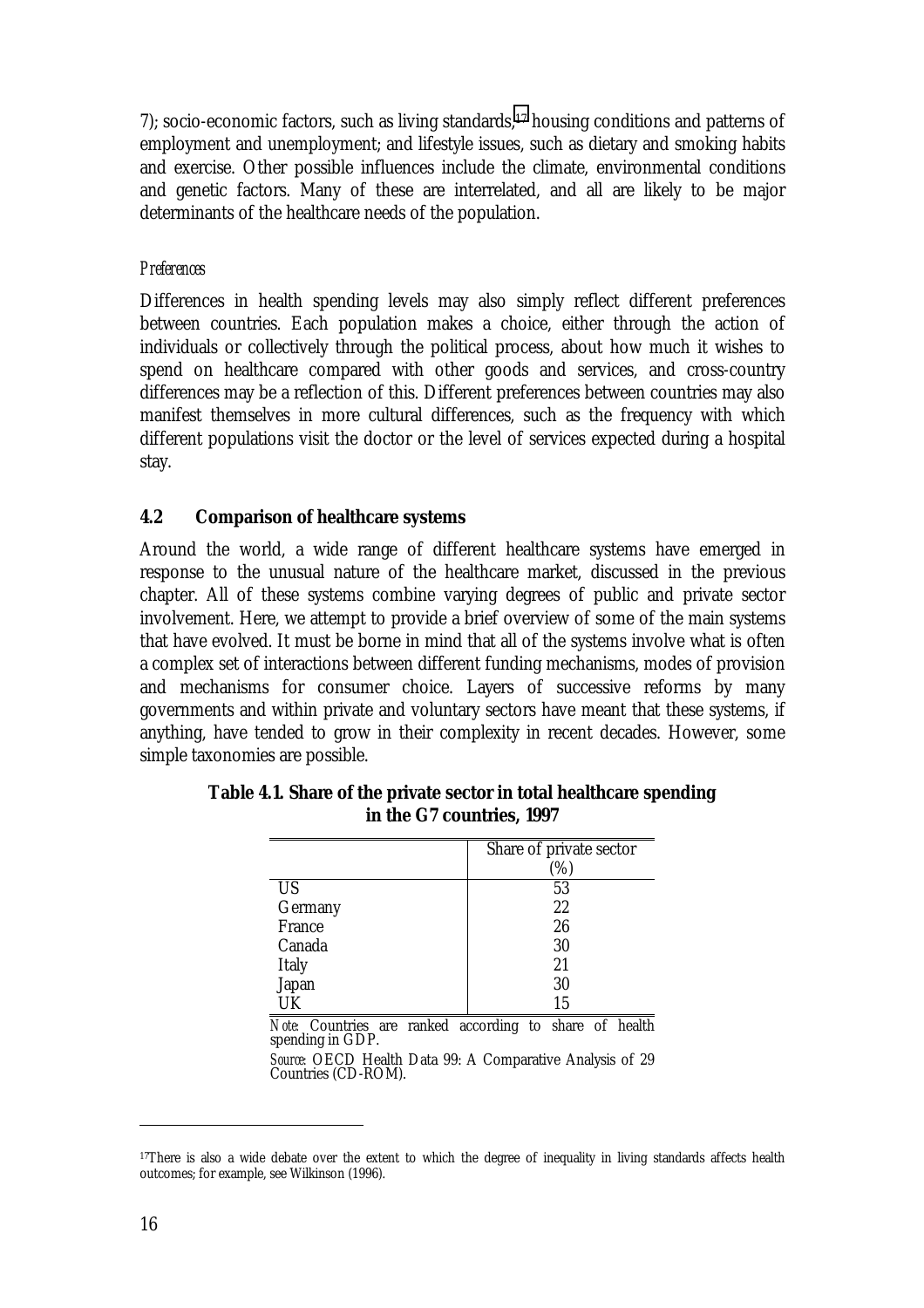Table 4.1 provides one summary of how the degree of private sector involvement differs in the healthcare markets of the G7 countries, by showing the proportion of total health spending in each country that is private. The US has by far the largest share of private spending amongst these countries, at 53 per cent. In Canada and Japan, the private sector accounts for 30 per cent of health spending. As we will see in Chapter 5, in the UK, private spending amounts to just 15 per cent of the health sector, or roughly 1 per cent of our GDP.

Barr (1998, p. 301) suggests that, very broadly, there are three basic healthcare models adopted by the industrialised nations — namely,

- *the quasi-actuarial approach*, where individuals and employers purchase private medical insurance, with private provision of medical services (e.g. US);
- *earnings-related social insurance contributions*, where care is financed by earnings-related employee contributions and/or an employer payroll tax; supplementation with general tax funding is possible, as are varying roles for public and private provision (e.g. Canada and Germany);
- *'universal' medical care*, where care is funded through taxation and production of services is publicly owned or controlled (e.g. UK and Sweden).

The OECD has also attempted to provide a simple categorisation of the health systems of the 24 OECD countries depending on their main source of finance and the predominance of public or private providers. This is shown in Table 4.2. Here, the UK is grouped with a range of European and Scandinavian countries whose systems are financed mainly from taxation and have mainly public providers. Other European countries and Australia and New Zealand have systems that rely on some form of social insurance, while private voluntary insurance predominates in the US and in Switzerland.

| Broad category of health system                                                        | Country                                                                               |
|----------------------------------------------------------------------------------------|---------------------------------------------------------------------------------------|
| Financed mainly by taxation with mainly                                                | UK, Ireland, Spain, Denmark, Finland,                                                 |
| public providers                                                                       | Greece, Iceland, Portugal, Norway, Sweden                                             |
| Financed mainly by taxation with mainly<br>private providers                           | Canada                                                                                |
| Financed mainly by social insurance with<br>mixed public and private providers         | Belgium, France, Germany, Austria, Japan,<br>Luxemburg, Italy, Australia, New Zealand |
| Financed by a mixture of social and private<br>insurance with mainly private providers | <b>Netherlands</b>                                                                    |
| Financed mainly by voluntary insurance with<br>mainly private providers                | <b>US, Switzerland</b>                                                                |
| No dominant source of finance; mixed public<br>and private providers                   | Turkey                                                                                |
| <i>Source: OECD. 1994.</i>                                                             |                                                                                       |

**Table 4.2. A simple classification of OECD countries' health systems**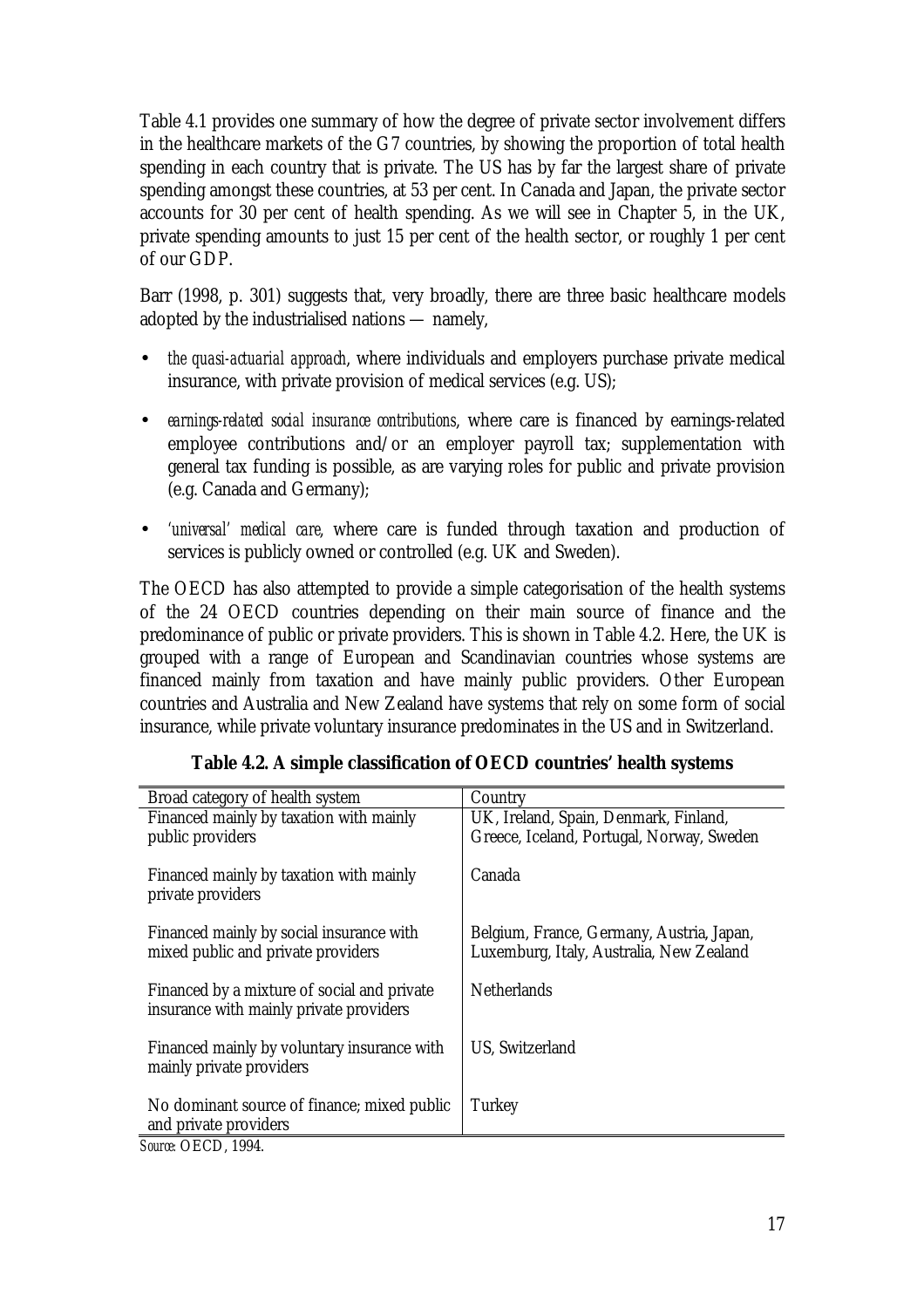Of course, these broad generalisations encompass much divergence between countries whose health systems have been grouped together and also mask many similarities between systems placed in different groups. For example, the US has a large publicly funded healthcare system for the elderly operating alongside the private insurance market. The introduction of the purchaser–provider split in the UK system and similar reforms in other countries during the 1990s, which were intended primarily to control costs, have in some respects brought these systems closer into line with the system operating in the US, where 'managed care' arrangements have emerged in much of the private insurance market.

For a more detailed classification, see OECD (1992), which sets out seven basic models of healthcare system, based on a number of features including whether payments are compulsory or voluntary, whether the same body acts as purchaser and provider or whether these functions are split, and what types of contract exist between insurers and providers. The authors also point out that several different models can exist in any one country at the same time.18

## **4.3 Comparison of outcomes across countries**

In light of our discussion about the difficulties of drawing firm conclusions from international health spending comparisons when the systems of healthcare delivery and underlying conditions within countries are subject to such variation, here we provide some international comparisons of basic health outcomes and of some other quality and performance measures.

It is worth noting that many of the outcome measures provided also depend largely on the complex underlying patterns of morbidity and mortality within each country, as well as on the effectiveness of the healthcare system, so that conclusions about health spending and how much it directly causes these outcomes must be drawn with care.<sup>19</sup>

|              | Life expectancy at birth |              | Rank            |              |                 |
|--------------|--------------------------|--------------|-----------------|--------------|-----------------|
|              | (years)                  |              | Life expectancy |              | <b>Spending</b> |
|              | <b>Females</b>           | <b>Males</b> | <b>Females</b>  | <b>Males</b> |                 |
| <b>Japan</b> | 83.6                     | 77.0         |                 |              |                 |
| France       | 82.0                     | 74.2         |                 |              |                 |
| Canada       | 81.4                     | 75.7         |                 |              |                 |
| <b>Italy</b> | 81.3                     | 74.9         |                 |              |                 |
| Germany      | 79.9                     | 73.6         |                 |              |                 |
| UK           | 79.5                     | 74.3         |                 |              |                 |
| US           | 79.4                     | 72.7         |                 |              |                 |

**Table 4.3. Life expectancy in the G7 countries, 1996**

*Note:* Spending is ranked according to share of health spending in GDP.

*Source:* OECD Health Data 99: A Comparative Analysis of 29 Countries (CD-ROM).

<sup>18</sup>A more detailed discussion of healthcare reforms that have taken place can also be found in OECD (1994).

<sup>19</sup>Care should also be taken when comparing data from different countries as the figures being considered will be subject to different levels of measurement error.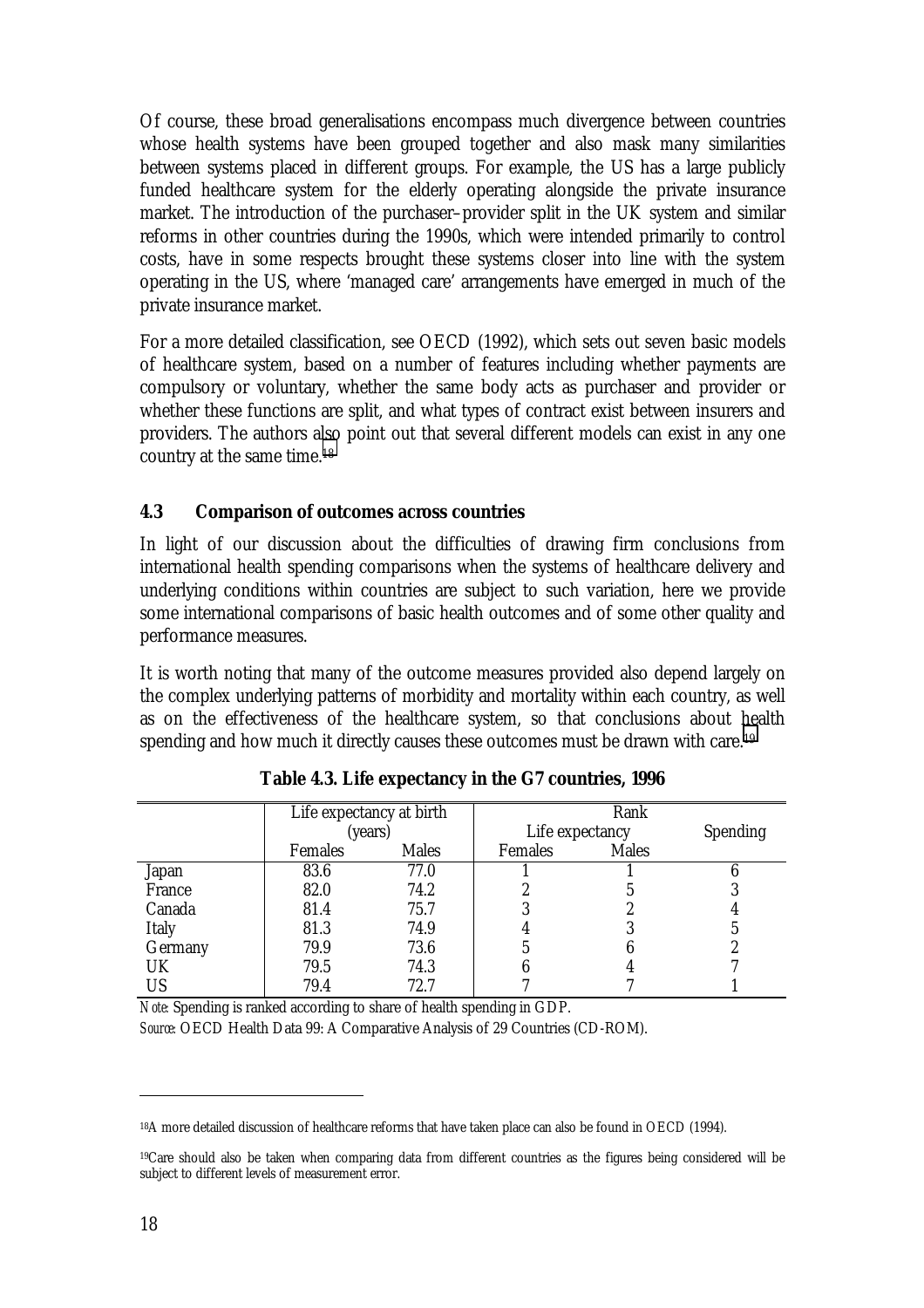|              | Infant    | Rank           |                 |
|--------------|-----------|----------------|-----------------|
|              | mortality | Infant         | <b>Spending</b> |
|              |           | mortality      |                 |
| Japan        | 4.3       |                |                 |
| France       | 4.9       | 2              | 3               |
| Germany      | 5.3       | 3              | 2               |
| Canada       | 6.0       | $4 =$<br>$4 =$ | 4               |
| UK           | 6.0       |                |                 |
| <b>Italy</b> | 6.2       | 6              | 5               |
| <b>US</b>    | 8.0       |                |                 |

**Table 4.4. Infant mortality in the G7 countries, 1996**

*Notes:* Infant mortality is defined as deaths at age under 1 year per 1,000 live births. Spending is ranked according to share of health spending in GDP.

*Source:* OECD Health Data 99: A Comparative Analysis of 29 Countries (CD-ROM).

Although spending on healthcare is lower in Japan than in all the other G7 countries except the UK, Japan has the best life expectancy and infant mortality rates amongst these nations. By contrast, the US performs particularly badly on these summary statistics, ranking the lowest amongst the G7 nations on both these outcomes, while also being the biggest healthcare spender. These results are shown in Tables 4.3 and 4.4, which also show that the UK achieves life expectancy and infant mortality that are below average but slightly better than its position in the rank of spenders would indicate. It should be noted that these figures are averages which encompass varying degrees of inequality of outcomes within each country.20

Looking in more detail at some outcomes for specific illnesses and conditions, OECD data show that the UK has a very high number of deaths from heart disease compared with the rest of the G7 countries. For example, deaths from ischaemic heart disease (IHD) in the UK numbered roughly 175 per 100,000 of the population in 1995, compared with less than 150 in the US and Germany and only 35 in Japan. By contrast, we experience a smaller number of deaths from liver diseases, at approximately 6 per 100,000 of the population in the UK compared with 11 in Japan and closer to 20 in Germany and Italy, and we also compare favourably on deaths from infectious diseases, amongst others.21

Data on survival rates for some of the most common cancers — namely, lung, breast, colon and prostate — show that Britain has performed relatively badly in comparison with the survival rates achieved in many other European countries and in the US, although outcomes are unequal between regions (as outlined in Chapter 6) and socioeconomic groups (see Coleman (1999)). Figure 4.2 presents international comparisons of five-year cancer survival rates for two of the most common cancers in this country namely, lung cancer amongst men and breast cancer amongst women. For both of the cancers shown, survival rates are considerably lower in England, Wales and Scotland

<sup>20</sup>For a discussion of inequality in the UK in this context, see Independent Inquiry into Inequalities in Health (1998).

<sup>21</sup>Source: OECD Health Data 99: A Comparative Analysis of 29 Countries (CD-ROM). Figures quoted are for 1995, except for Japan, where figures are for 1994, and for Italy, where liver disease mortality rate quoted is for 1993.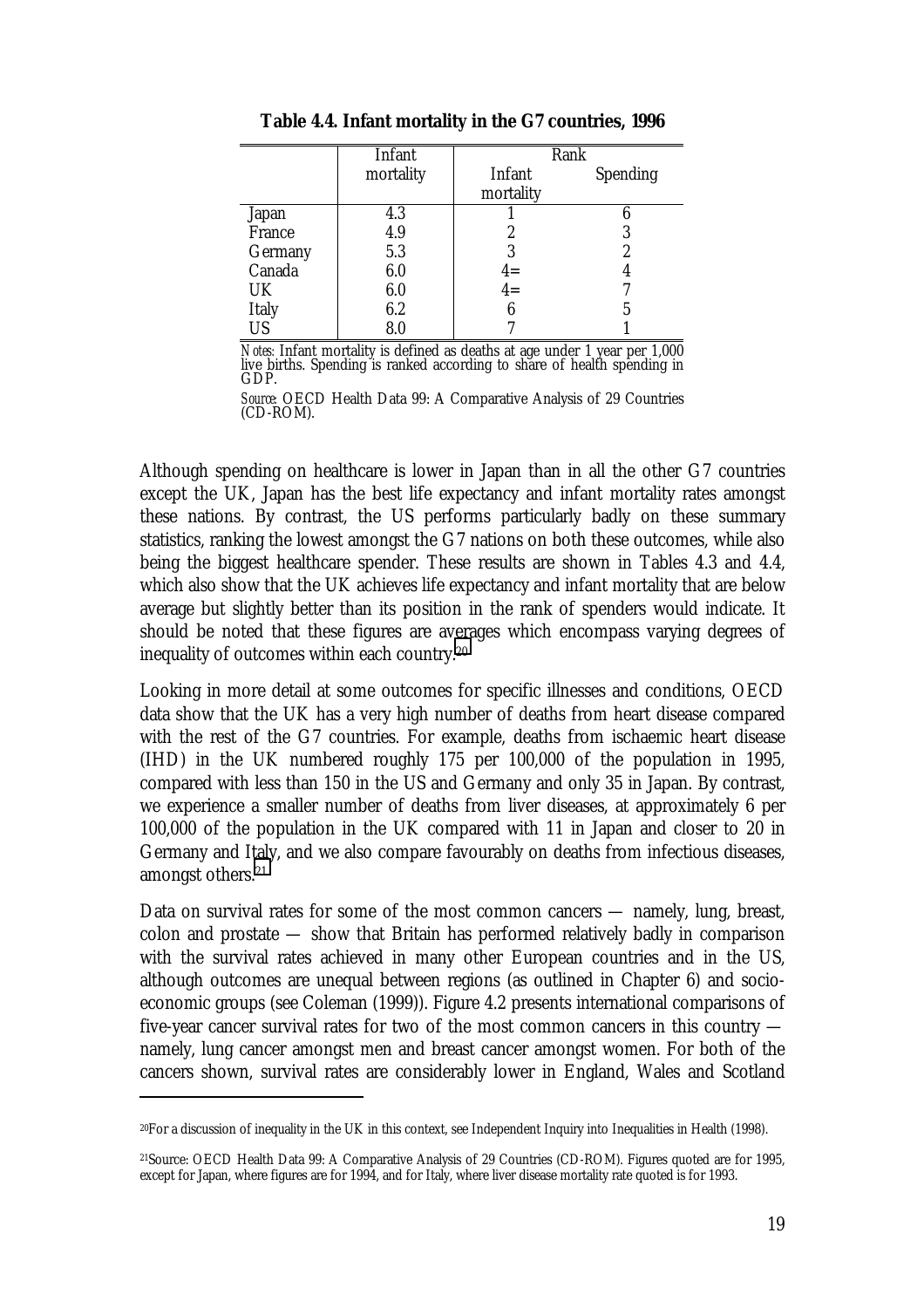than they are in the rest of Europe, where they are in turn lower than those in the US. According to Sikora (1999), if Britain reached the European average for cancer survival rates, nearly 10,000 lives a year would be saved. For some less prevalent cancers, such as testicular cancer and skin cancer, survival rates in Britain are closer to those seen in Europe and the US.

## **Figure 4.2. International comparison of five-year relative survival (%), selected cancers: England and Wales (adults diagnosed 1986–90), Europe (1985–89) and the US (1986–90)**



*Notes:* Average survival rates for Europe are for those countries (including England, Scotland and Wales) covered by the EUROCARE-2 study (Berrino et al., 1999). Average survival rates for the US are for those states covered by the SEER programme (SEER Stat — cancer incidence public use database 1973–95, (1.1), 1998, National Cancer Institute, Bethesda, Md).

*Source:* Coleman, 1999.

## **4.4 Comparisons of perceived quality: waiting times and public satisfaction**

Another facet of healthcare systems we discuss in the UK context in this report is measures of service quality, including hospital waiting-lists and waiting times (see Chapter 6). A cross-country comparison of the proportion of patients who have had to wait more than a month for non-emergency surgery (see Commonwealth Fund (1998)) is illustrated in Figure 4.3. More than half of those surveyed in the UK had to wait for more than one month for such surgery, compared with closer to one in three in Australia, Canada and New Zealand and just one-tenth of those surveyed in the US.

The final piece of evidence we consider relates to levels of public satisfaction in different countries. Here, we draw on Mossialos (1997), who provides analysis of a Eurobarometer survey conducted in the 15 Member States of the EU in 1996 which elicited citizens'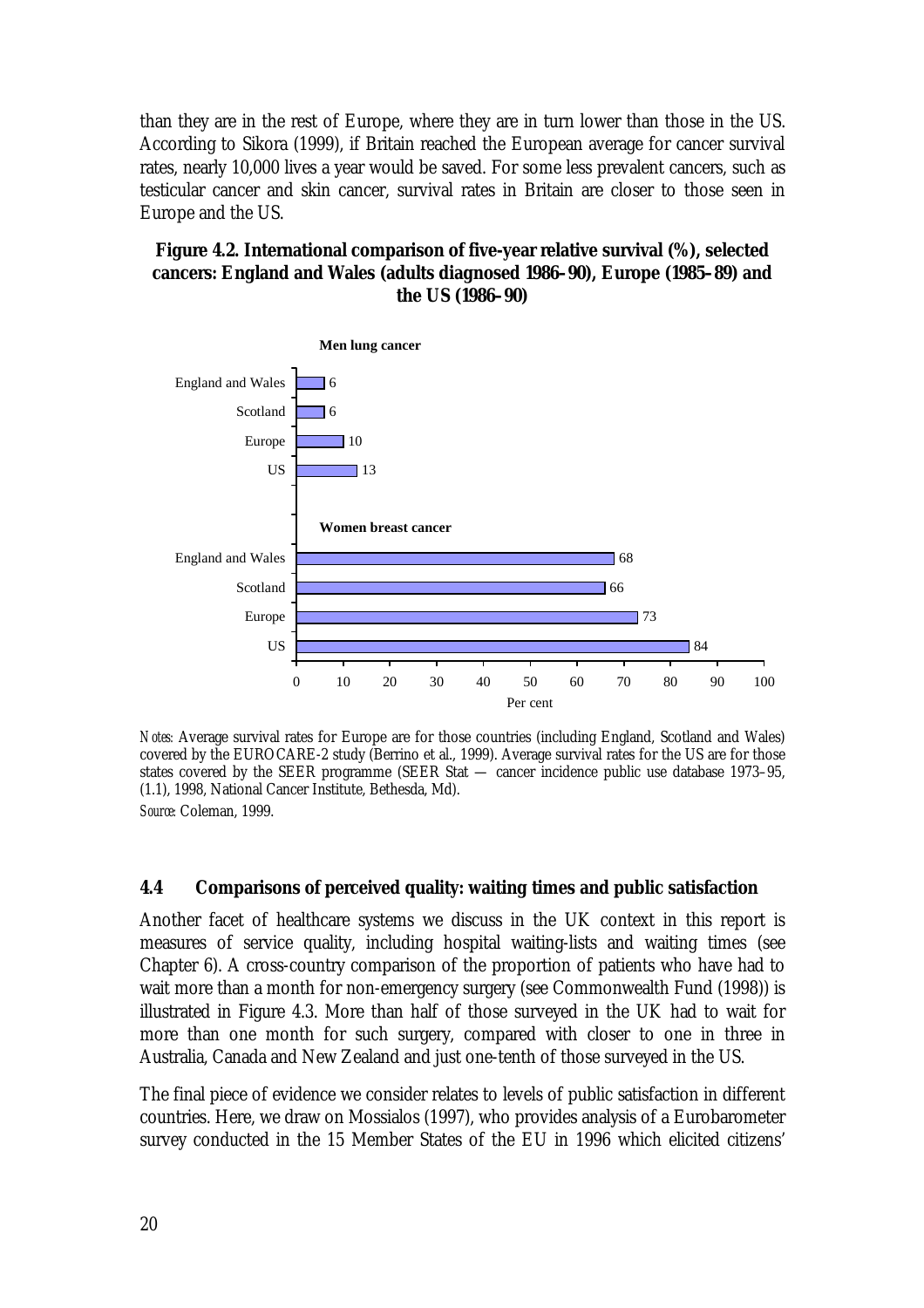

**Figure 4.3. Percentage of patients waiting for more than a month for non-emergency surgery, 1998**

*Note:* Figures are based on self-reported waiting times and hence will differ from administrational data. *Source:* The Commonwealth Fund 1998 International Health Policy Survey, quoted in Commonwealth Fund (1998).





Note: The exact wording of the question was 'In general, would you say that you are very satisfied, fairly satisfied, neither satisfied nor dissatisfied, fairly dissatisfied or very dissatisfied with the way healthcare run in our country?'.

*Source:* Mossialos, 1997.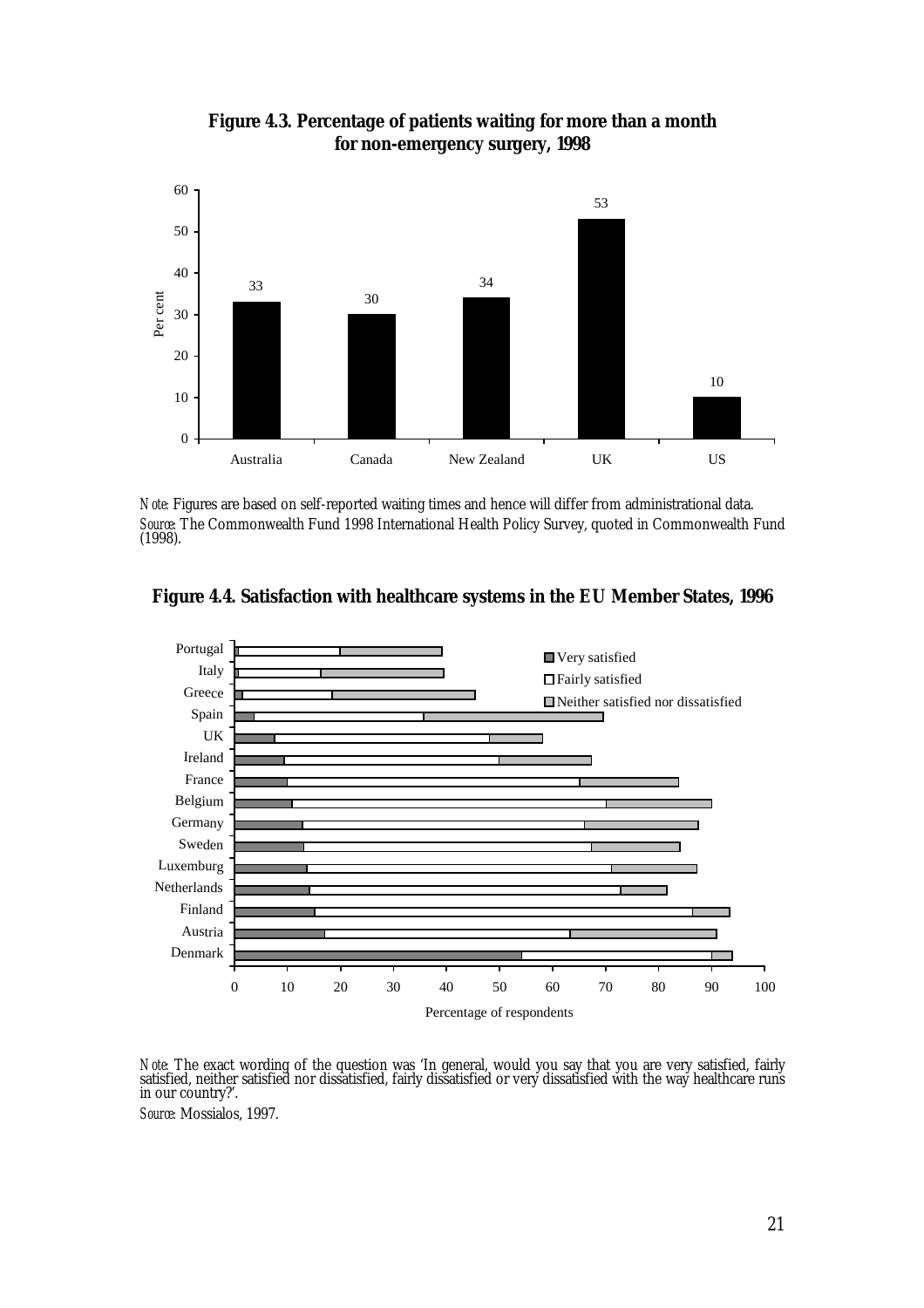views on the healthcare system in their country. Clearly, public opinions are likely to have changed somewhat since that time, and those expressed may also reflect both national traits and wider issues at play in each of the countries. Bearing this in mind, we present in Figure 4.4 the proportion of people in each country who reported that they were very satisfied, fairly satisfied, or neither satisfied nor dissatisfied with the way in which healthcare runs in their country. Mossialos points out an apparent 'north–south' divide in the pattern of response, with people in the northern European and Scandinavian countries reporting higher degrees of satisfaction with their healthcare systems than those in the more southern countries. Responses in the UK and Ireland show satisfaction levels lying between these two camps.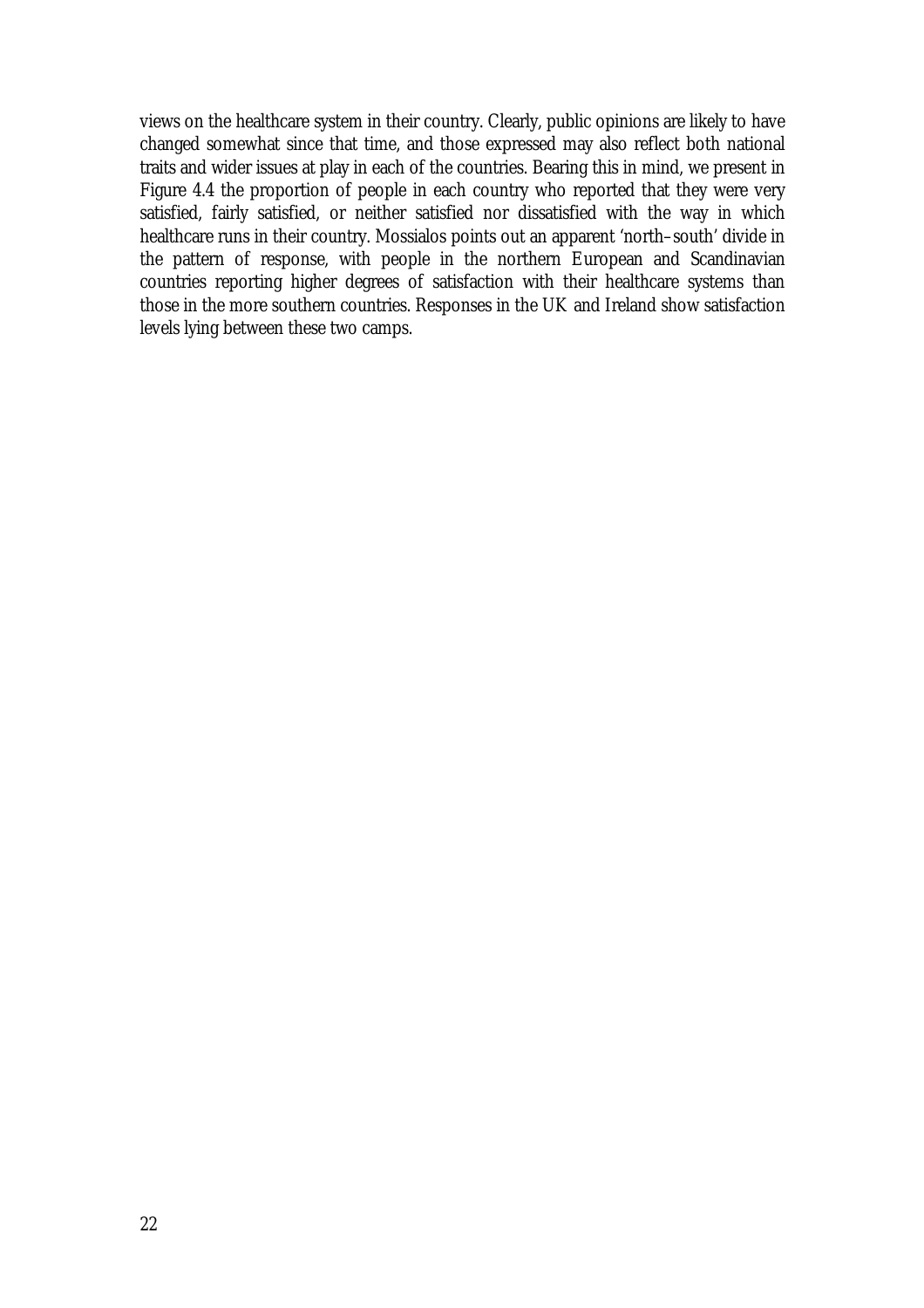## **5. Private healthcare in the UK**

Compared with other G7 countries, as the previous chapter has shown, the UK has the lowest share of private spending both in total healthcare spending and as a proportion of GDP. This is largely due to the institutional set-up in the UK, where the publicly funded NHS aims to provide free medical treatment through GPs and hospitals for UK residents. In theory at least, any private spending on health is a matter of individual choice rather than need. In fact, it is no longer the case that the UK health market is completely dominated by the state sector. Instead, the growth in the market for private healthcare has meant that a hybrid of private provision alongside an extensive public sector is more characteristic of the system. For the substantial number of people who have private health insurance, combined use of private and public medical services is the norm. They are typically still reliant on the NHS for certain types of care, most notably for primary care and emergency care, which has stayed within the domain of the NHS. Recently, private providers have moved further into the primary care market, by offering GP services in the private sector, such as Medicentre's new GP services in large London train stations.22 The growth in private use of medical services raises important policy issues concerning the structure of the health market in the future. In order to address these issues, a fuller understanding of the current situation is necessary.

#### **Figure 5.1. Number of people covered by private medical insurance, 1955–98**





<sup>22</sup>As reported in *The Times*, 17 April 1999, Weekend Money section.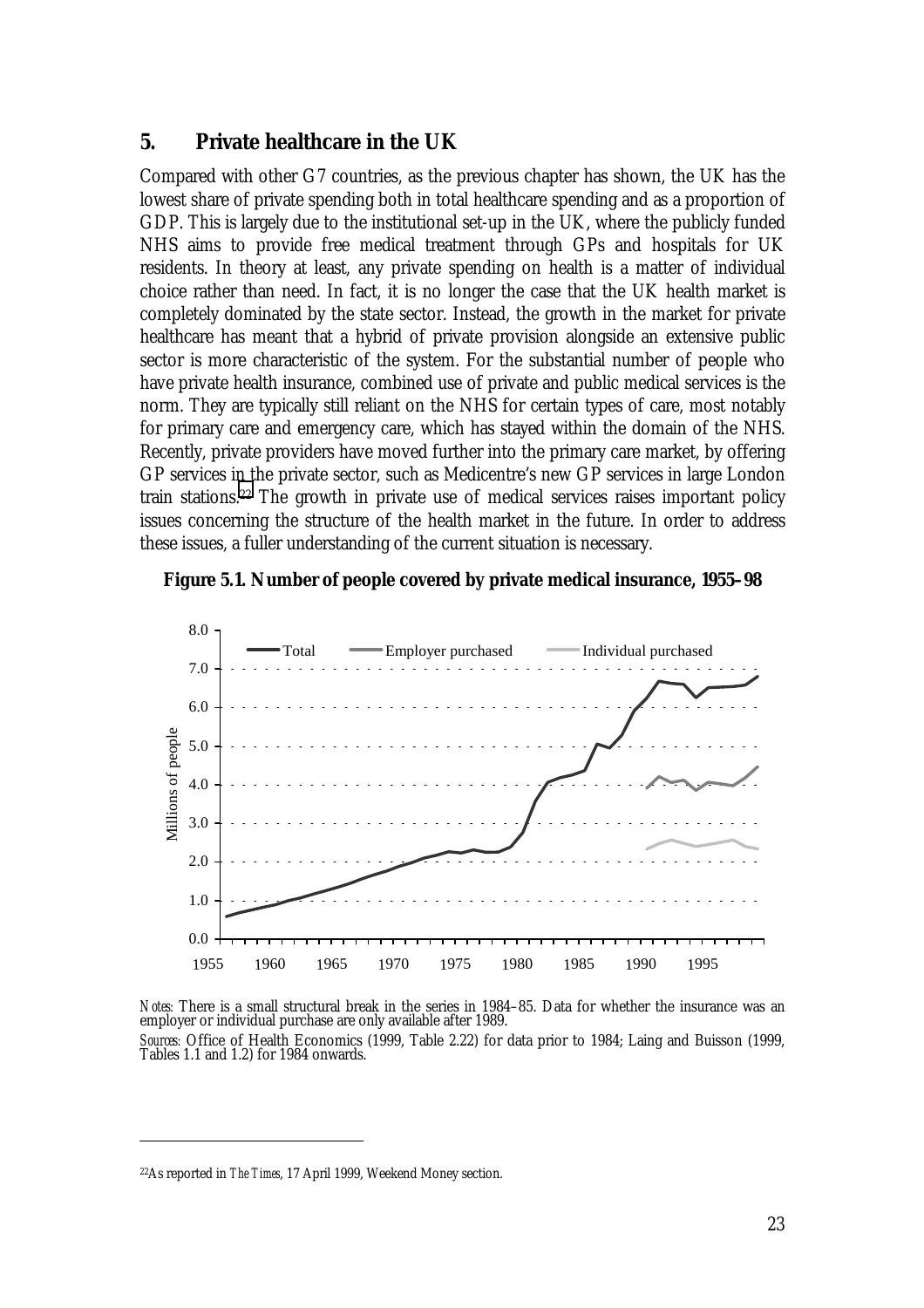Over the last 45 years, there has been a large increase in the number of people covered by private medical insurance, as shown in Figure 5.1. In 1955, just over 0.5 million individuals were covered by private medical insurance compared with nearly 7 million in 1998. Most of the increase has been over the last two decades, with around 75 per cent of the total increase since 1955 occurring since 1979.

However, use of private medical facilities is not restricted to those who are insured. An estimated 20 per cent of patients in the private sector pay for treatment themselves (Office of Fair Trading, 1996). Direct payment for the use of private medical facilities may, paradoxically, be more advantageous than buying insurance, for certain individuals. This is due to the two market failures that may exist in insurance markets, which were discussed in Chapter 2 — moral hazard and adverse selection.

- 1. Individuals who have health insurance may tend to use private medical facilities more than they would if they were paying for treatment themselves. This will have the effect of increasing the insurance company's costs and hence the premiums charged. Individuals may then find it cheaper to pay for treatment directly, thus not incurring the cost of non-essential visits, either by themselves or by others. This change in behaviour induced by the purchase of insurance is known as moral hazard. One way in which insurance companies can attempt, and have attempted, to alleviate this problem is through requiring individuals to make a contribution towards the cost of any healthcare purchased.
- 2. Insurance is priced to cover all people within certain categories who are supposed to carry the same health risks. However, if the individual has more information about his or her health than the insurance company, then it may only make sense for those with higher risks to buy insurance. Healthier individuals may find it uneconomical to pay a premium that covers those who are likely to have higher costs than them. However, if the healthier people choose not to purchase insurance, the costs of insurance companies and hence of the premiums rise, as only the less healthy are left in the market. This problem is known as adverse selection. Adverse selection could occur in the medical insurance market even if individuals are unable to assess their own health risks. For example, individuals may buy insurance after seeing a relative become ill. This alone could, for a variety of reasons, make them more likely to be a bad risk from the insurance company's perspective.

Given the importance of direct private spending, a better picture of the relative importance of the private sector is provided by looking at aggregate private health spending. Figure 5.2 shows UK private health spending as a percentage of total health spending from 1960 to 1997. From 1964 to 1975, private health spending fell from almost 18 per cent of total spending to around 9 per cent. From then, it has risen to represent over 15 per cent of total health spending in 1997.

The decline in the late 1960s and early 1970s was caused by almost constant private health spending as a percentage of GDP while public health spending increased. Since 1975, the growth in private health spending has been faster than the growth in public health expenditure, thus leading to an increase in private health spending as a percentage of total health spending. Figure 5.3 shows private health spending over the same period in 1995 prices. The amount spent privately on health was thus roughly constant from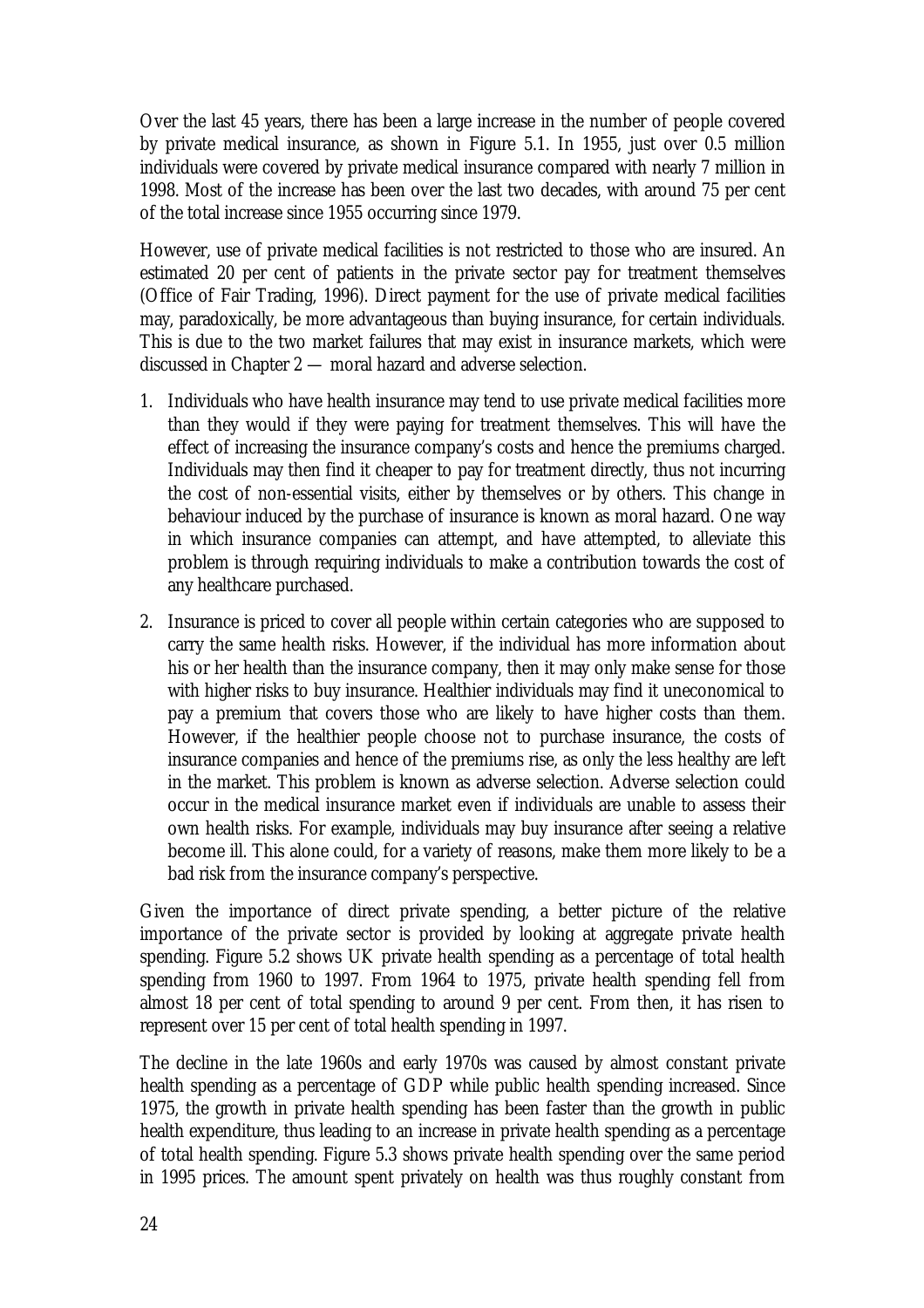1960 to 1975, with a dramatic rise occurring afterwards. Since 1975, private spending on health has more than tripled.





*Source:* OECD Health Data 99: A Comparative Analysis of 29 Countries (CD-ROM).



**Figure 5.3. Private spending on health in 1995 prices, 1960–97**

*Source:* OECD Health Data 99: A Comparative Analysis of 29 Countries (CD-ROM).

This increase in the amount of private spending on health has been the result of more widespread coverage of medical insurance (as shown in Figure 5.1) and more individuals paying for healthcare directly themselves. Some of it has also resulted from increases in patient contributions to the NHS. Over the lifetime of the NHS, charges have risen for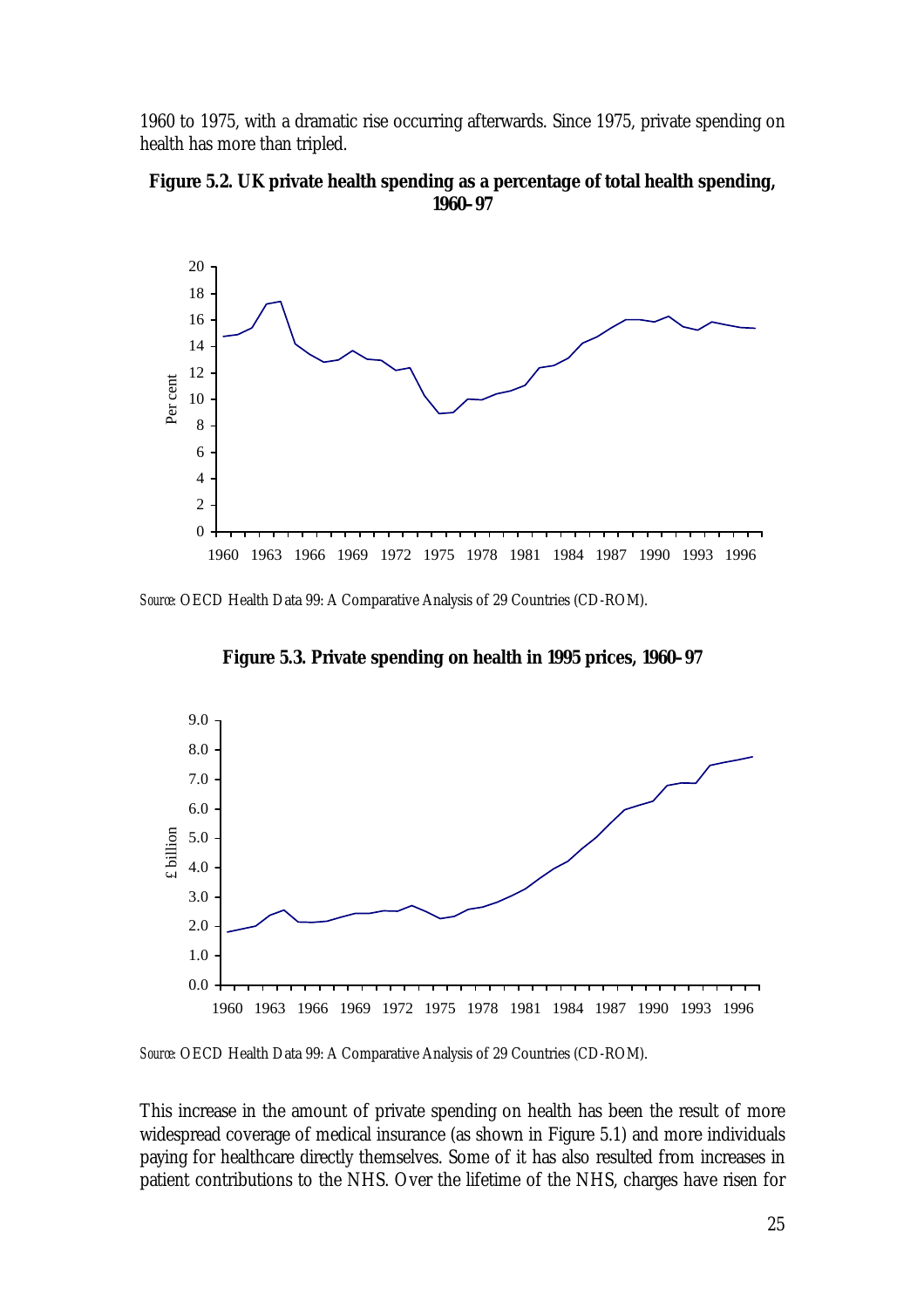dental treatment and ophthalmic treatment (which is no longer provided universally free of charge by the NHS), and also pay prescription charges have increased. Figure 5.4 shows the level of NHS charges paid by patients from 1951 to 1998, as a percentage of the 1952 level. NHS income from charges in 1998 was almost four times its level in 1952.





*Notes:* Prescription charges were abolished in 1966–68. Figures are for income from dental treatment, ophthalmic treatment and prescription charges.

*Source:* Office of Health Economics, 1999, Table 2.19.

#### **5.1 Coverage of private health insurance**

Using data from the Family Resources Survey (FRS), we are able to construct a clearer picture of the individuals who have private medical insurance.23 The FRS is an annual survey of around 45,000 individuals which combines information on basic characteristics, such as family structure and employment status, with detailed income information. Although it does not contain information on direct expenditure on private medical treatment, the FRS records whether individuals are covered by private medical insurance and, if so, whether this is paid for by a member of their household or by someone else. We use this last information to determine which policies are bought by individuals and which are paid for by employers.<sup>24</sup> We use combined FRS data for 1994–95 to 1997–98 covering over 175,000 individuals.

<sup>23</sup>See Propper, Rees and Green (1999) for a pseudo-cohort analysis of the demand for private medical insurance using the Family Expenditure Survey from 1978 to 1996. In addition, Propper (1999) looks at actual use of private and public healthcare using the British Household Panel Survey.

<sup>&</sup>lt;sup>24</sup>Where an individual is covered by two policies — one paid for by themselves and one by an employer — we record them as having paid for the policy themselves. This accounts for less than 1 per cent of all individuals with private medical insurance.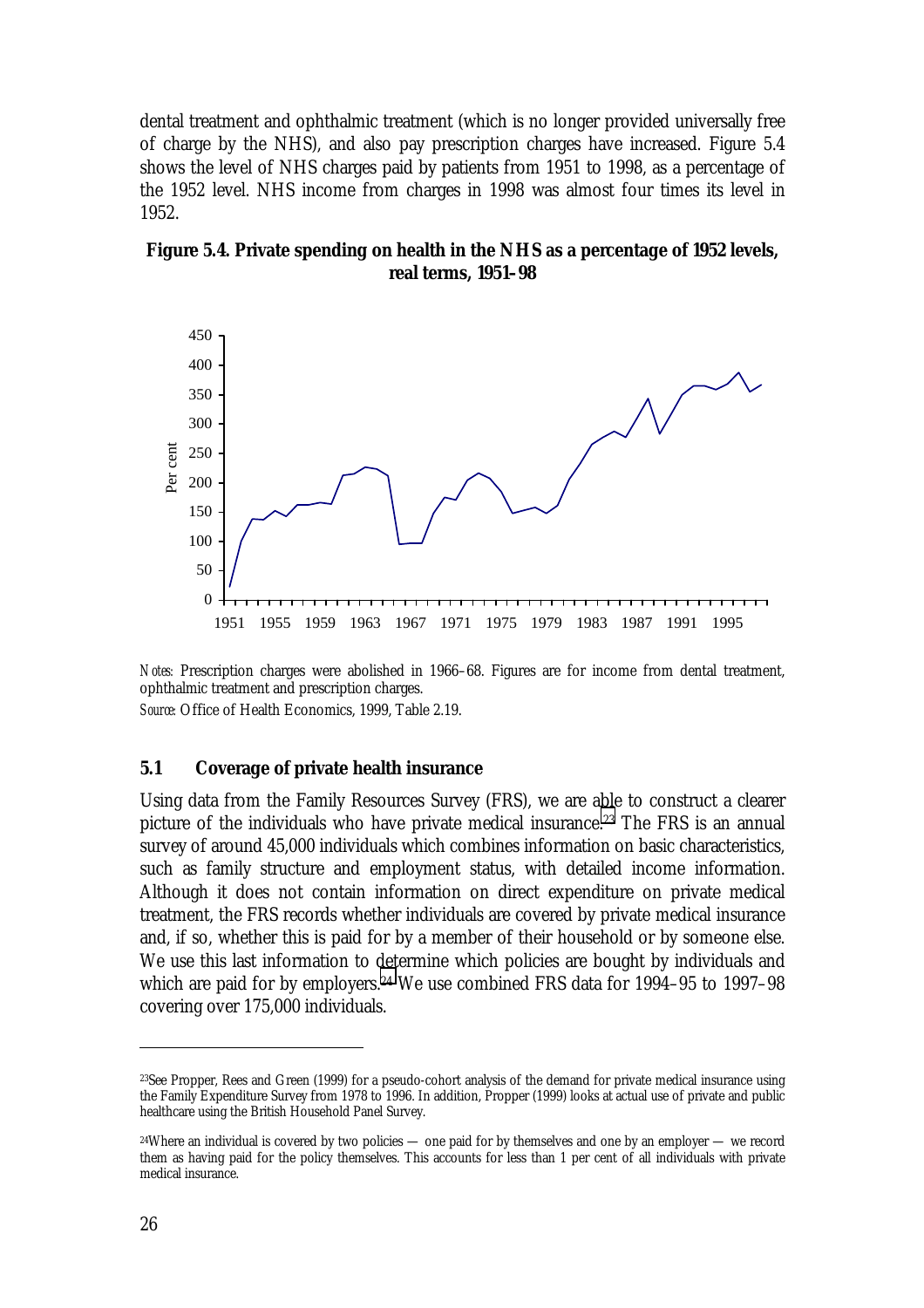Overall, 12.5 per cent of individuals in the FRS are found to have private medical insurance. The coverage of private health insurance is strongly related to income. Richer households are more likely to have private medical insurance than poorer households. Figure 5.5 shows the percentage of individuals with private medical insurance by income decile. Thus 40 per cent of people in the richest 10 per cent of the population are privately insured, compared with under 5 per cent of those in the bottom 40 per cent. Only the very bottom decile does not fit the pattern completely, with a higher proportion of individuals in that decile having private medical insurance than in the next two deciles. This bottom category, however, contains a large number of individuals who only temporarily have low incomes, such as self-employed people whose income may fluctuate quite considerably over the year.





*Sources:* Family Resources Survey, 1994–95 to 1997–98; authors' calculations.

 $\overline{a}$ 

The lighter part of each bar in Figure 5.5 represents individuals whose insurance policies have been paid for by someone in their household, while the shaded part represents individuals whose insurance has been paid for by someone outside the household,25 showing how the probability of buying insurance individually or obtaining it through an employer varies with income. The likelihood of insurance being paid for by an employer increases with income. Thus 48 per cent of those with health insurance in the top decile have had it bought by an employer, compared with under 25 per cent of those with health insurance in the bottom three deciles. It can also be seen that, independently of whether insurance has been bought, those with higher incomes are more likely to receive

 $25$ In the latter case, we assume that this is paid for by an employer. There may, however, be situations where individuals are bought insurance by people, other than their employers, whom they do not live with (such as children or parents), although these cases are likely to be less important.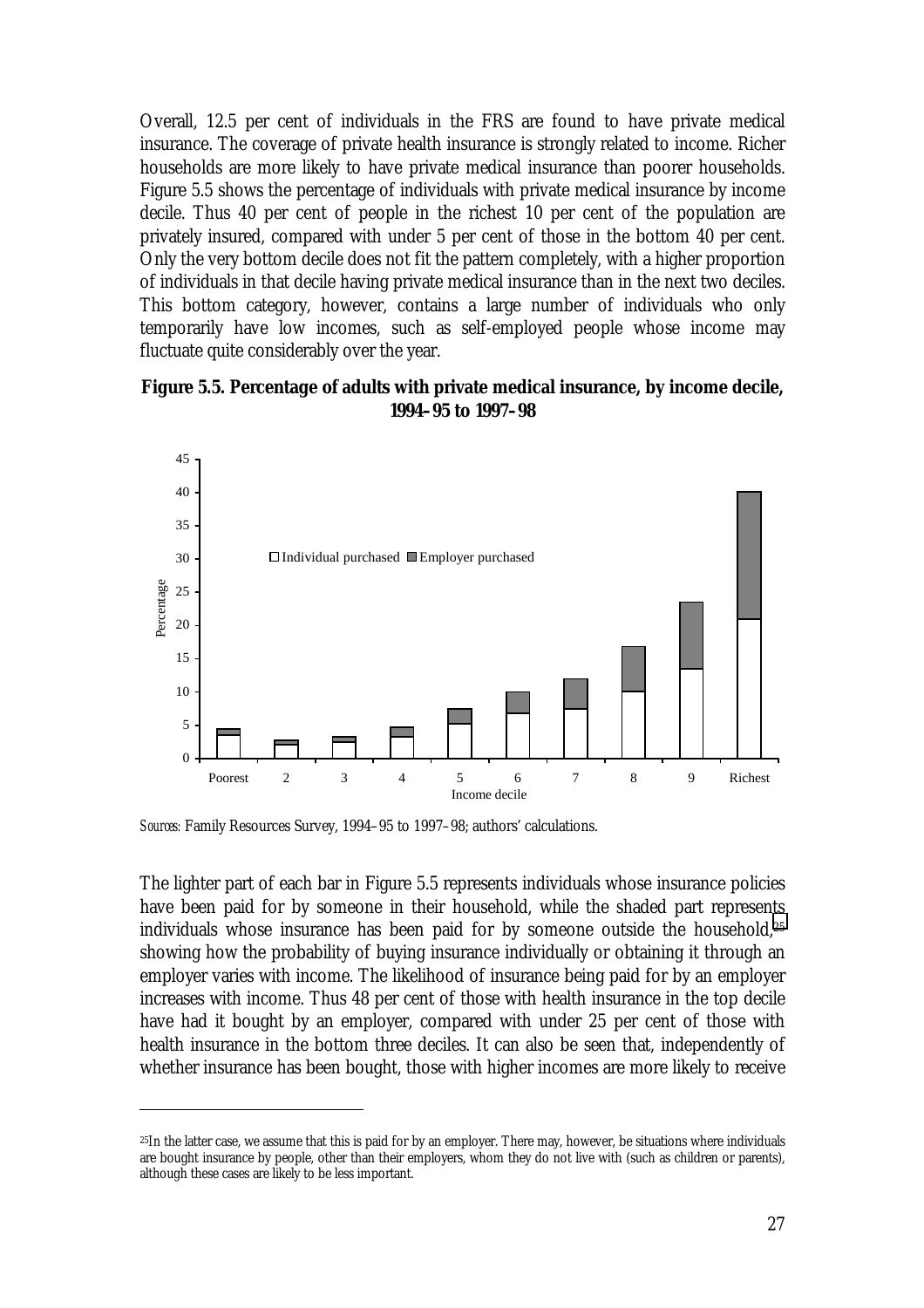it as part of their job. Thus under 1 per cent of individuals in the bottom three deciles receive medical insurance as part of their jobs, compared with 19 per cent of the top decile. Both these results are consistent with the idea that jobs that offer better remuneration are also more likely to offer other benefits, such as free private health insurance.

Individuals with more skilled jobs are more likely to have employer-provided medical insurance and are also more likely to buy it themselves if their employer does not provide it for them. This is shown in Table 5.1, which gives the percentage of individuals with health insurance and the percentage of individuals with employer-provided health insurance, by job category.

| Job category           | Percentage with health insurance provided by: |                 |       |  |
|------------------------|-----------------------------------------------|-----------------|-------|--|
|                        | Individual                                    | <b>Employer</b> | Total |  |
| Professional           | 15.6                                          | 13.8            | 29.4  |  |
| Managerial & technical | 12.8                                          | 13.1            | 25.9  |  |
| Skilled non-manual     | 9.1                                           | 6.9             | 16.0  |  |
| Skilled manual         | 5.6                                           | 3.1             | 8.7   |  |
| Partly skilled         | 4.9                                           | 2.4             | 7.2   |  |
| Unskilled              | 2.9                                           |                 | 4.0   |  |
| Not in work / Othera   | 5.6                                           | 1.4             | 7.1   |  |
| <b>Total</b>           | 7.6                                           | <i>5.0</i>      | 12.5  |  |

## **Table 5.1. Percentage of adults with private medical insurance, by job category and whether paid for individually or by an employer, 1994–95 to 1997–98**

aIncludes those working in the armed forces.

*Notes: Figures count insurance purchases where the costs are shared between the individual and an employer as individual- rather than employer-purchased insurance; this will lead to a lower proportion of* 'employer-provided' coverage than that suggested by industry sources such as Laing and Buisson (1999). Children are excluded from the analysis. In addition, the FRS does not make it possible to distinguish whether an individual's insurance is provided by their employer or the employer of another member of the household; this may lead to a small degree of misallocation.

*Sources:* Family Resources Survey, 1994–95 to 1997–98; authors' calculations.

|              |                             | <b>Employment status</b> |              |              |
|--------------|-----------------------------|--------------------------|--------------|--------------|
| Age          | Employed                    | Self-employed            | Not employed | <b>Total</b> |
| $16 - 25$    | 7.7                         |                          | 4.0          | 6.3          |
| $26 - 35$    | 16.2                        | 12.2                     | 5.8          | 13.1         |
| $36 - 45$    | 19.4                        | 16.4                     | 8.1          | 16.4         |
| $46 - 55$    | 21.1                        | 20.5                     | 10.0         | 18.1         |
| $56 - 65$    | 18.0                        | 20.7                     | 10.6         | 13.2         |
| $66 - 75$    | $\mathcal{F} = \mathcal{F}$ |                          | 8.8          | 8.8          |
| $75+$        | $\mathcal{F} = \mathcal{F}$ |                          | 4.6          | 4.6          |
| <b>Total</b> | 16.8                        | 16.7                     | 7.7          | 12.5         |

#### **Table 5.2. Percentage of people with private health insurance, by age and employment status, 1994–95 to 1997–98**

*Note:* The FRS does not make it possible to distinguish whether an individual's insurance is provided by their employer or the employer of another member of the household. This may lead to a small degree of misallocation.

( - ) signifies that the cell size was less than 50 observations. All other cells are based on a minimum of 500 observations.

*Sources:* Family Resources Survey, 1994–95 to 1997–98; authors' calculations.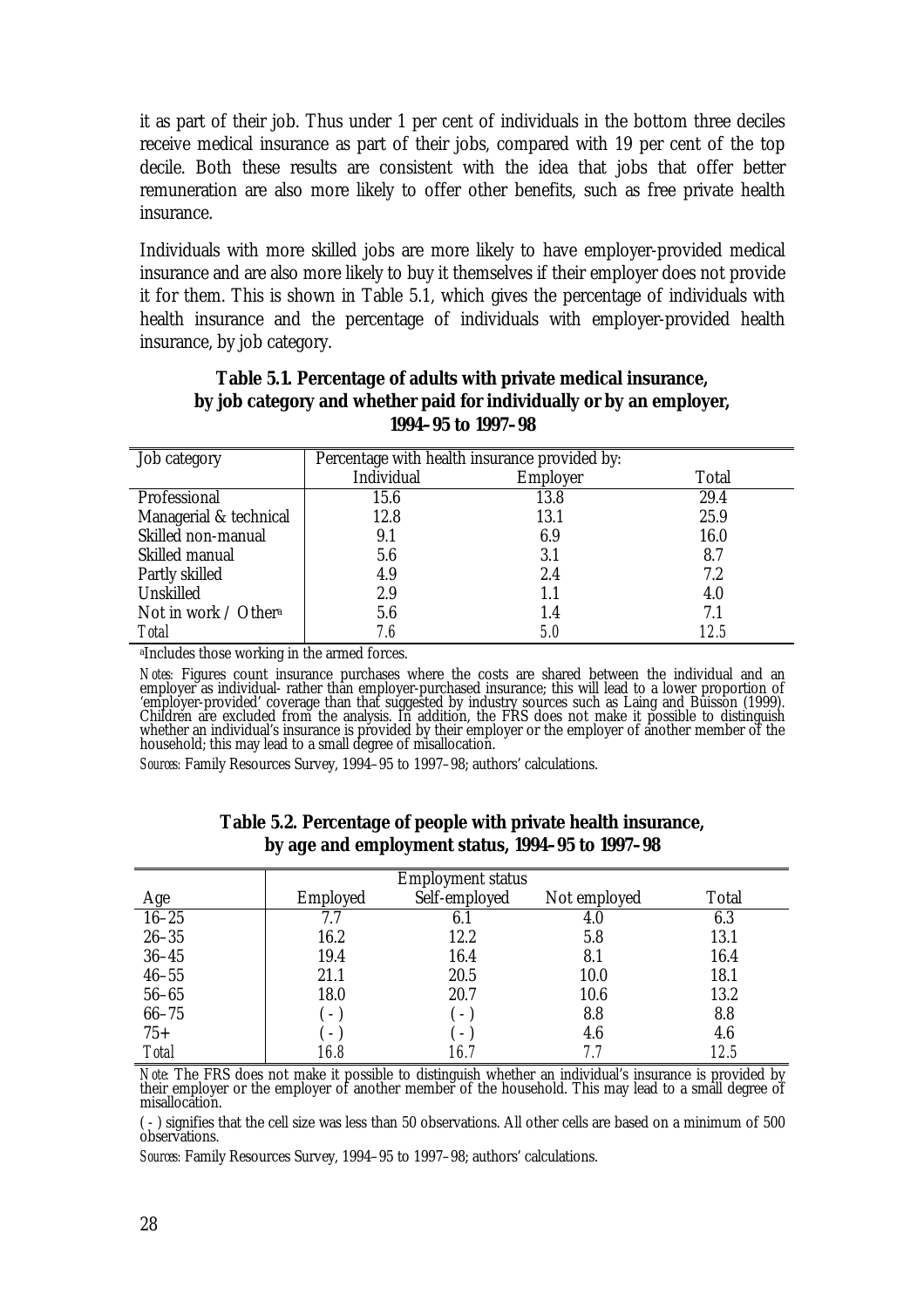Individuals with medical insurance also differ from those without according to employment status and age, as shown in Table 5.2. Split by employment status, employees and the self-employed are more likely than those not in work to possess private medical insurance. Nearly 17 per cent of individuals in these two groups are covered, compared with under 8 per cent of those not in work. Coverage also varies by age, with those in the 46- to 55-year age category being the most likely to be covered by a policy. The percentage of people with insurance is lower both below and above that age, with the two extremes — the under-25s and the over-75s — being the least likely to possess such insurance. There are several potential reasons for this. Younger individuals may be less likely to receive employer-provided cover and, when considering whether to purchase their own insurance, they may decide that the probability that they will use such insurance is low. Older individuals are clearly less likely to be covered by an employer's scheme. Another important factor is that, due to increased health risks, the price of private medical insurance is very high for older individuals. It is also worth noting that generational effects may be important too. Indeed, evidence from Propper, Rees and

| Characteristic           | Impact on likelihood of having private medical insurance                     |
|--------------------------|------------------------------------------------------------------------------|
| Age                      | Individuals aged between 40 and 60 are found to be the most likely to be     |
|                          | covered by private medical insurance, with those aged over 70 being the      |
|                          | least likely.                                                                |
| <b>Family situation</b>  | Those living with a partner are more likely to have private medical          |
|                          | insurance than single people. Individuals living in households without       |
|                          | children are also more likely to be covered.                                 |
|                          | Individuals living in households containing either adult children or         |
|                          | unrelated individuals are 1.1 percentage points less likely to be covered by |
|                          | private medical insurance than others.                                       |
| Gender                   | Men are found to be more likely to be insured than women, by 0.9             |
|                          | percentage points.                                                           |
| Income                   | Income has a positive effect on possession of private medical insurance,     |
|                          | but this effect is found to decrease at higher income levels.                |
| <b>Employment status</b> | Employees are found to be more likely to have private medical insurance      |
|                          | than either the self-employed or those out of work.                          |
| Education                | Compared with those who left education at the minimum school-leaving         |
|                          | age, those with college education are more likely to have insurance, while   |
|                          | those with just A levels are even more likely to be covered.                 |
|                          | The group with the highest probability of being covered by insurance is      |
|                          | those still in education. They are likely to be covered by their parents'    |
|                          | policies.                                                                    |
| <b>Housing tenure</b>    | Individuals in owner-occupied accommodation are 5.8 percentage points        |
|                          | more likely to have private medical insurance than others.                   |
| Regions                  | Individuals in the West Midlands, Greater London and the South East are      |
|                          | most likely to have private medical insurance.                               |
| Occupation               | Those in non-manual jobs are most likely to possess medical insurance.       |
|                          | Managerial and technical staff are the most likely to have medical           |
|                          | insurance, followed by professionals and skilled non-manual workers.         |
|                          | Those in the armed forces are the least likely.                              |
| <b>Savings</b>           | Individuals with higher levels of savings are found to be more likely to be  |
|                          | covered by private medical insurance.                                        |

*Notes:* All these results are significant at the 95 per cent confidence interval. For more details, see Appendix<br>B.

*Sources:* Family Resources Survey 1994–95 to 1997–98; authors' calculations.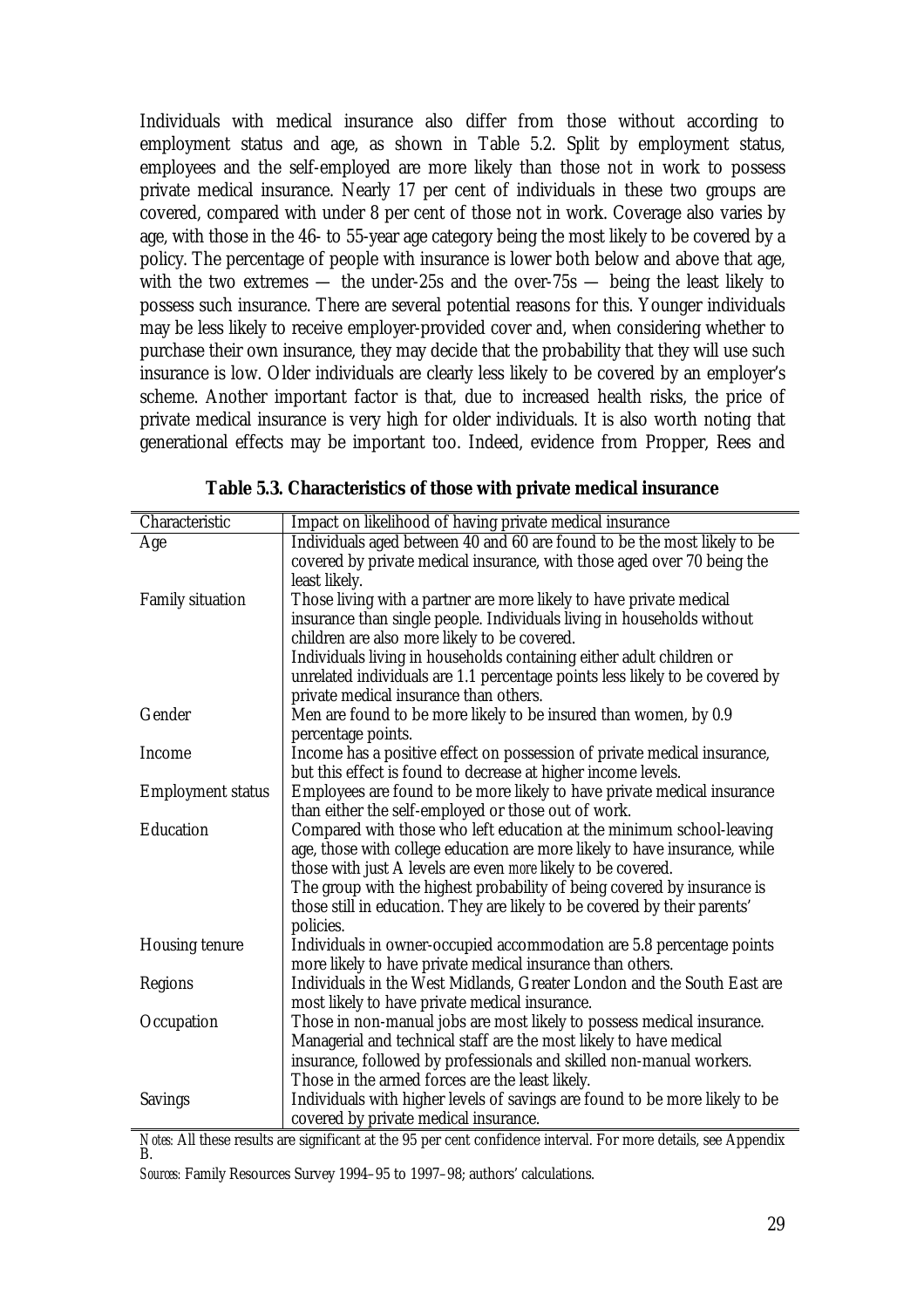Green (1999) suggests that, while 30-year-olds are less likely to have private medical insurance than 50-year-olds, 30-year-olds today are more likely to have it than 30-yearolds in the past.

In order to get a better understanding of the characteristics of those with and those without private medical insurance, Table 5.3 presents some multivariate analysis. This enables the role of one characteristic in determining the likelihood of an individual being covered by private medical insurance to be assessed while holding constant the impact of all other characteristics. More details are provided in Appendix B.

The multivariate analysis shows that the age pattern observed in Table 5.2 still holds after the impact of other characteristics, such as income and employment status, is taken into account. We find that individuals in non-manual jobs are more likely to be insured, independently of their income, although managers and technical staff are more likely to be insured than professionals. This is possibly due to the greater diversity of the 'professionals' group. Coverage of medical insurance also varies by region, with Greater London and the South East being the areas with the highest rates of medical insurance.

| Characteristic                                                                      | Impact on likelihood of private medical insurance being directly purchased                                                                                 |
|-------------------------------------------------------------------------------------|------------------------------------------------------------------------------------------------------------------------------------------------------------|
| Age                                                                                 | Older individuals with private medical insurance are found to be more                                                                                      |
|                                                                                     | likely to have purchased that insurance directly.                                                                                                          |
| <b>Family situation</b>                                                             | Individuals with children are found to be less likely to have purchased                                                                                    |
|                                                                                     | insurance directly.                                                                                                                                        |
| Gender                                                                              | Men are 3.5 percentage points less likely to buy insurance themselves than                                                                                 |
|                                                                                     | women.                                                                                                                                                     |
| Income                                                                              | Those with higher levels of income are found to be less likely to have                                                                                     |
|                                                                                     | bought private medical insurance directly. This is due to the fact that those                                                                              |
|                                                                                     | with higher incomes are more likely to work in a job that provides other                                                                                   |
|                                                                                     | benefits, such as private medical insurance.                                                                                                               |
| <b>Employment status</b>                                                            | Not surprisingly, the self-employed and those out of work are more likely                                                                                  |
|                                                                                     | than others to have paid for private medical insurance themselves.                                                                                         |
| Education                                                                           | Those leaving school between the ages of 16 and 18 are more likely than                                                                                    |
|                                                                                     | those who left school at the minimum leaving age to have bought                                                                                            |
|                                                                                     | insurance directly. In addition, we find that those still in education are                                                                                 |
|                                                                                     | some 16.0 percentage points less likely to have their insurance bought by                                                                                  |
|                                                                                     | themselves or another member of their current household. This is likely to                                                                                 |
|                                                                                     | be due to some company schemes covering dependants still in education.                                                                                     |
| <b>Housing tenure</b>                                                               | There is no evidence of any correlation between house ownership and how                                                                                    |
|                                                                                     | any private medical insurance is paid for.                                                                                                                 |
| Regions                                                                             | Those living in Greater London and the South East are less likely to have                                                                                  |
|                                                                                     | bought their insurance themselves.                                                                                                                         |
| Occupation                                                                          | Those in partly skilled and unskilled manual jobs are found to be more                                                                                     |
|                                                                                     | likely to have purchased private medical insurance directly.                                                                                               |
| <b>Savings</b>                                                                      | The level of savings does not have a statistically significant effect on                                                                                   |
|                                                                                     | whether individuals purchase health insurance directly.                                                                                                    |
| $\mathbf{M}$ $\mathbf{L}$ $\mathbf{L}$ $\mathbf{L}$ $\mathbf{M}$ $\mathbf{L}$<br>ъ. | $\mathcal{L} \cup \mathcal{R}$ and $\mathcal{R}$ and $\mathcal{R}$ and $\mathcal{R}$ and $\mathcal{R}$ and $\mathcal{R}$ and $\mathcal{R}$<br>$\mathbf{A}$ |

| Table 5.4. Characteristics of those who purchased private health insurance |  |  |
|----------------------------------------------------------------------------|--|--|
| directly compared with those who had it provided by an employer            |  |  |

*Notes:* All these results are significant at the 95 per cent confidence interval. For more details, see Appendix<br>B.

*Sources:* Family Resources Survey 1994–95 to 1997–98; authors' calculations.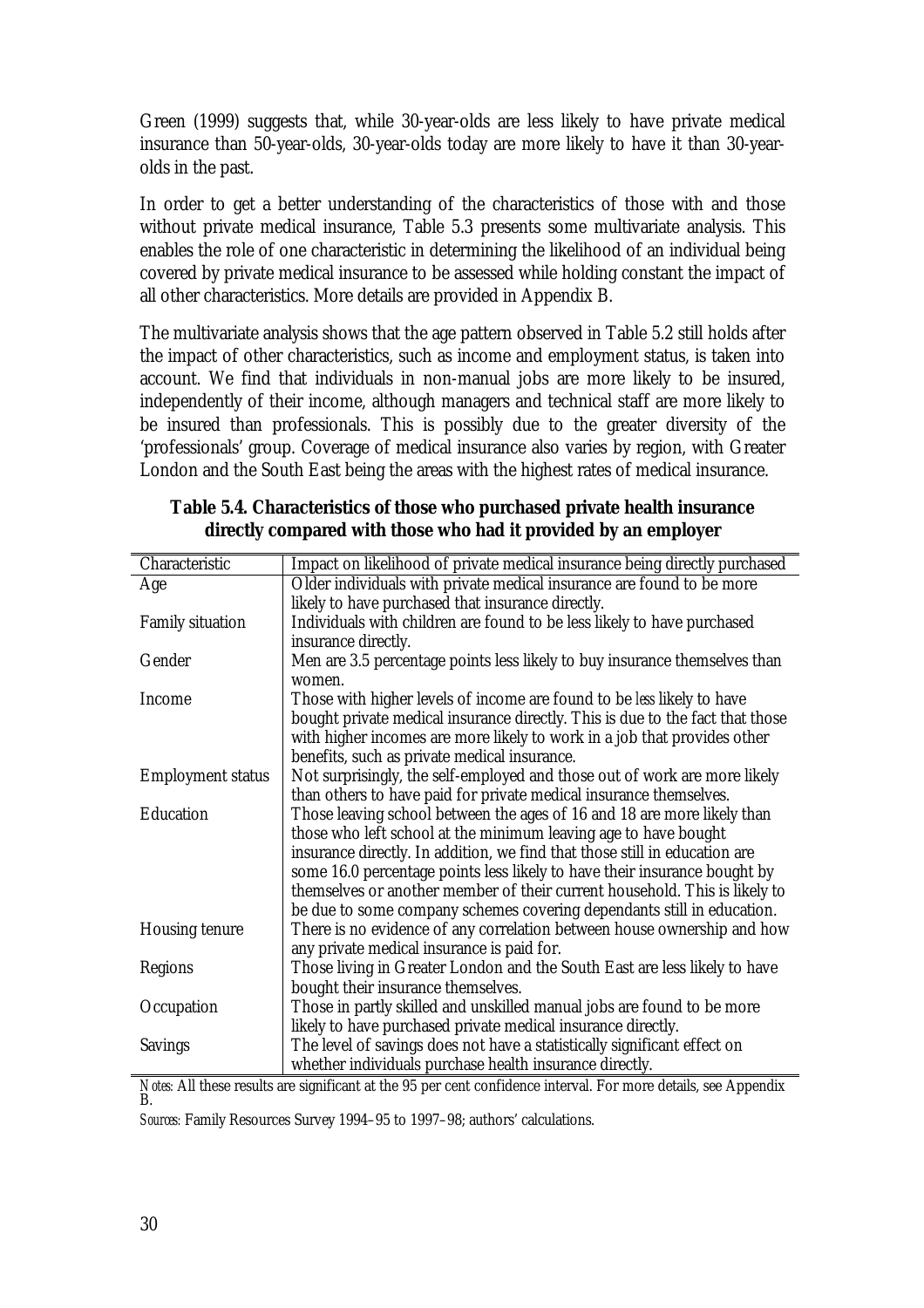It is also informative to look at the characteristics of those receiving employer-provided private medical insurance compared with those who have purchased insurance directly themselves. Table 5.4 presents a summary, with more details being provided in Appendix B. Among individuals with private medical insurance, those who purchased it directly tend to be older, poorer, more likely to live outside Greater London and the South East, and more likely to be manual workers. Those who are still in education are much more likely to have health insurance paid for by someone outside their current household. This could be due to the fact that many are no longer in the same household as their parents, who may be paying, or that many corporate schemes cover dependants beyond schoolleaving age. We find that the level of savings in a household does not have a significant effect on how health insurance is paid for.

## **5.2 Policy issues**

The situation, then, is one of increased use of private alternatives to the NHS over the last 20 years, particularly among higher-income households. The causes and implications of this trend away from public medicine are clearly important from a public policy point of view. When considering why individuals might choose to buy health insurance, it is interesting that those with private medical insurance are more likely to be dissatisfied with the NHS than those without it (Calnan, Cant and Gabe, 1996). Specifically, there is evidence that longer waiting-lists for NHS treatment are associated with greater purchase of private health insurance. This could be an indication that waiting-lists are a particular concern or, alternatively, that they are used as a barometer for NHS performance (Besley, Hall and Preston, 1996 and 1999). The fact that the public tend to highlight waiting-lists is perhaps not surprising, given the degree to which the media and political parties have focused on them. Chapter 6 considers the causes and consequences of waiting-lists.

It is true that increased use of private facilities eases the pressure on the NHS by freeing public spending that would otherwise have gone on those who have 'opted out'. One possibility would be for the government to encourage individuals to take out private medical insurance in order to reduce the demands on the NHS. This was in fact the case prior to the July 1997 Budget, when individuals aged over 60 received basic-rate tax relief on the purchase of private medical insurance.26 The removal of this tax relief is likely to have led to a reduction in the numbers in this age-group covered by insurance and hence an increase in demands on the NHS. However, the subsidy would have cost an estimated £135 million in 1999–2000 had it not been abolished in July 1997.27 In fact, it is extremely unlikely that the cost of any such subsidy to private medical insurance would be less than the NHS expenditure saved. For example, at least an additional 1.9 million individuals would have to take out private medical insurance for a subsidy to all adults

<sup>26</sup>This was regardless of whether they were taxpayers or not. Couples with one person aged 60 or over also qualified for the subsidy.

<sup>27</sup>Source: HM Treasury, 1997.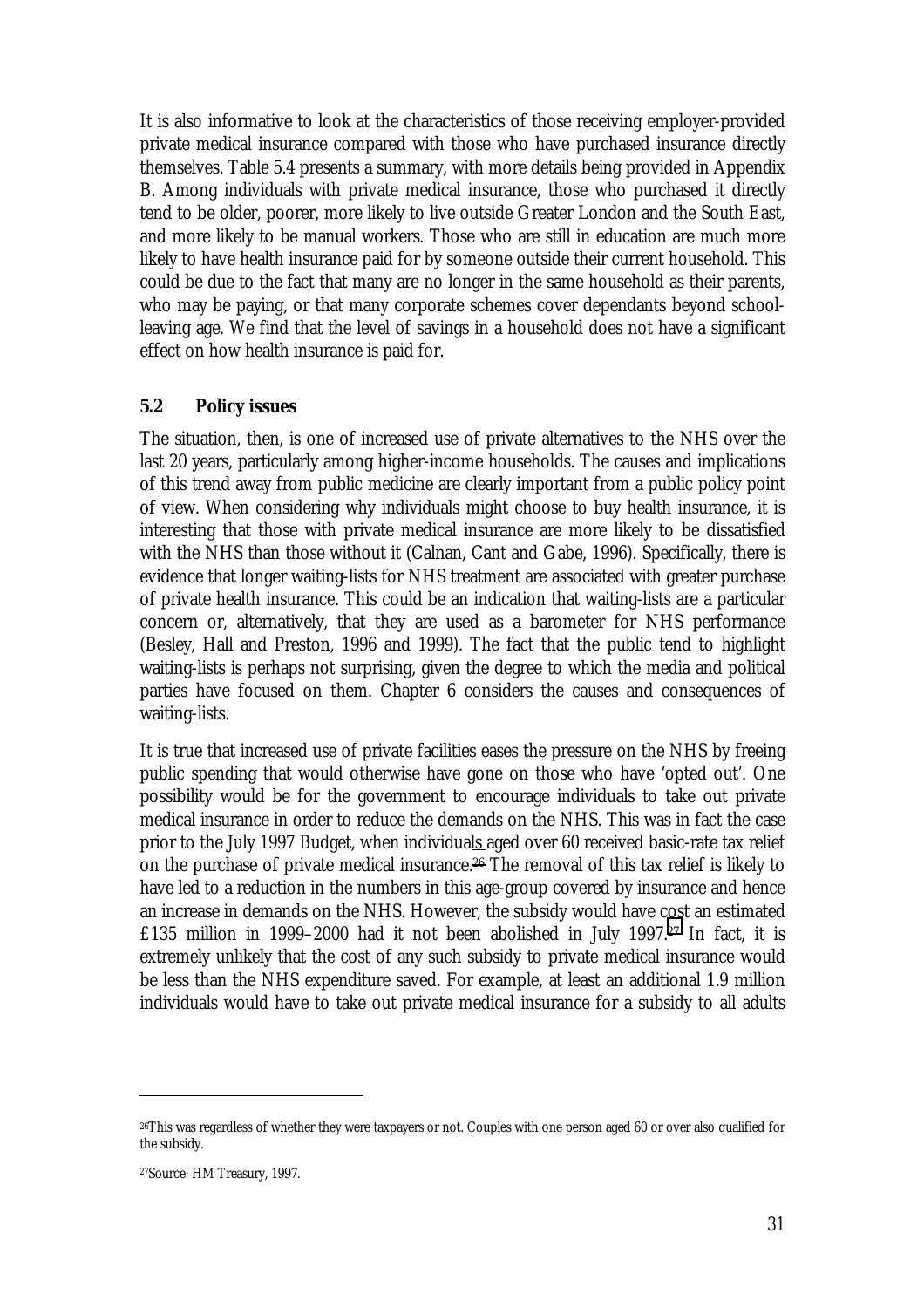equal to the basic rate of income tax to be self-financing.28 This is equivalent to growth in coverage of private medical insurance of some 28 per cent.

There are also potential adverse effects on the NHS from the increase in numbers covered by private medical insurance. Research shows that those with private medical insurance are less likely to support increases on public health spending, even after their other characteristics are taken into account.29 This finding suggests that continued growth in private sector healthcare would have implications for the level of support for an NHS which is provided universally free at the point of use. It is of particular significance that those with medical insurance are likely to have higher incomes. These individuals may be more vocal in their opinions about the use of public funds and their concerns may be of particular importance as they will be paying more tax than average.

From a policy perspective, it is also important to be aware that substantial increases in NHS funding, which brought about a significant improvement in the performance of the NHS, could lead to some individuals with private health insurance increasing their demand for NHS services. It is clearly possible that the increases in NHS spending that were announced in the recent Budget could lead to some individuals choosing not to renew their private health insurance.30 This is particularly likely if waiting-lists continue to be a crucial factor in determining individuals' demand for private medical insurance and if the government succeeds in its stated aim of reducing these over the lifetime of this parliament.31

31HM Treasury, 1998.

<sup>28</sup>See Appendix C for more details. Future work will examine the effect of the removal of tax relief for the over-60s on the take-up of private medical insurance.

<sup>29</sup>This is found by Brook, Hall and Preston (1997). Burchardt and Propper (1999) find evidence that actual use of the NHS is likely to reduce support for the principles of the NHS, although the level of support still remains high.

<sup>30</sup>See Hall and Preston (1998) for a discussion of individuals' possible preferred levels of public spending given the presence of a private alternative.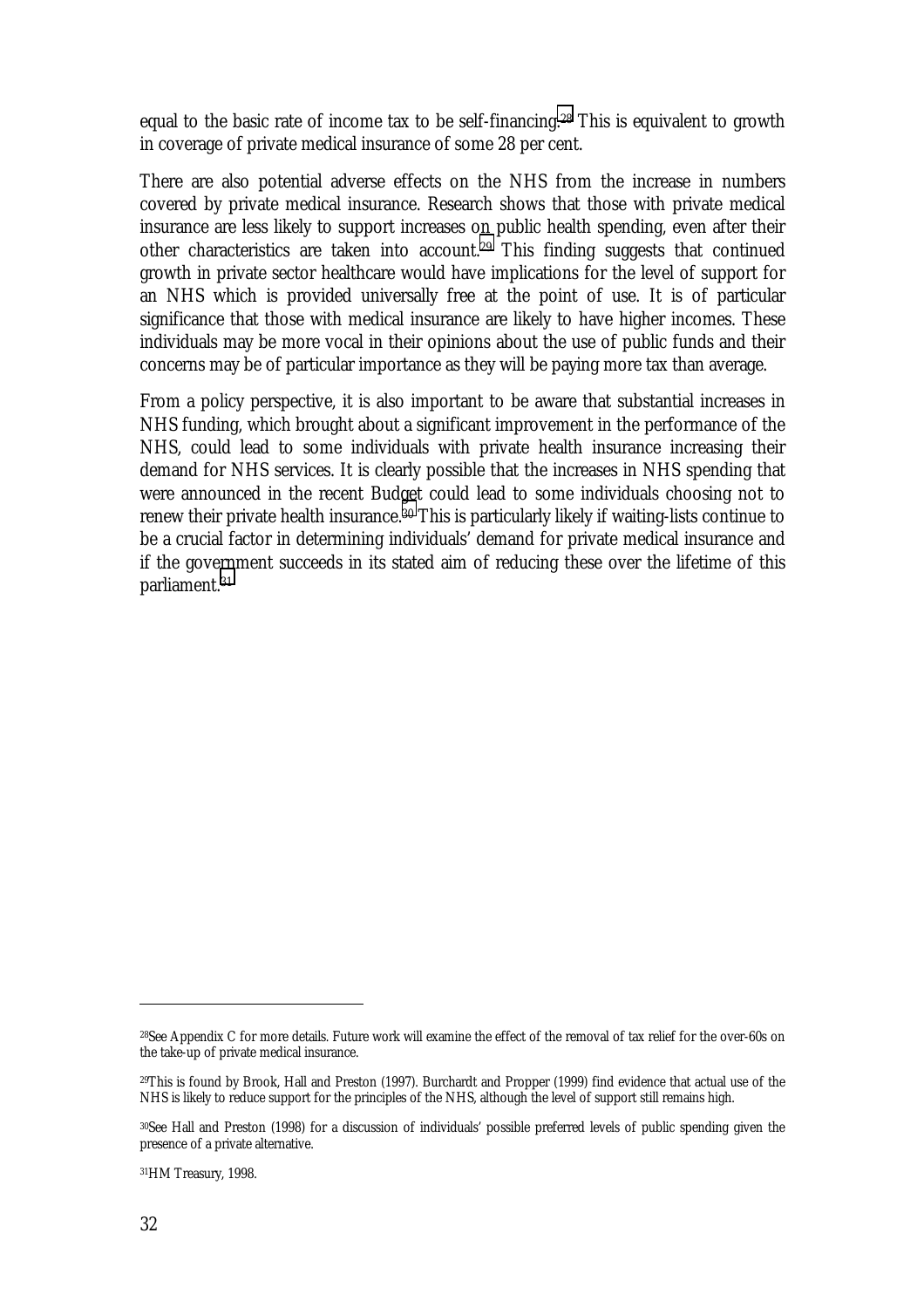## **6. Measuring quality in the NHS**

So far, our discussion on the state of the NHS has centred largely on the quantity of resources allocated to the NHS. While it is important to have an adequately funded health service, our ultimate concern is the quality of care delivered. Since the beginning of the NHS, there has been much discussion of indicators of NHS quality, both for the UK as a whole and across different regions. Measuring the quality of output is crucial to assessing whether the NHS is indeed delivering the level of care expected by both the public and policymakers. In addition, it is important to assess whether there is equity in the level of service between different areas of the country.

## **6.1 Waiting-lists**

Although it is only one such indicator, a large part of the recent debate has focused on the number of people waiting for in-patient admissions. In order to be treated for a serious, non-emergency condition, an individual must, in the first instance, be referred to a specialist by his or her GP for an out-patient appointment. There is usually a wait between being referred and the actual appointment with the specialist; during this time, the individual is on the out-patient waiting-list. After seeing the specialist, the patient may be deemed to require an in-patient appointment for a clinical intervention.





*Note:* Data before 1988 do not include waiting for day-case procedures, which in 1987 accounted for around one-eighth of procedures, so there is a structural break in the series between March 1987 and March 1988.

*Sources:* House of Commons Library, 1999; Department of Health Press Release 2000/0203, *Statistical Press Notice: Inpatient Waiting Lists — February 2000*, 3 April 2000; Department of Health.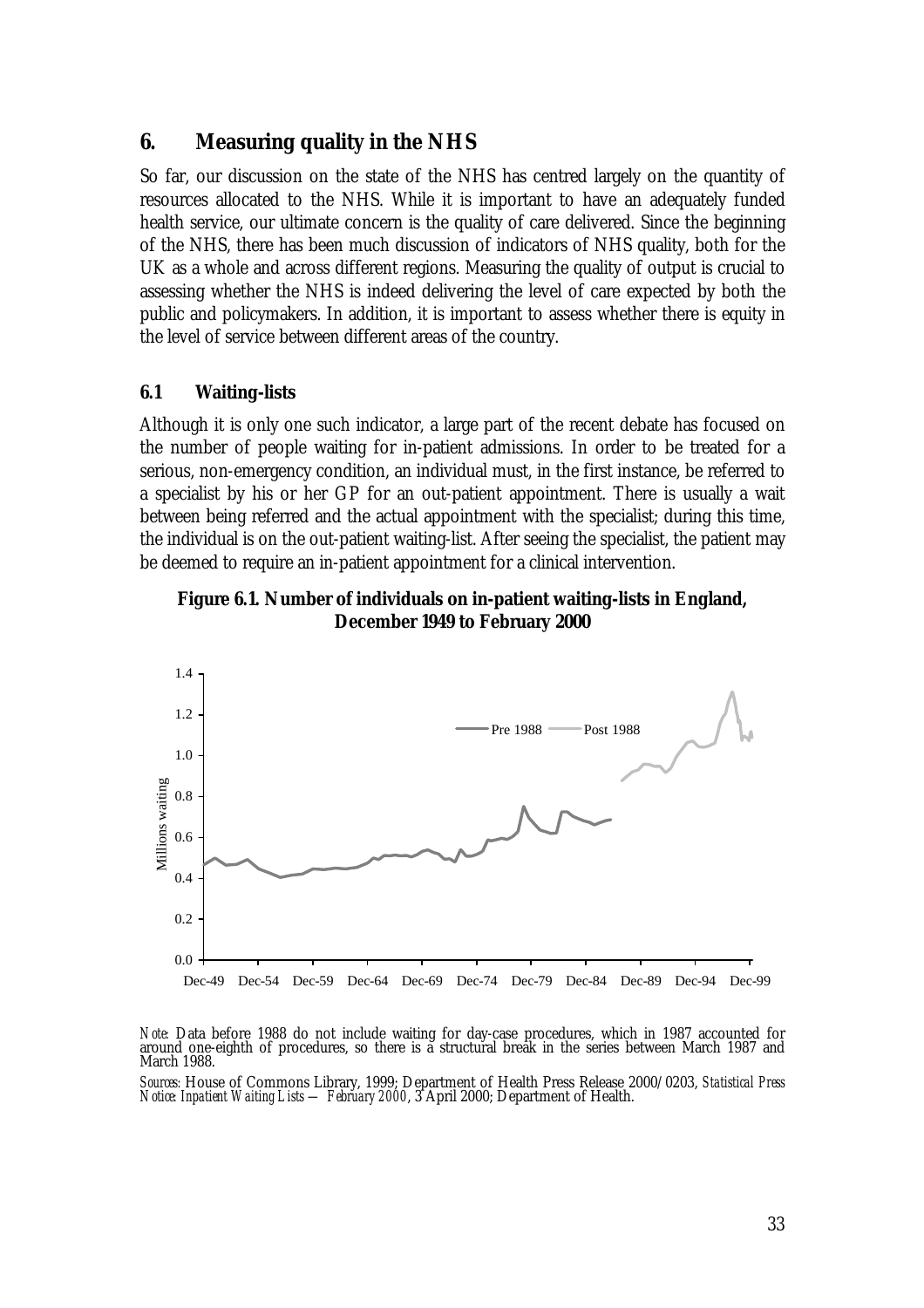In February 2000, 1.1 million people in England were waiting for an in-patient appointment — over 2 per cent of the population. This had risen from under 0.5 million people waiting in December 1949. Most of the increase in waiting-lists has come in the last quarter of a century, as shown in Figure 6.1. There is a break in the series between 1987 and 1988 due to the inclusion of day-case procedures being included in the waitinglist figures from 1988 onwards. These accounted for around one-eighth of all cases in 1987. Between the birth of the NHS in 1949 and December 1973, there was a gradual increase in waiting-lists, averaging under 0.4 per cent a year. Between 1973 and 1987, waiting-lists grew at an average annual rate of 2.3 per cent. Since 1988, the rate of increase has actually slowed slightly, to an average of 1.8 per cent a year. There was still a larger absolute increase in the numbers waiting over this latter period. This is despite growth in the number of admissions, which has been rising steadily since 1988 by an average rate of 1.6 per cent a year.



**Figure 6.2. Number of patients on in-patient waiting-lists in England, March 1988 to February 2000**

*Sources:* House of Commons Library, 1999; Department of Health Press Release 2000/0203, *Statistical Press Notice: Inpatient Waiting Lists — February 2000*, 3 April 2000; Department of Health.

In its 1997 manifesto, the Labour Party pledged to reduce the list to 100,000 below the level at the time of the election.32 This pledge was reiterated in the Public Service Agreements that accompanied the Comprehensive Spending Review and augmented with an additional pledge to reduce average waiting times.<sup>33</sup> The numbers waiting for inpatient appointments from 1988 to 2000 are shown in more detail in Figure 6.2. In March 1997, waiting-list figures stood at 1,158,000 but they rose sharply in the period before and after the election, reaching 1,312,600 in April 1998. Since then, in-patient

<sup>32</sup>Labour Party, 1997.

<sup>33</sup>HM Treasury, 1998.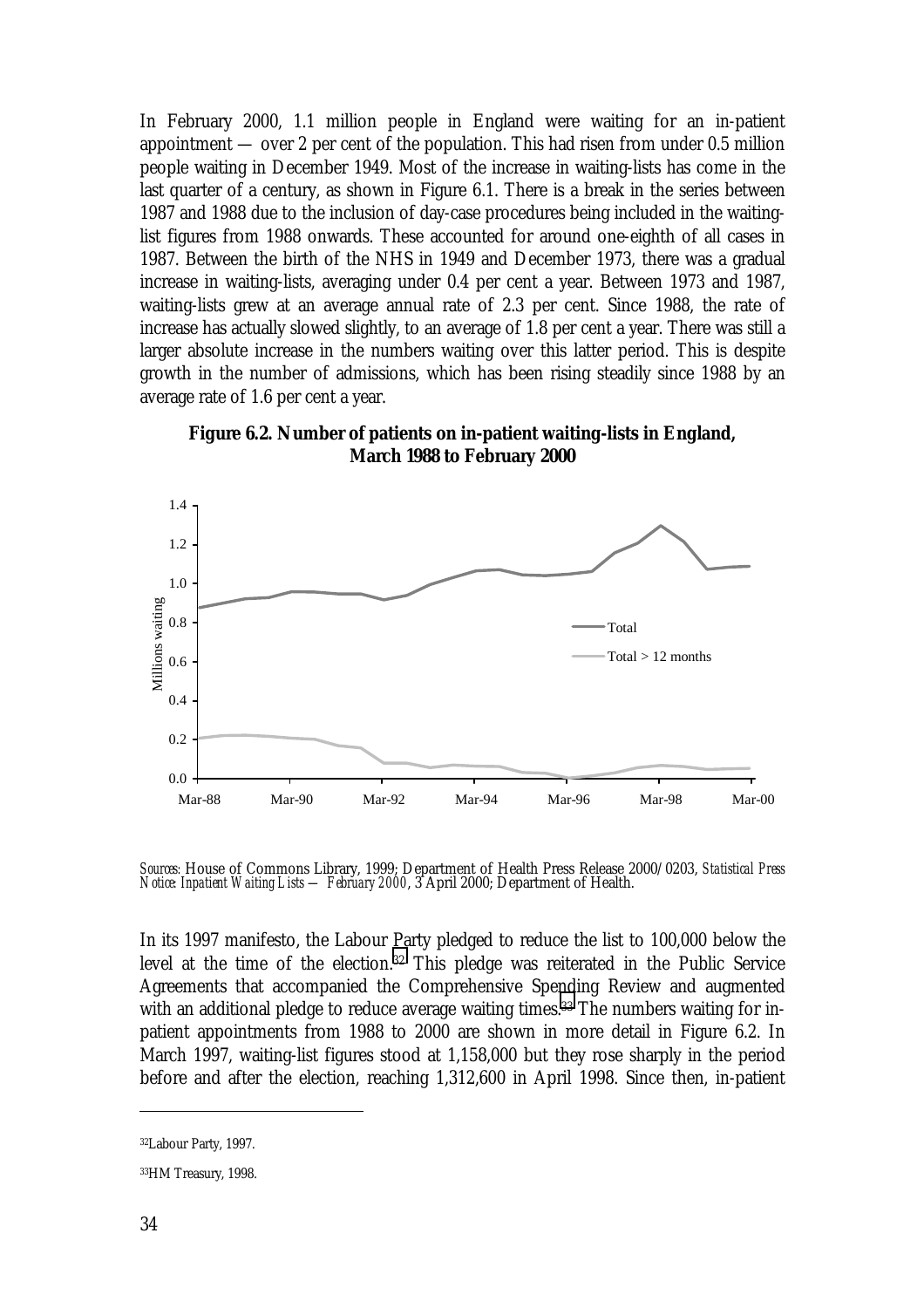waiting-lists have fallen and there are now 70,000 fewer people on waiting-lists than in March 1997, leaving the manifesto commitment requiring a 30,000-person reduction before the next election. If waiting-lists continue to fall at the same rate as they have been falling over the last 12 months, the government's target will be easily met. This will be the biggest absolute decrease since the beginning of the NHS, but waiting-lists will still be high by historical standards and will be higher than they were at any point before September 1996.

Figure 6.2 also shows the number of people waiting for over 12 months for admission from March 1988 to February 2000. Although the number of people waiting has fallen since the election, the number of people waiting over 12 months has increased and is currently nearly 70 per cent higher than it was in March 1997.

## *Why do we care about the length of waiting-lists?*

Although waiting-list numbers have increased greatly in recent years, Figure 6.1 showed that waiting-lists have existed since the birth of the NHS in 1949. While it is certainly the case that any increase in resources available to the NHS could reduce the numbers waiting, it is unlikely that waiting-lists could ever be eliminated. Economic theory suggests that individuals will consume a product until the costs of additional consumption are greater than the benefits. This has important implications for the NHS since it aims to deliver healthcare largely free at the point of use. Waiting-lists, whether intentionally or not, serve the purpose of containing actual use of the NHS.

If waiting for treatment is seen as a cost to individuals, longer waiting-lists will ease the burden on the NHS as some individuals might find treatment too costly if they have to wait. This is likely to lead to some individuals choosing to purchase healthcare privately. In addition, waiting for treatment can be considered as a lowering of the benefit of such treatment.34 Healthcare is characterised by the fact that its value is dependent on the timing of its consumption — the further away it is from when it is desired, the lower its benefit. Hence waiting for treatment may reduce the number of people desiring such treatment by lowering its value. Clearly, this is not the case for all ailments. Conversely, reducing waiting-lists would raise the benefit of healthcare, thus inducing more people to join the list in the first place. Thus, eliminating waiting altogether is much more difficult and costly than simply treating the individuals who are currently awaiting treatment.

Since the value of healthcare will depend on the time at which it is made available, the number of people waiting is clearly one indicator of NHS quality. Other things being equal, the more people waiting for treatment, the lower the quality of the system providing this care. There are other important indicators of NHS quality. Out-patient waiting-lists are often ignored in the quality debate, and clinical indicators (as discussed in Chapter 4), which are more complex and difficult to measure, are a more direct measure of the quality of service provided.

<sup>34</sup>Lindsay and Feigenbaum, 1984; Cullis and Jones, 1986.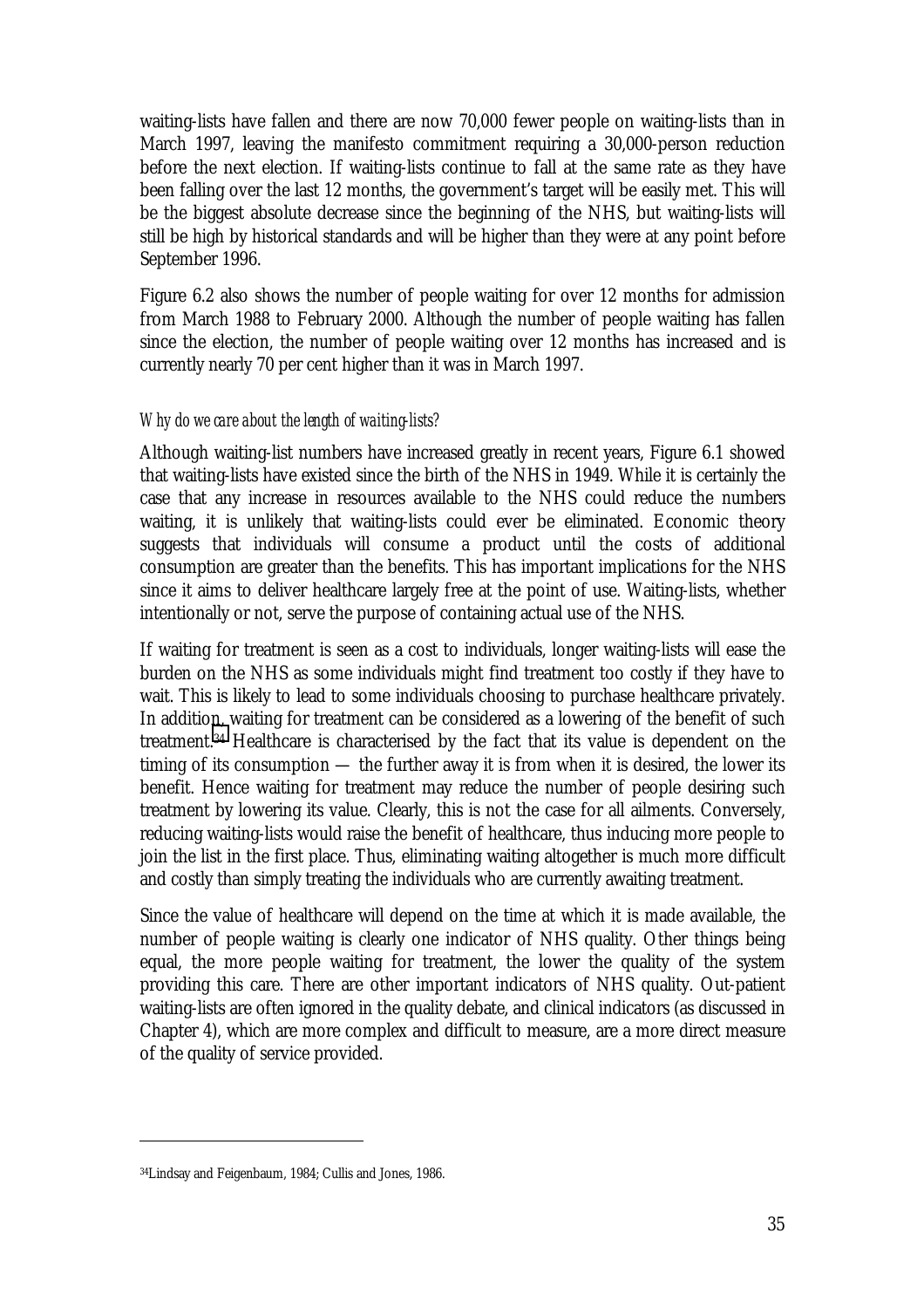#### **6.2 Waiting times**

Although the government has argued that waiting-list numbers are a crucial indicator of NHS quality,35 it has also targeted excessively long waiting times. While undoubtedly waiting-lists are one potential indicator of NHS quality, what an individual patient will care about is the amount of time he or she will have to wait for treatment. In March 1999, the average waiting time for an in-patient appointment was 4.3 months. The mean and median waiting times for an in-patient appointment from 1987 to 1999 are shown in Figure 6.3.36 Looking at both these series is interesting since, if the maximum time waiting increases, we would observe larger increases in the mean waiting time than in the median waiting time.



**Figure 6.3. Mean and median in-patient waiting times in England, 1987–99**

*Note:* Includes all individuals waiting to be admitted to NHS hospitals in England either as a day case or as an ordinary admission.

*Source:* House of Commons Health Select Committee, 1999, Table 4.15.3.

Since 1987, both the mean and the median waiting times have fallen. The mean has more than halved, from over 9 months in March 1987 to its March 1999 level of 4.3 months. Much of this decrease occurred between March 1991 and March 1993 when the mean waiting time fell by over 3 months. The fall in the median waiting time has not been as marked as the fall in the mean. Between 1987 and 1999, it fell from 5.0 months to 3.0. The proportional decrease was lower than the decrease in the mean and is an indication that, over these years, there has been a higher tendency to treat people who have been waiting for a long time than there had been previously. Since waiting-lists have begun to

<sup>35</sup>See, for example, the article by the now Secretary of State for Health, Alan Milburn (Milburn, 1998).

<sup>36</sup>The median waiting time represents the time waited by the individual who has exactly as many people waiting less time than them as there are people waiting more time for their appointment.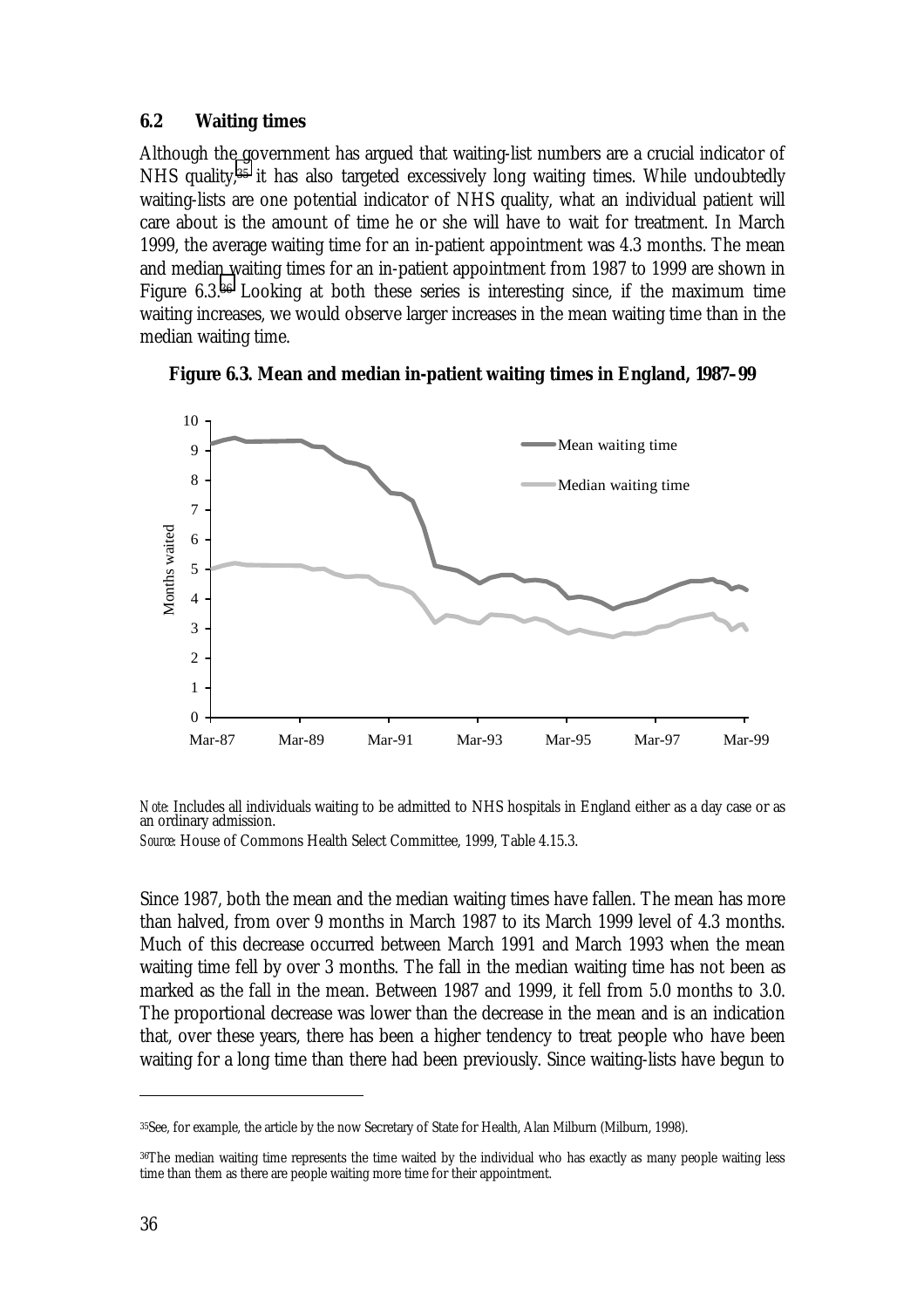fall under the current government, there has been little noticeable difference between the change in mean waiting times and the change in median waiting times. This means that there is no evidence, from these statistics at least, that waiting-lists have fallen at the expense of those who have been waiting longer and who may therefore be more costly to treat.

## **6.3 Regional variations**

Waiting-lists are considered to be important as they are an indicator of whether the NHS provides healthcare at the time that people require it. When considering the concept of quality in healthcare, there are other aspects that need to be considered. Perceived problems in the service provided by the NHS are blamed either on insufficient funds or on inadequate management of resources. Differences between the results produced by different hospitals or different regions are often seen as differences in efficiency. Further, such differences are often deemed unacceptable as they are contrary to the idea of equity within the NHS — the idea that all people have the right to the same level of healthcare whatever their background. This would suggest that any additional funds should be allocated to those areas that are currently receiving a lower quality of service from the NHS. Alternatively, the government could decide that equity is less important than the



**Figure 6.4. Percentage of population on in-patient waiting-lists, by waiting time and by region, 31 December 1999**

*Note:* The regions are the new NHS regions used after April 1999. *Source:* NHS Executive, 2000.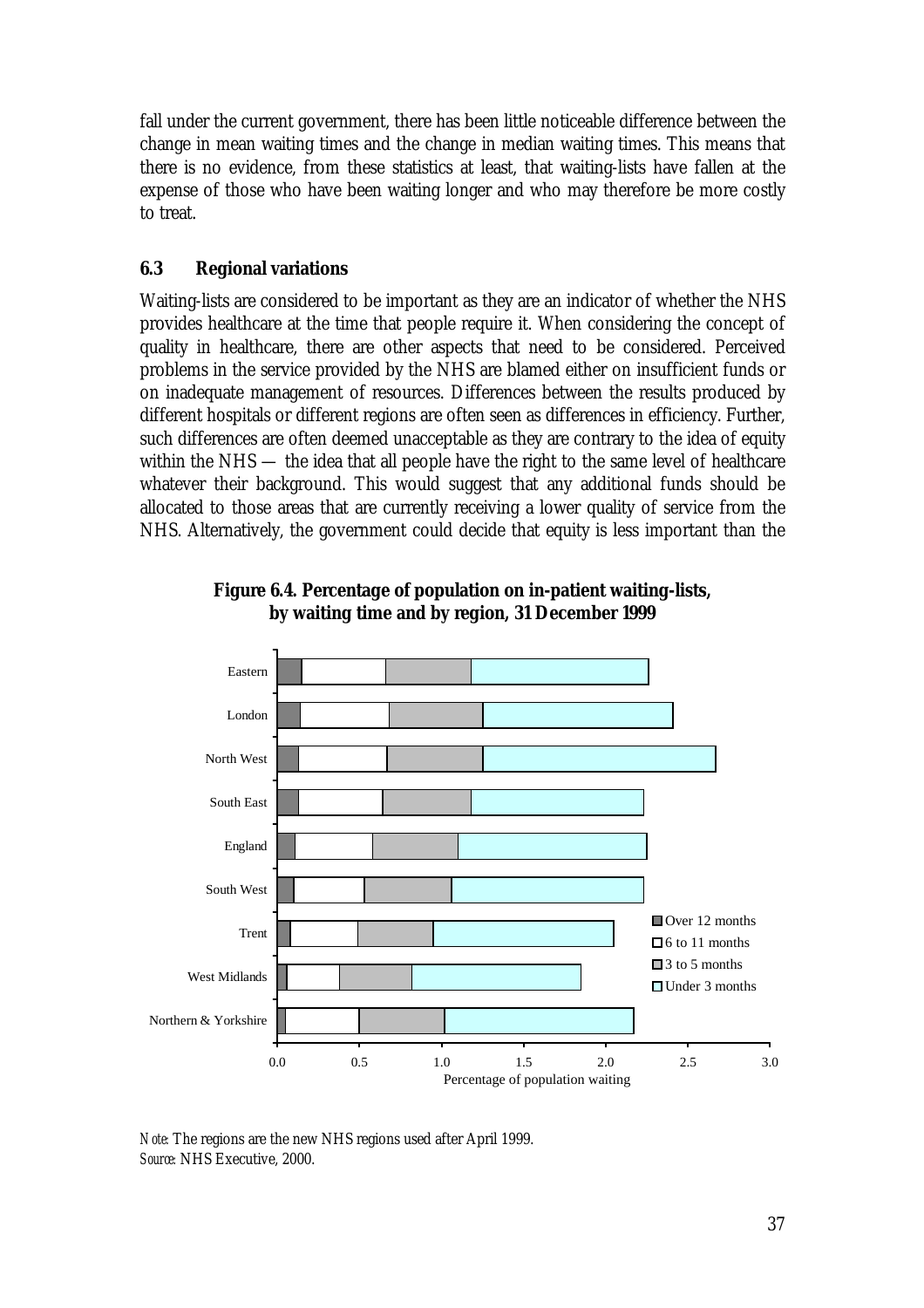overall level of service and hence allocate funds to the areas where they would lead to the largest improvement in health outcomes. Both these competing factors make any regional variation in quality and efficiency extremely important.

The percentage of the population of each NHS health region in England waiting for an in-patient appointment varies across regions. This is shown in Figure 6.4, which also shows the amount of time that people have been waiting. Overall, 2.3 per cent of the population of England is on an in-patient waiting-list, the majority of whom have been waiting under 3 months. Across the regions, however, the percentage of the population waiting varies from 1.9 per cent of the inhabitants of the West Midlands to 2.7 per cent of individuals in the North West. The distribution of those waiting across waiting times also varies, with more than 50 per cent of those waiting in the East, London and the South East having been waiting over 3 months.



**Figure 6.5. Cases treated per bed and numbers waiting per bed, per year, by NHS region**

 $\Box$  Cases treated per available bed  $\Box$  Numbers waiting per bed

*Note:* Regions are as used before April 1999. *Source:* Office for National Statistics, 1999, Table 7.14.

These differences between regions may occur for a variety of reasons. It is important to remember that there will always be some degree of variation due to the special factors occurring in a region at any point in time. Large or persistent variations in quality would, however, lead to concerns that the NHS is no longer offering an equitable level of service. One reason why waiting-lists might differ considerably between regions is that some regions may be more efficient at using the resources they have. Figure 6.5 shows the number of cases treated per bed, by each NHS region and ranked by the number of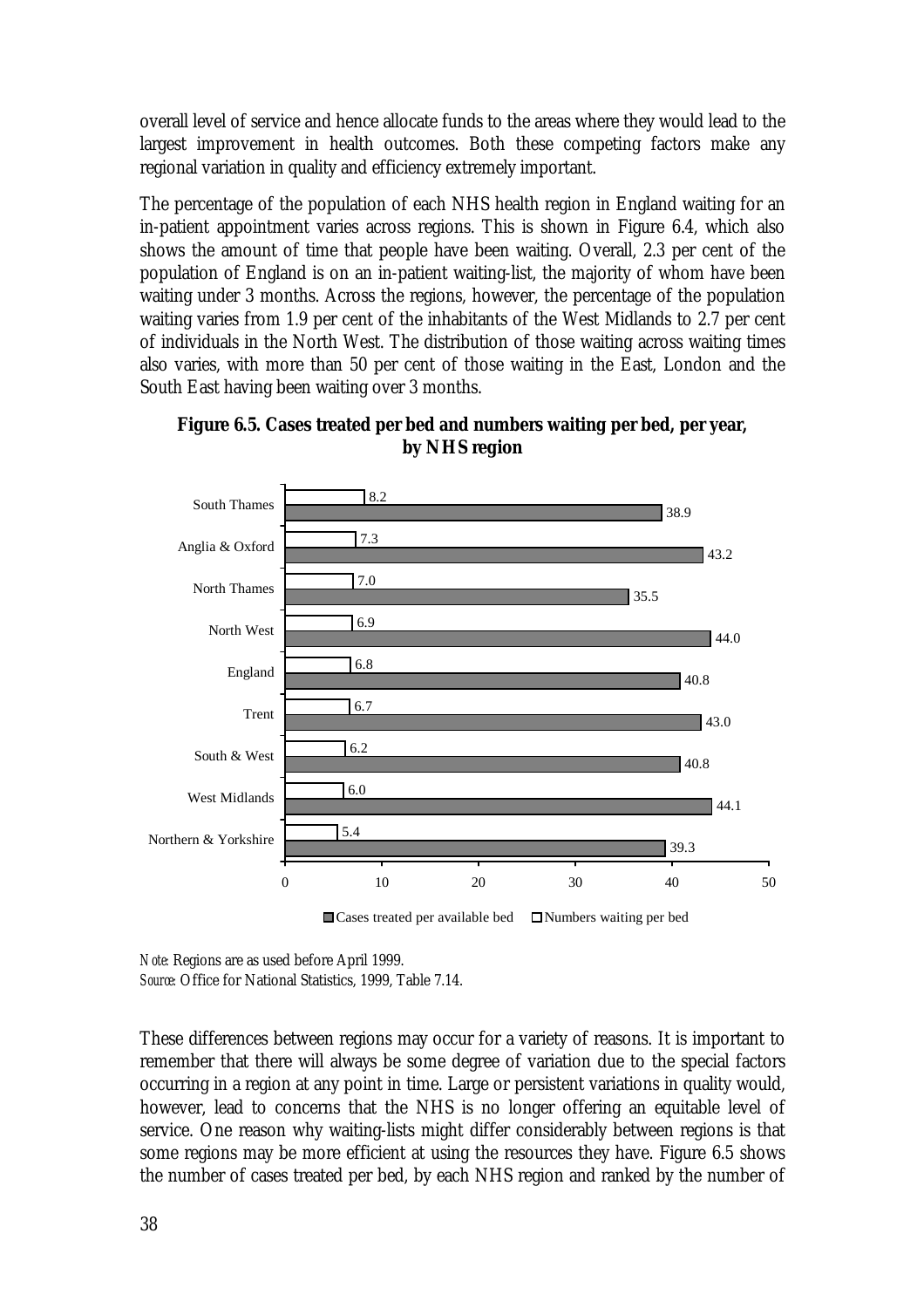people waiting for each bed. The number of cases treated per bed varies from 35.5 in the North Thames region to 44.1 in the West Midlands. The North West — the region with the longest waiting-lists and the fourth highest level of numbers waiting per bed — treats a relatively high number of cases per bed. It appears that a higher number of people waiting per bed cannot be explained by less efficient use of those beds. Of the regions with a higher-than-average number of people waiting per bed, half treat more people per bed than the English average while the other half treat less. This provides some evidence that it is not possible to simplify the problems of differential waiting-lists and waiting times to inefficient use of resources.



## **Figure 6.6. Highest and lowest rates of death within 30 days of surgery after nonemergency admission in each health authority, by region**

*Note:* The regions are the new NHS regions used after April 1999. *Source:* NHS Executive, 1999.

Although levels of quality indicators may vary considerably between regions, within regions these variations are likely to be even more marked. Figure 6.6 shows the distribution of the age-standardised rate of deaths in hospital within 30 days of surgery after non-emergency admission, by health authority within the NHS regions. Within any region, the difference between the best-performing health authority and the worstperforming can be considerable. In the South East, the best-performing health authority had less than half the age-standardised rate of death of the worst, while Northern and Yorkshire contained both the best- and the worst-performing authority based on this measure of quality. If taken to a hospital level, these differences are even more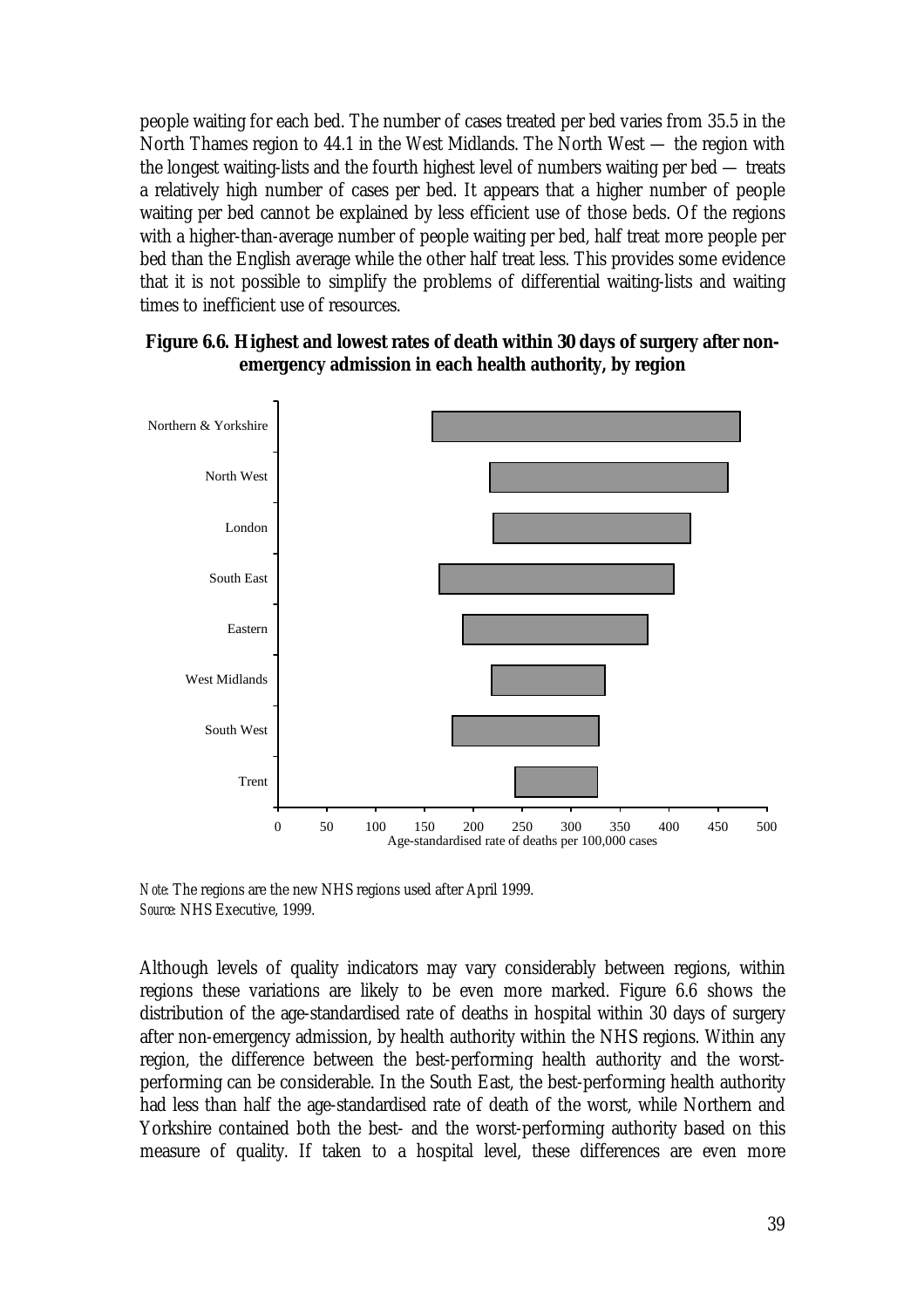pronounced, although this is partly due to the different sizes, facilities and levels of specialisation of hospitals.

Differences between regions can be particularly marked when more specific indicators are considered. The 1997 NHS White Paper pledged that, by April 1999, all patients with suspected breast cancer would see a specialist within two weeks of being referred by their GP.37 Figure 6.7 shows the percentage of women seeing a specialist within two weeks on 30 June and 31 December 1999. It is clear that, in June 1999, the pledge was far from being met, with one in five women in England not being seen within two weeks. There was also considerable regional variation, with 58.6 per cent of women seeing a specialist within two weeks in the North West compared with 98.2 per cent in the South West. By the end of December 1999, the percentage of women in England overall being seen within the government's time-scale of two weeks had risen to 91.8 per cent. The difference between the highest- and lowest-scoring regions had been reduced from 39.6 percentage points to 15.7 percentage points.

## **Figure 6.7. Percentage of women seeing a specialist within two weeks of being referred for suspected breast cancer**



31st December 1999 30th June 1999

Sources: Department of Health Press Release 1999/0550, Statistical Press Notice: Waiting Times for Suspected Breast Cancer Patients Quarter Ended 30th June 1999, 22 September 1999; Department of Health Press Release 2000/0

<sup>37</sup>Department of Health, 1997a. The pledge was repeated in HM Treasury (1998).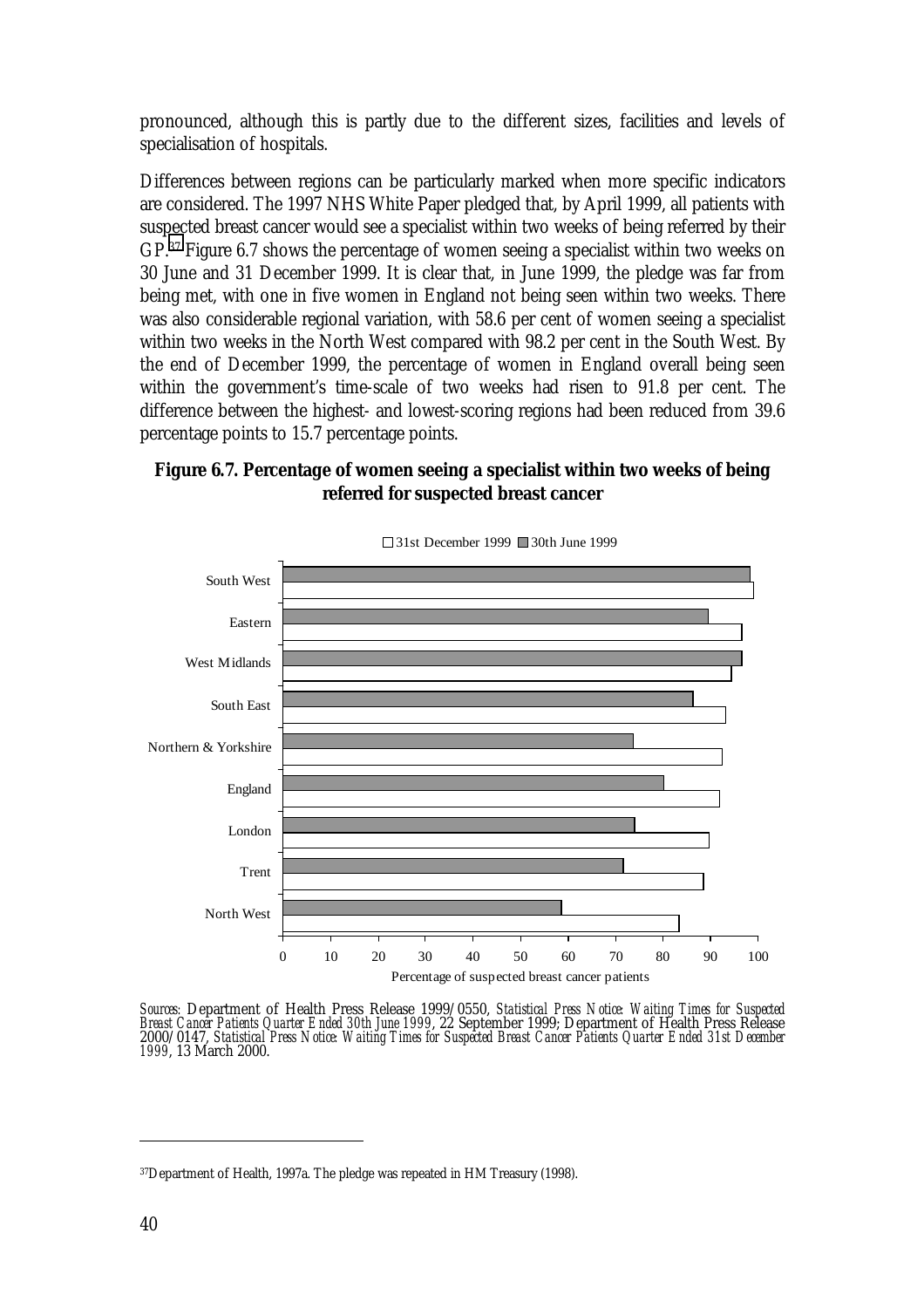This demonstrates that the government's targeting has been largely successful in increasing the overall standard and also in redressing the differences between regions. While shorter waiting times are preferable to longer ones, any reduction will incur costs. With a certain amount of resources, NHS trusts should provide the highest level of healthcare that they can, subject to the needs and characteristics of their particular area. Regions that previously had longer waiting times before women with suspected breast cancer saw a specialist may have had other concerns which were deemed to be more pressing. In this case, the government's targets may have been achieved at the expense of not improving another, non-targeted area. For example, in the North West, while only 58.6 per cent of women saw a specialist within the two-week period in June 1999, the authority might have benefited more from targeting resources towards reducing the proportion of the population waiting for an in-patient appointment from its currently high level. Thus, focusing on specific targets is not necessarily an optimal way of raising quality, particularly given the number of potential targets and the importance of considering the needs of different areas.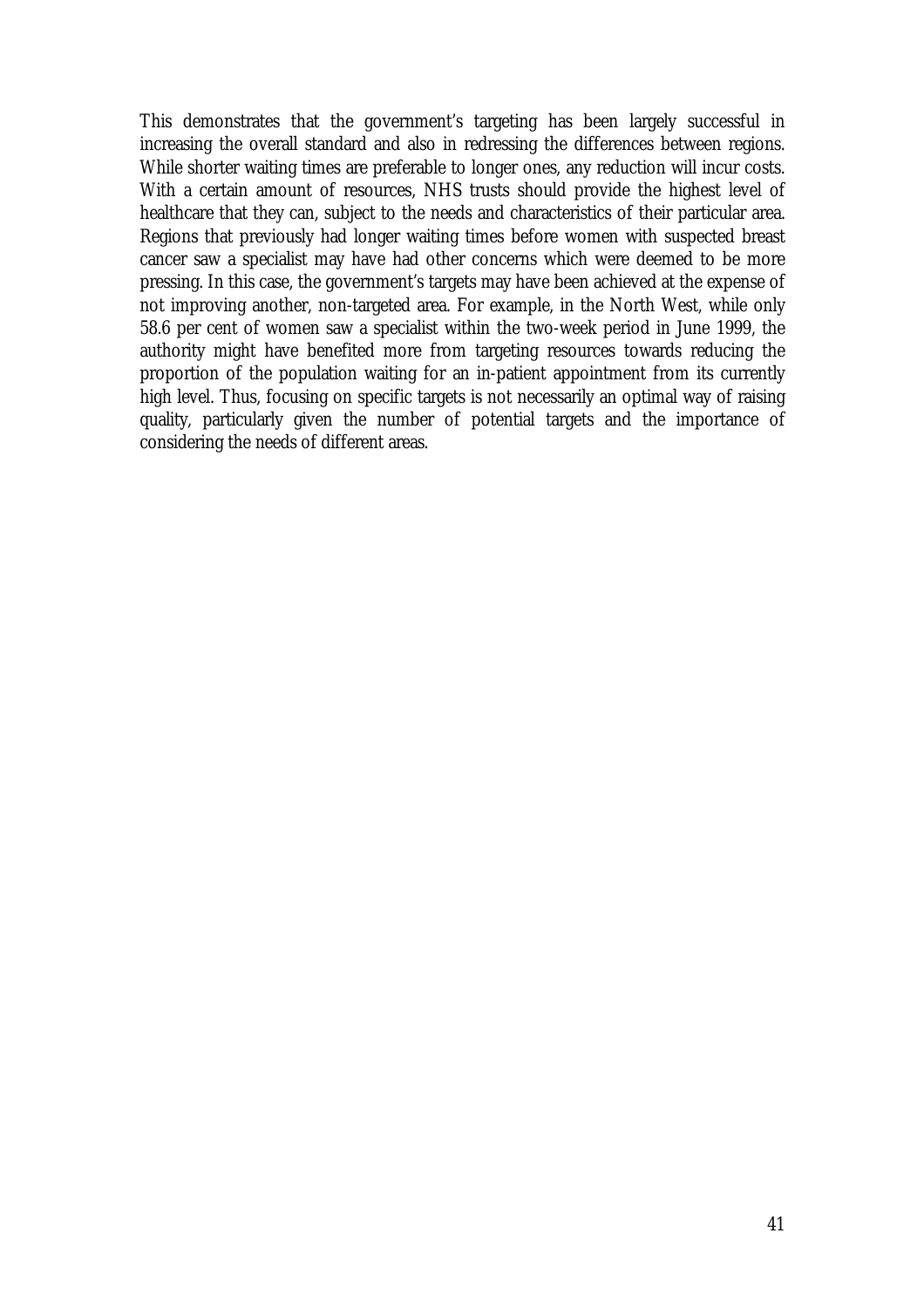# **7. Future pressures on the NHS from changing demographics**

Much of the debate on the quality of the NHS is the result of concerns that, as the years pass, it will become increasingly difficult to provide sufficient quality of care because of new spending pressures that are likely to arise. Possible reasons for such concerns are well rehearsed. As the economy grows and incomes rise, people's expectations of the health services they require are likely to increase too. Since the NHS is labour-intensive, future economic growth is also likely to put upward pressure on NHS budgets as the level of wages in the economy rises<sup>38</sup> and hospital wage bills grow. Some new technologies are likely to be expensive, and although the cost of existing treatments may be expected to fall over time as patents expire, recent increases in the price of many generic drugs suggest that it is important not to overstate this latter effect.39 A further reason why the NHS might require large funding increases simply to stand still concerns changing demographics. In this chapter, we address this issue in some detail.

It is well known that populations across the developed world are ageing. In the UK, as in many other countries, there has been considerable concern about the impact of such demographic change on a wide range of public policy areas, including pensions (see Banks and Emmerson (2000)) and the funding of long-term care for the elderly (see Royal Commission (1999)). The prospect of an ageing population in future decades will clearly have implications for the costs of providing healthcare too. Treating the elderly is expensive compared with treating other age-groups and already accounts for a considerable proportion of the health budget. As the number of elderly people is projected to rise, with the numbers of the oldest old rising the fastest, many commentators have predicted an escalation in the resources required to pay for their treatment.

However, as recent governments have been keen to point out (see Department of Health (1996 and 1997a)), it is important not to overstate these costs. Unlike many other countries, the UK has undergone much of its ageing already. The growth in the number of people over the age of 85 projected to take place over the 2000s and 2010s is somewhat lower than that already absorbed by the NHS during the 1980s and 1990s. In addition to this, projecting future levels of healthcare funding required to care for the elderly in years to come is not straightforward. It depends on a number of factors, such as the patterns of illness and disability amongst future generations of the old and the extent to which healthcare use amongst the elderly tends to be concentrated in the final months of life, irrespective of longevity.

A further consideration is that population projections are subject to error. There is some evidence to suggest that UK population predictions may systematically under-predict the growth in the elderly population. In this case, the demands on the public purse may turn out to be higher than otherwise supposed.

<sup>38</sup>Although public sector and private sector wages do not always move in tandem with one another, large discrepancies in public and private sector pay rates that are unrelated to productivity and skill differences are unlikely to persist over the longer term. For evidence on this, see Disney et al. (1998).

<sup>39</sup>Department of Health Select Committee, 1999.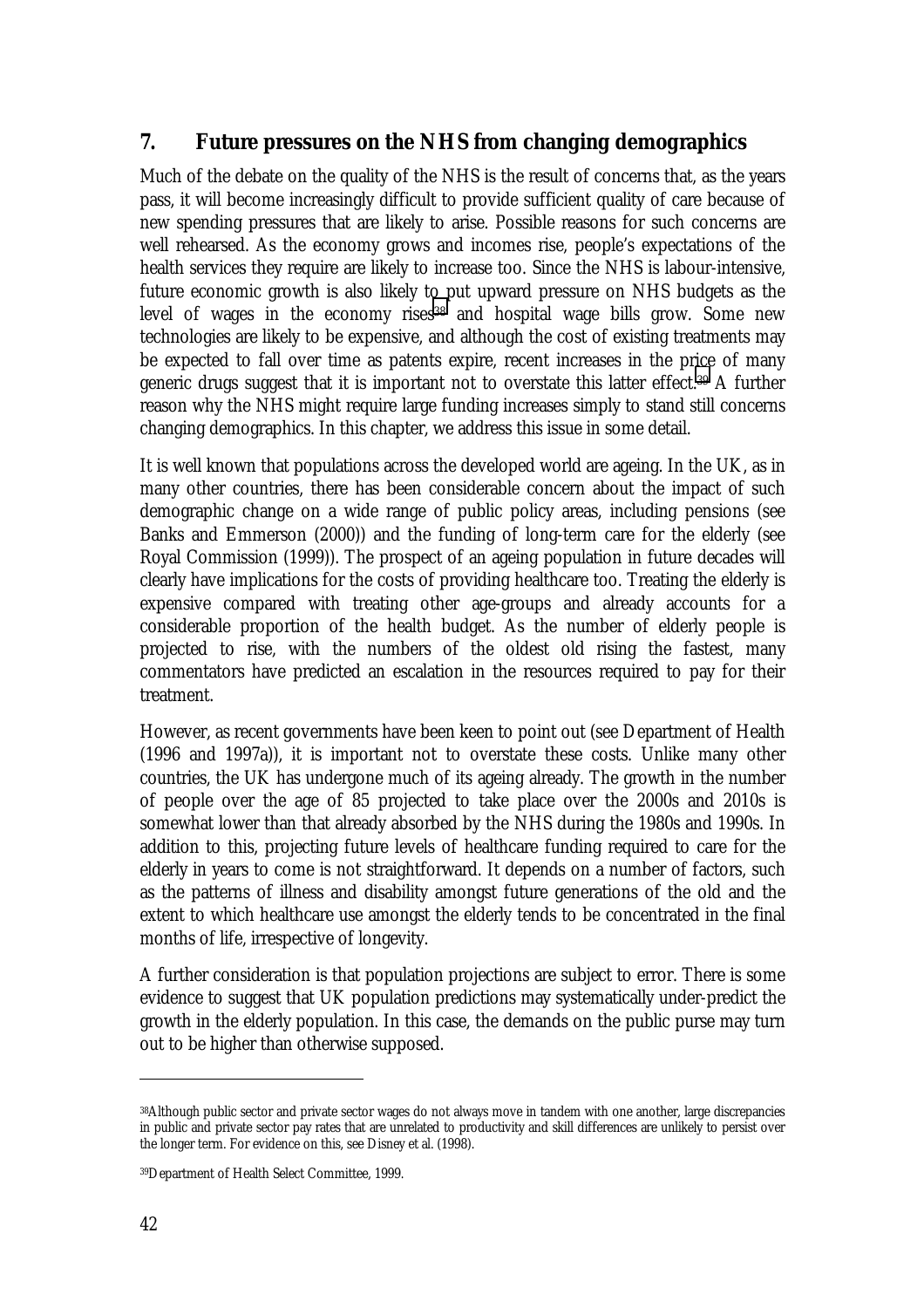In this chapter, we discuss these issues in more detail and set out a range of projections of future costs due to demographic change based on this discussion.

## **7.1 The ageing of the population**

The number of elderly people in the UK rose rapidly over the course of the last century. In 1901, there were less than 2 million people over the age of 65, with a tiny fraction of these aged over 85. The over-65s now number more than 9 million, or 16 per cent of the population, with over a million of these over the age of 85. This growth is projected to continue. By 2051, there are projected to be more than 15 million people aged over 65, and as many as one in five of these will be over 85 years old. These population trends and projections are illustrated in Figure 7.1, while Table 7.1 later shows the associated growth figures for each decade.



**Figure 7.1. Numbers of people over 65 in the UK, 1901–2061**

*Source:* 1951–91 from *Annual Abstract of Statistics* (various years); 2001–61 from Government Actuary's Department projections.

For the most part, the growth in the number of elderly people has been driven by steady increases in life expectancy, as shown in Figure 7.2. The number of old people is also determined by past trends in birth rates. Figure 7.3 shows numbers of births in the UK over the last century, with projections going forward to 2060. High birth rates at the start of the century, combined with increasing longevity, resulted in the burgeoning numbers of old people from the 1960s onwards. The dip in birth rates that occurred in the 1920s and 1930s was responsible for the gentle decline in the number of 65- to 74-year-olds seen during the 1990s, which will feed through to somewhat slower growth in the number of the oldest old over the 2000s and 2010s. The ageing of the baby boomers born after the Second World War will see the growth in numbers of elderly people start to pick up again towards the end of the 2010s.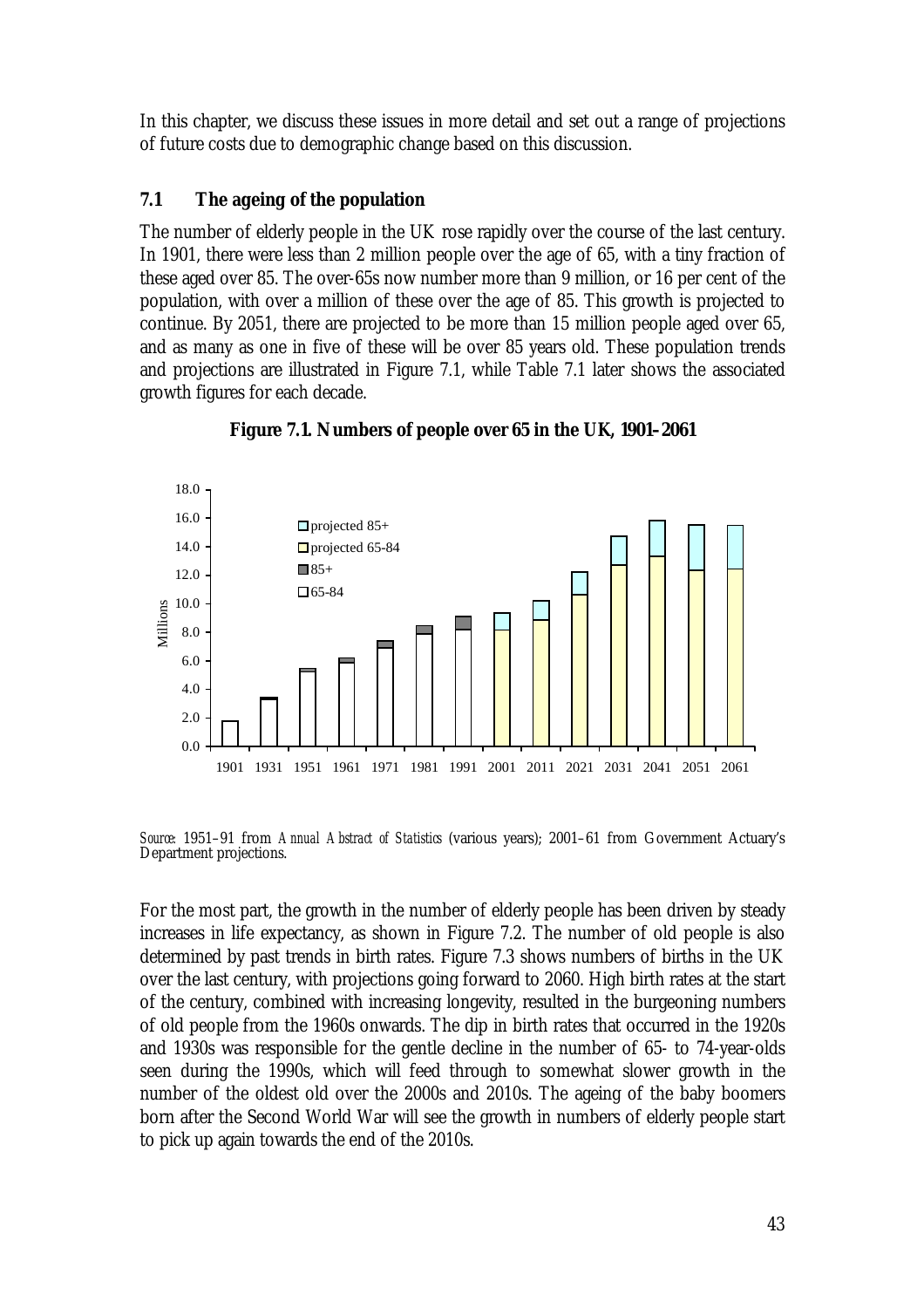**Figure 7.2. Forecasts of life expectancy at birth, by gender, UK, 1901–2021**



*Source:* Social Trends dataset, ONS website.





*Note:* Figures are for live births, at decade intervals; annual averages taken over two years are given for 1900–02 to 1980–82, single years thereafter. Forecasts for 2000 onwards. *Source:* Office for National Statistics, 2000b, Table 5.13.

How does the projected growth in the elderly population compare with the numbers already absorbed in recent decades? Table 7.1 addresses this issue. Looking first at the number of 65- to 84-year-olds, the table shows that, for the reasons discussed above, the increase in numbers was relatively small over the 1980s, while numbers actually fell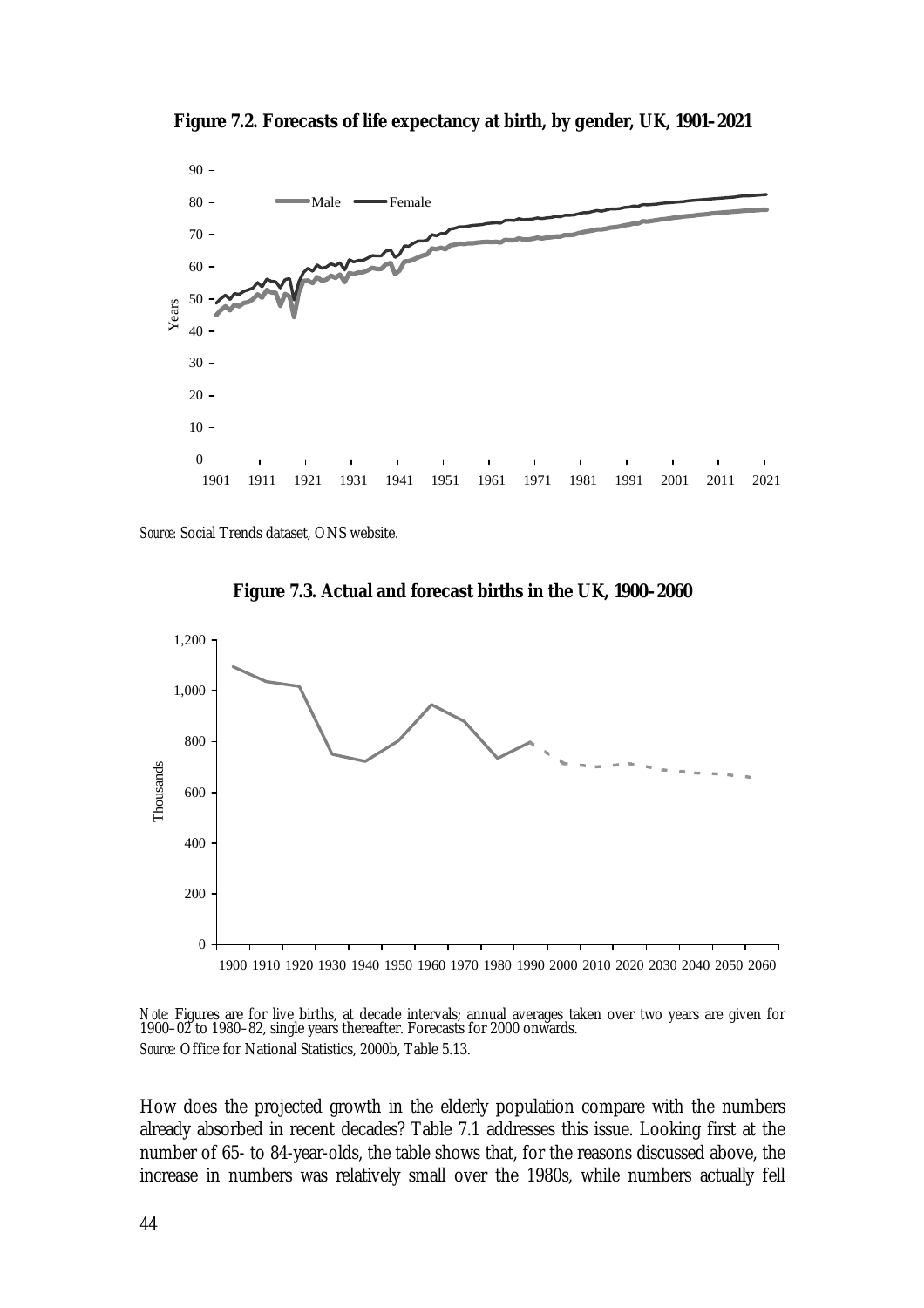slightly in the 1990s. By comparison, the size of this age-group is expected to grow steadily again over the next 30 years as the post-war baby boomers age, before slowing in the decades that follow that. Focusing on the over-85 age-group, the table shows that growth in this section of the population over the 1980s and 1990s was higher than is set to occur over the next two decades, but thereafter the numbers will start to grow steadily again as the products of the post-war baby boom move into the latter stages of their lives. From the 2050s onwards, numbers in the oldest groups are expected to fall again as this generation dies out and is followed by a smaller one.

|             | Change in number       |          | Change in number |          |  |
|-------------|------------------------|----------|------------------|----------|--|
|             | of 65- to 84-year-olds |          | aged $85+$       |          |  |
|             | <b>Thousands</b>       | Per cent | <b>Thousands</b> | Per cent |  |
| $1951 - 61$ | 618                    | 11.8     | 122              | 54.5     |  |
| $1961 - 71$ | 1,061                  | 18.1     | 139              | 40.2     |  |
| $1971 - 81$ | 947                    | 13.7     | 117              | 24.1     |  |
| 1981-91     | 333                    | 4.2      | 294              | 48.8     |  |
| 1991-2001   | $-30$                  | $-0.4$   | 274              | 30.6     |  |
| $2001 - 11$ | 687                    | 8.4      | 178              | 15.2     |  |
| $2011 - 21$ | 1,781                  | 20.1     | 221              | 16.4     |  |
| $2021 - 31$ | 2,089                  | 19.6     | 454              | 28.9     |  |
| $2031 - 41$ | 589                    | 4.6      | 518              | 25.6     |  |
| $2041 - 51$ | $-954$                 | $-7.2$   | 637              | 25.1     |  |
| $2051 - 61$ | 82                     | 0.7      | $-114$           | $-3.6$   |  |
| $2061 - 68$ | 28                     | $0.2\,$  | $-176$           | $-5.7$   |  |

**Table 7.1. Changes in the elderly population over different decades, 1951–61 to 2061–68**

*Source:* Authors' calculations.

## **7.2 Healthcare costs and age**

In order to understand how these demographic trends will affect healthcare spending, we first examine the costs of treating the elderly in the NHS today. Typical healthcare costs vary across the life cycle, but the elderly are particularly expensive. Figure 7.4 shows how average NHS health costs per head vary with age. There are considerable costs associated with birth; throughout childhood and much of adult life, average costs per person are relatively low, but then they rise steeply above the age of 65. The oldest groups are by far the most costly. The average treatment cost per person amongst the over-85s amounts to more than five times that of the 45–64 age-group.

This high relative cost of treating the elderly reflects the greater intensity of healthcare use amongst older people. Older people make more visits to NHS GPs, attend more outpatient hospital consultations and stay more in hospital as in-patients than younger members of the population. This is illustrated in Table 7.2, which reports figures from the 1998 General Household Survey. Older people were more likely to have consulted an NHS GP in the 14 days prior to interview, and they showed considerably higher rates of in-patient and out-patient hospital use.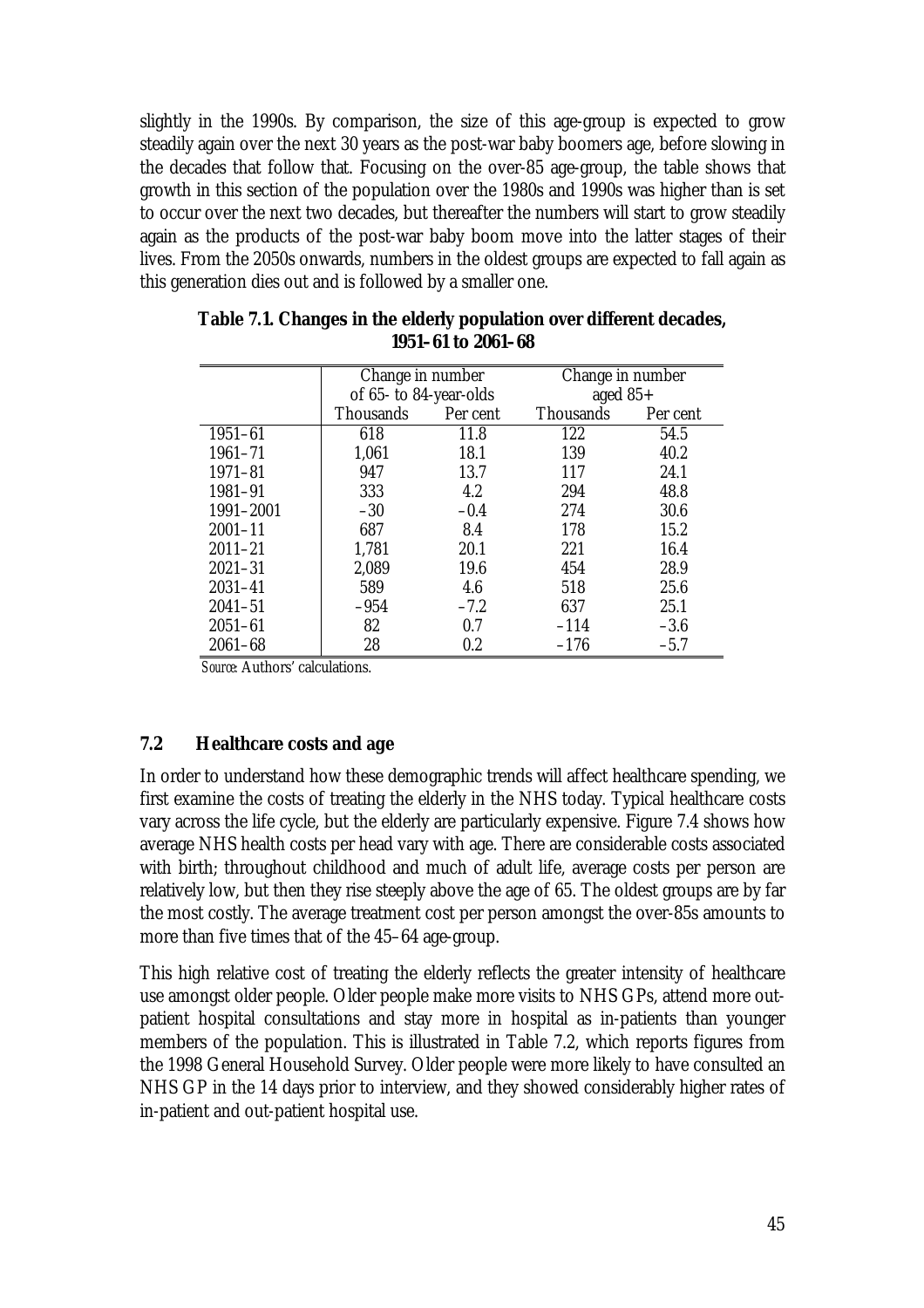



*Note:* Figures are estimates. *Source:* Department of Health, 2000.

| Table 7.2. Visits to GP, in-patient stays and out-patient attendances, by age, |
|--------------------------------------------------------------------------------|
| <b>1998 General Household Survey</b>                                           |

| Age       | Percentage of people   |                | Average number of        |                | Average number of        |                |
|-----------|------------------------|----------------|--------------------------|----------------|--------------------------|----------------|
|           | reporting consultation |                | in-patient stays         |                | out-patient attendances  |                |
|           | with NHS GP in the 14  |                | per 100 persons in a 12- |                | per 100 persons per year |                |
|           | days before interview  |                | month reference period   |                |                          |                |
|           | <b>Males</b>           | <b>Females</b> | <b>Males</b>             | <b>Females</b> | <b>Males</b>             | <b>Females</b> |
| $0 - 4$   | 18                     | 18             | 12                       | 13             | 92                       | 74             |
| $5 - 15$  |                        | 10             |                          |                | 81                       | 81             |
| $16 - 44$ |                        | 17             | 6                        |                | 108                      | 118            |
| $45 - 64$ | 14                     | 18             | 13                       |                | 151                      | 152            |
| $65 - 74$ |                        | 19             | 21                       | 12             | 246                      | 186            |
| $75+$     | 21                     | 20             | 28                       | 20             | 240                      | 206            |

*Source:* General Household Survey, 1998.

## **7.3 Demographic change and its impact on health spending**

As we saw in Section 7.1, the structure of the UK population has already changed considerably during the life of the NHS. The profile of the population it now treats is markedly older than the one it treated 50 years ago. In this section, we examine how the costs required to accommodate population changes that have already taken place compare with those projected for the coming decades. We then consider, in subsequent sections, why such cost predictions are inherently uncertain and we set out a range of future projections under some different scenarios.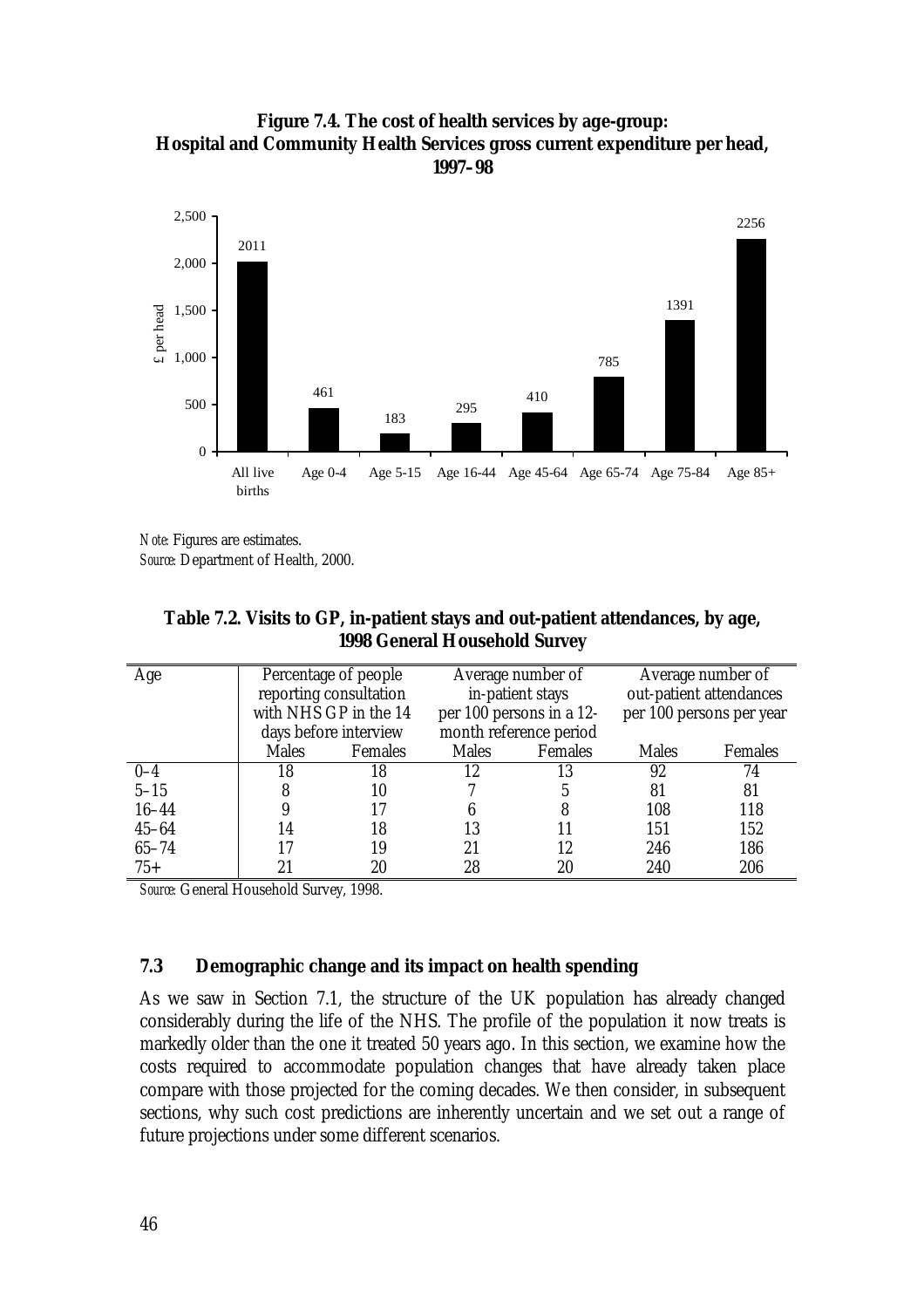Our baseline projections calculate the spending required to accommodate population change by holding costs per head in each age-group constant at 1997–98 levels (the most recent year for which figures are available) and applying these costs to the population structures of the past and of the future.

On this basis, the cost to the NHS of treating the population of 1951 would be just 75 per cent of the amount it will cost to treat the 2001 population, simply because of demographic change. Similarly, treating the population of 2051 would cost just under one-third more in real terms, just because of changes in the age of the population. These calculations are set out in Figure 7.5, where calculated costs in each year are expressed as a percentage of 2001 costs. As can be seen from this figure, demographic change will mean that the population will start to become less expensive to treat after 2051.



## **Figure 7.5. Baseline estimate of the cost of Hospital and Community Health Services expressed as a percentage of 2001 costs, 1951–2068**

*Note:* Calculations are based on average costs per head in 1997–98 multiplied by UK population figures for each year. The costs figures are based on costs in England only; for the purposes of these calculations, we assume that UK average costs per head are the same.

*Source:* Costs per head by age from Department of Health (2000); historical population trends from Office for National Statistics (2000b); population projections from Government Actuary's Department.

The cost calculations in Figure 7.5 show the spending changes over 10-year intervals. More relevant for how annual budgets will be affected is the average annual health spending growth that they imply for each decade. This is set out in Figure 7.6. Under the same assumptions as above, population change will require additional spending averaging 0.6 per cent in real terms per year over this decade, 0.8 per cent in the two decades following and 0.5 per cent in the 2030s, before dropping off to be close to zero in the 2040s. After the 2040s, demographic change will start to work in our favour in this respect. The figures up to the 2040s are similar to those seen in previous decades, with the 1950s, 1960s and 1980s seeing relatively high costs due to population change compared with the 1970s and 1990s.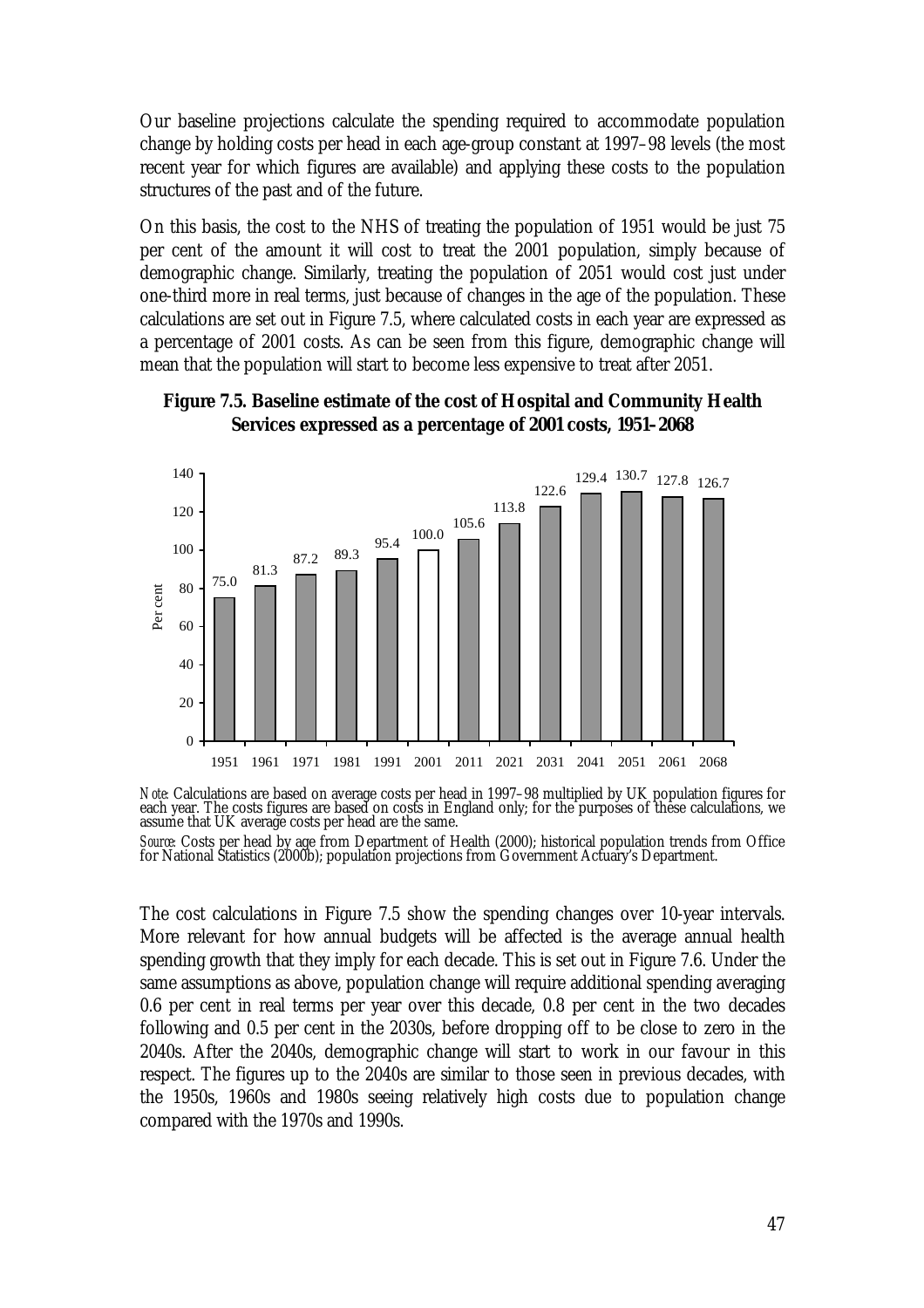



*Note:* The 1950s covers the years 1951–61, and so on until the 2060s, which just covers the period 2061–68. *Sources:* Same as Figure 7.5.

Setting these projected spending requirements in context, the 0.6 per cent real growth per year required this decade amounts to about one-tenth of the additional annual allocation to health for the next four years that was announced in the Budget, or roughly one-fifth of the annual average seen over the history of the NHS. Clearly, these spending increases are much less than the real rate of growth of GDP in the economy. If demographics were the only spending pressure that the NHS faced, this would imply that these figures could be easily met. In fact, the spending increase of 30 per cent over the next 40 years comes on top of the impacts of wage pressures in the NHS and of increasing public demands fuelled by technological improvements.

## **7.4 More optimistic projections: does life expectancy matter?**

The above costs may be overestimates of the actual resources required to pay for future demographic change. One reason for this is that, unlike in the area of pensions, increased longevity in the population need not necessarily translate directly into increased health costs. There is some evidence to suggest that the greatest proportion of healthcare spending amongst the elderly tends to be incurred in the final six months to a year of an individual's life, regardless of the length of that life.

In the UK, this has been seen in a detailed 23-year study of hospital utilisation amongst a cohort in Paisley and Renfrew, two towns in West Central Scotland. Amongst this group, 55 per cent of all hospital-bed-days amongst those who died took place in the 12 months before death (Hanlon et al., 1998). In a study of healthcare use amongst a segment of the Swiss population, Zweifel, Felder and Meier (1999) found that increased healthcare expenditure amongst those over the age of 65 was explained by length of remaining lifetime and not by calendar age. Similar analysis of healthcare expenditure amongst the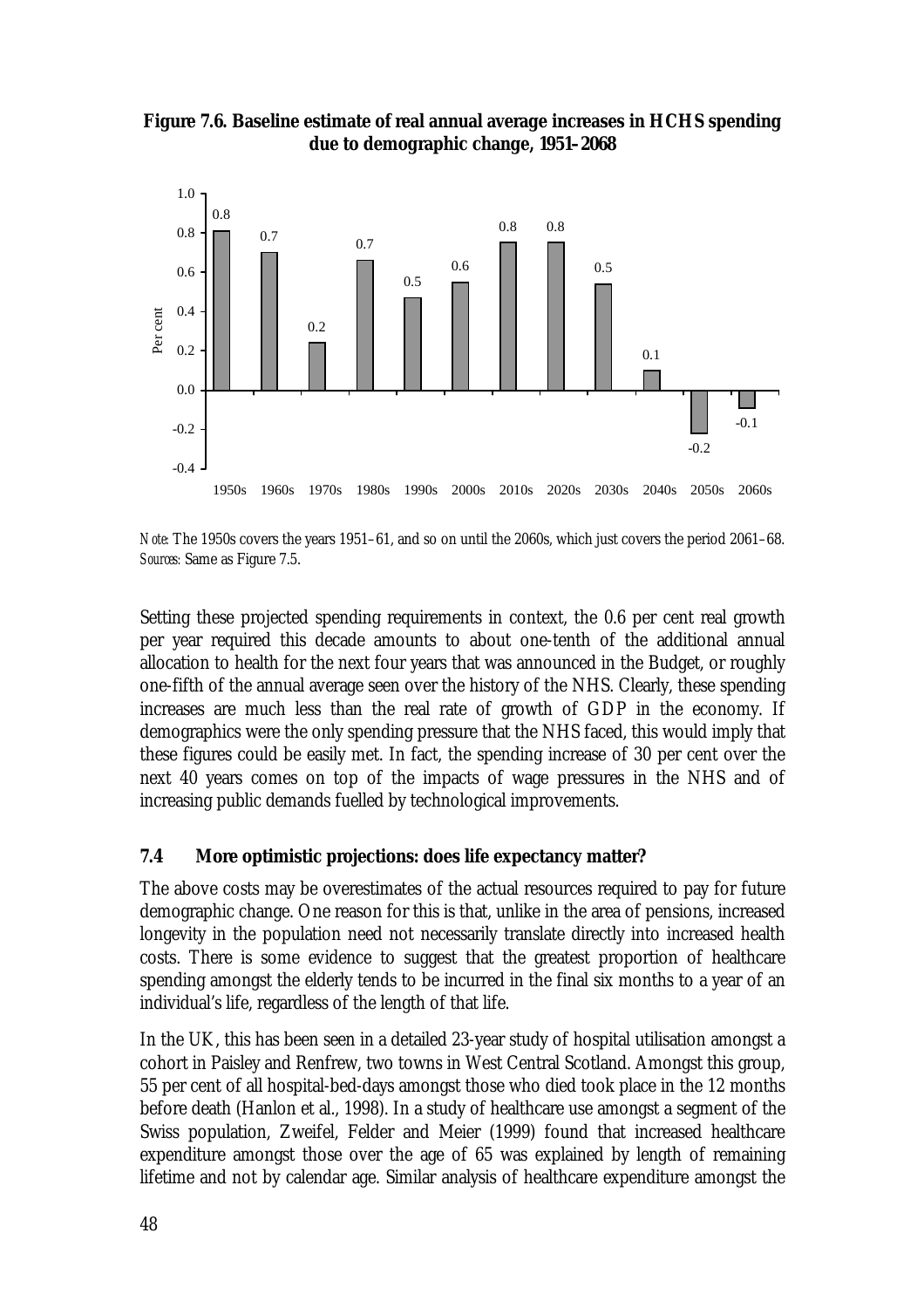elderly in the US also found that much of the increased health spending associated with advanced age was also explainable by the length of an individual's remaining lifetime rather than by age itself (Cutler and Meara, 1999).<sup>40</sup>

It is interesting to note that, on this understanding, the age–cost profile observed in Figure 7.4, with higher spending associated with older age-groups, would be largely explained by the differing composition of the age-groups in terms of decedents (costly) and survivors (less costly) rather than by the ages of those in each group *per se*. Moving up the age distribution, average spending per head rises because the proportion of each age-group's members who are in the final stages of life is larger. Some of the figures presented in Table 7.2, showing healthcare use amongst the elderly, may also bear this out. For example, the rate of in-patient hospital activity amongst the group of 65- to 74 year-old men is similar to that of women aged 75+. Since men, on average, tend to die younger than women, it is likely that these two groups have a similar composition in terms of the length of life remaining to its members, explaining the similarity in their rates of in-patient hospital use.

If this description of the pattern of healthcare use amongst the elderly is correct, then the projected growth in the number of elderly people that is due to expected increases in life expectancy might not have as large an impact on health spending needs as would otherwise have been supposed. According to the authors of the Swiss study cited, 'The limited impact of age on healthcare expenditure suggests that population ageing may contribute much less to future growth of the healthcare sector than claimed by most observers' (Zweifel et al., 1999, p. 485). This is not to say that the demographic changes discussed above will have no effect. In the first instance, increasing longevity will at least affect the timing of healthcare needs since, for those living longer, the costly final stages of life will occur later. Second, the projected growth in the number of elderly people in coming decades is not entirely due to increasing life expectancies, but is at least in part due to the large cohort of baby boomers of the 1950s and 1960s maturing into old age. A further consideration is how patterns of illness and disability will change as lives become longer. We turn to this last issue in Section 7.5.

In order to assess the future impact on health spending of demographic change under the extreme assumption that increased longevity has no effect whatsoever on healthcare expenditure, we attempt to strip the effect of increasing longevity out of our estimates of the future costs to the NHS of accommodating demographic change. To do this, we calculate the changing costs of future healthcare provision using unofficial population projections produced for the Institute for Fiscal Studies by the Government Actuary's Department for use within this Commentary. Unlike mainstream population projections, which assume increasing life expectancy over time, these alternative projections estimate what the size and age profile of the population would be if life expectancies remained exactly the same as they are today.

Applying the average healthcare costs per head from Figure 7.4 to this 'no change in life expectancy' population provides an estimate of future spending requirements to pay for

<sup>40</sup>These authors also found an individual's level of disability to be an important determinant of health spending as well as time from death. These two factors together eliminated the explanatory power of age in their regressions.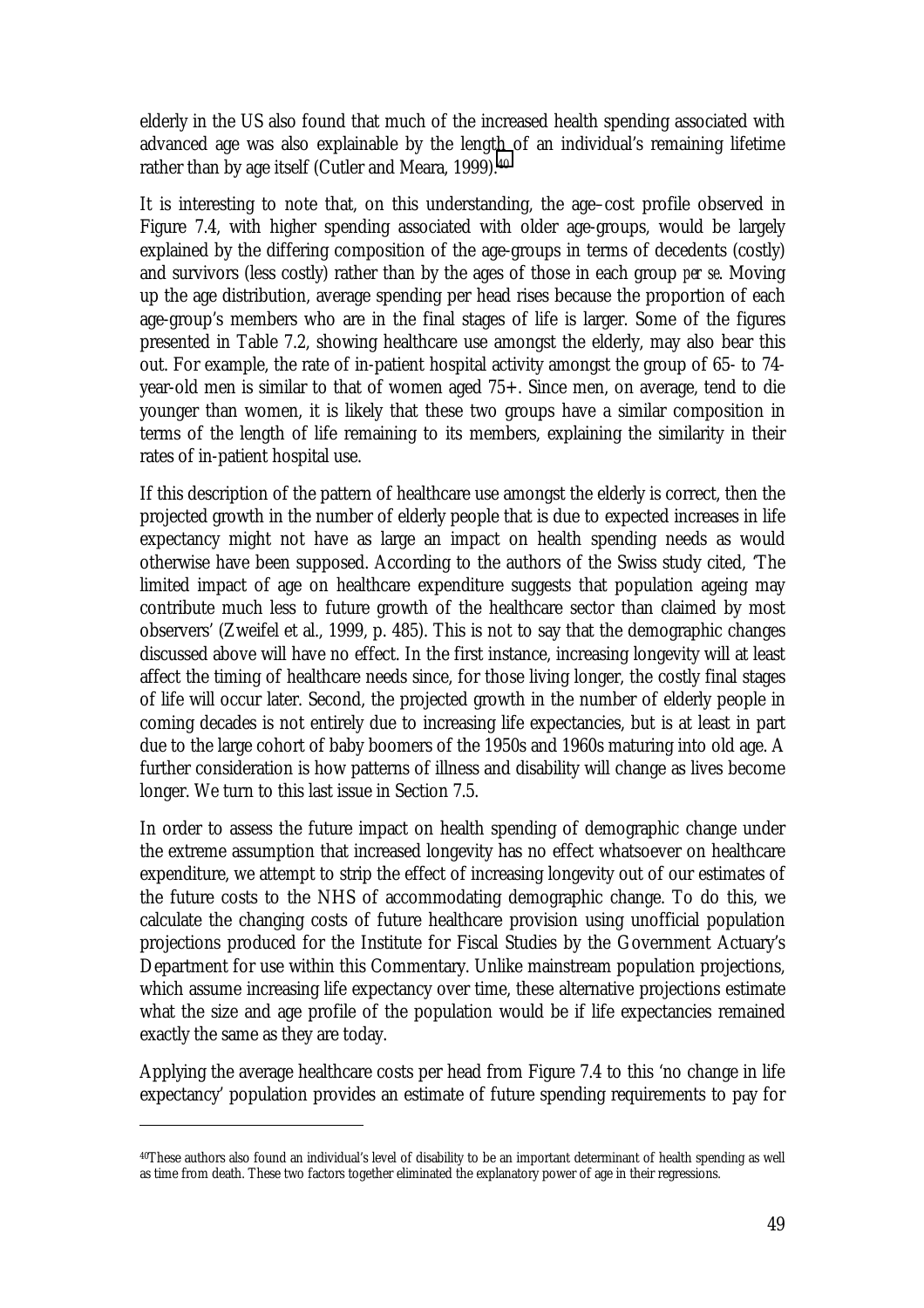demographic change, stripping out the effects of increased longevity. Note that these alternative population projections are indicative of cost implications only and are subject to some problems themselves. In particular, they will not be accurate with respect to the timing of future spending needs, since in order to remove the effects of increased longevity from predicted spending needs, they impose 'earlier death' on the elderly population rather than a 'delayed costs of death' scenario, which would provide more accurate estimates. Unfortunately, we do not have sufficient information about the relative costs of survivors and non-survivors from UK data on health costs to calculate a future age–cost profile, which is what would be needed to provide more accurate estimates on this basis.

Bearing this caveat in mind, the cost implications of this alternative projection are set out in Figure 7.7, which shows that the increases required under this assumption cut by half the original baseline projections made on the basis of steadily increasing life expectancy.

## **Figure 7.7. Alternative estimate of real annual average increases in HCHS spending due to demographic change: life expectancy changes do not affect future health spending**



*Note:* See notes to Figures 7.5 and 7.6.

## **7.5 Future patterns of disability and illness: health expectancy**

The above discussion has been based on evidence about patterns of treatment amongst today's older population. Another source of considerable uncertainty is how patterns of disability and illness and consequent healthcare use will change amongst future generations of the old. This is an important issue, not just for healthcare but also for

*Source:* Alternative population estimates are unofficial projections produced for IFS by the Government Actuary's Department for use within this Commentary.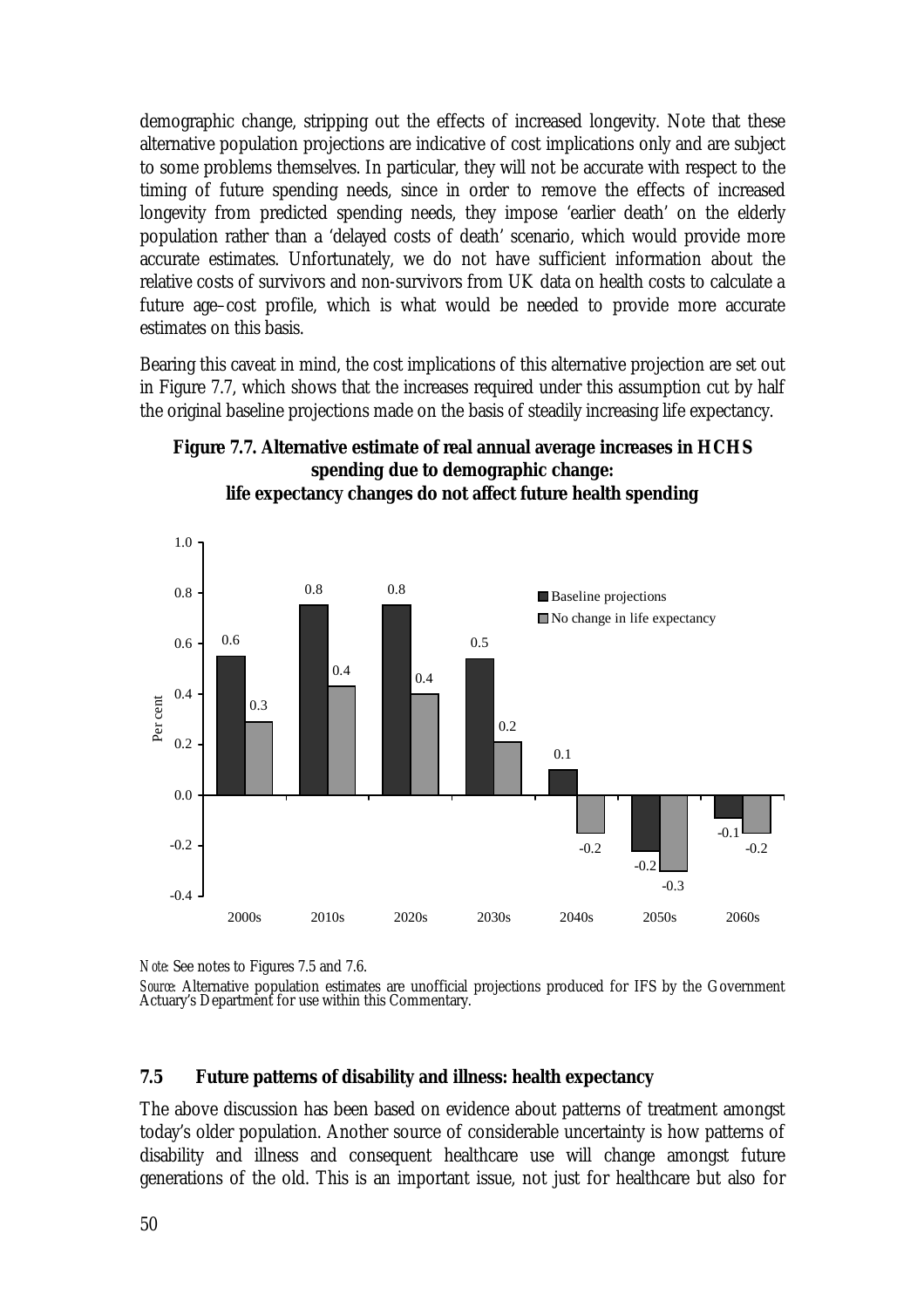anticipating the demand for other services, such as social services and long-term institutional care for the elderly.

It is not clear, a priori, whether the extra years of life experienced by the ageing population in decades to come will be ones characterised by more or less ill health. As medical advances allow more people to survive serious health crises, such as strokes and heart disease, it is possible that there will be increasing numbers of people coming through these conditions but living sicker, more dependent lives thereafter. On the other hand, it is possible that the same factors that contribute to the lengthening of lives, such as healthier diet and lifestyles and rising incomes, may also mean that extra years are healthier ones during which the elderly have less recourse to medical services. Indeed, it is likely that both of these factors will have some role to play, but the balance that will be drawn between them is not clear.

Evidence from the US suggests that disability rates amongst the elderly have declined in recent years, particularly for those over 80 (Cutler and Meara, 1999). According to these authors, 'not only are Americans living longer, but they are living with fewer diseases and functional limitations' (p. 8). It is interesting to note that concurrent with these falls in disability have been large increases in medical spending on the old, especially on postacute medical care. One possible explanation is that these large spending rises have in fact been responsible for the improvements in disability rates witnessed.

In the UK, the evidence is less conclusive. Trends over time revealed in the General Household Surveys (GHSs) of 1972 to 1998 show that there has been some rise in the numbers of people of all age-groups reporting both longstanding illness and restricted activity in the 14 days before interview. Such self-assessed measures of health status need to be treated with caution, however, reflecting as much changes in society and expectations as actual changes in objective health state. There is also some increase in the number of people in the GHS reporting in-patient and out-patient hospital attendance over the period. For example, 10 per cent of all men aged 75 or over appearing in the 1972 GHS reported having attended an out-patient or casualty department in a threemonth reference period; by 1998, this figure was 29 per cent. For women, this proportion rose from 13 per cent to 26 per cent. However, these changes in healthcare use may reflect a number of factors besides changes in underlying disability rates — for example, the willingness with which people seek out treatment for their ailments.

On the basis of data from the GHS, Bone et al. (1995) have constructed estimates of how the number of years of healthy life expectancy, or so-called 'health expectancy', has changed between 1976 and 1992. These estimates show that, as life expectancies have grown, the number of years a person can expect to live free from limiting longstanding illness has remained roughly the same, so that additional years have tended to be iller ones. This trend is shown in Figure 7.8. Despite this pattern, the authors also show that the number of years characterised by more severe aspects of disability has fallen over the same period.<sup>41</sup>

<sup>41</sup>More recent research into health expectancy amongst the elderly (Mezler et al., 2000) has examined the relationship between disability and socio-economic status, using the Cognitive Function and Ageing Study. This research found considerable divergences in disabled life expectancy for men of different social class (although not for women).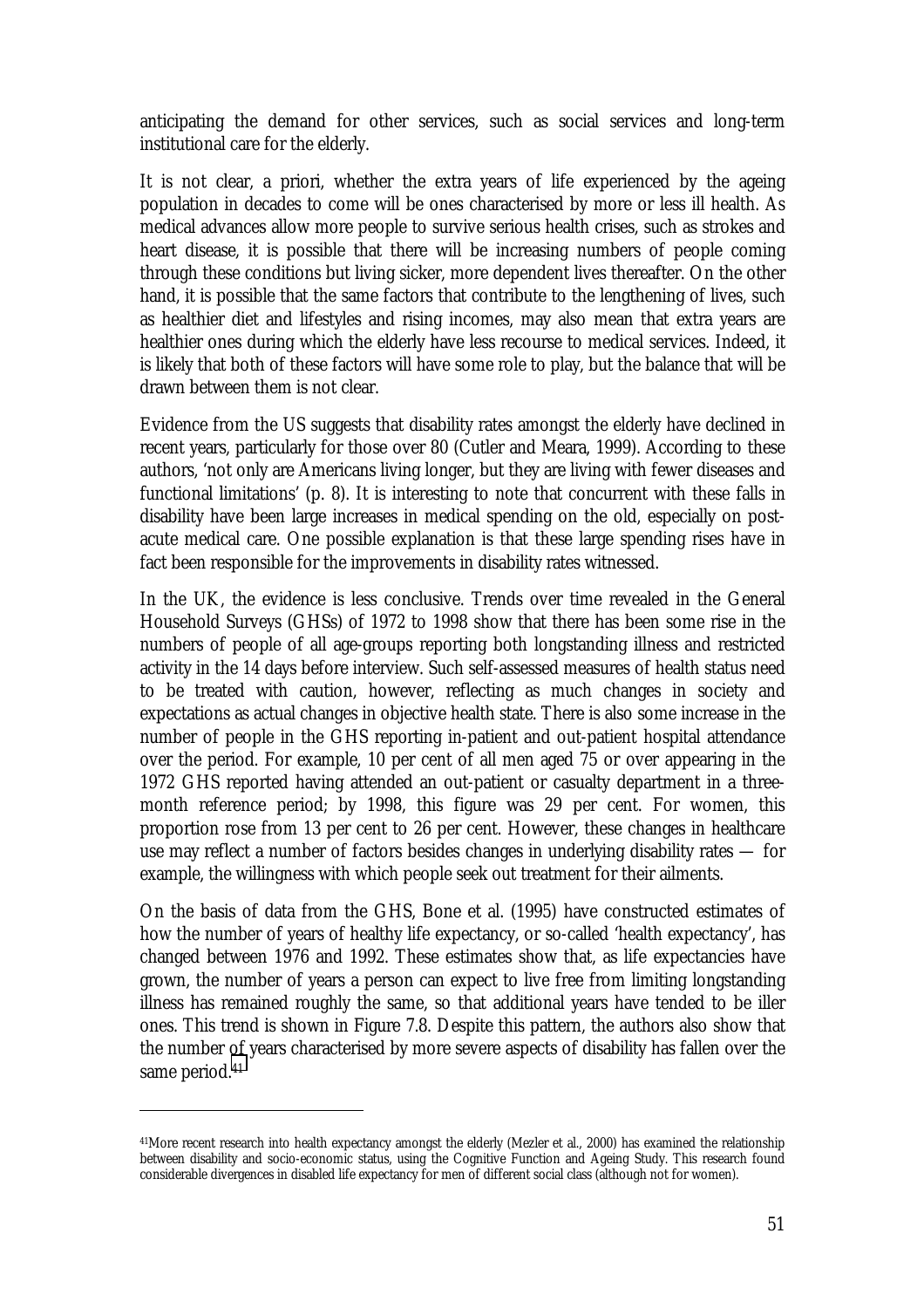

**Figure 7.8. Life expectancy and healthy life expectancy from age 65, England and Wales, 1976–92**

*Notes:* Complete column measures number of years overall life expectancy from age 65. Healthy life expectancy is defined here as years without limiting longstanding illness, and unhealthy life expectancy as years with limiting longstanding illness. *Source:* Bone et al., 1995, Figure 6.2, p. 25.

These findings, taken at face value, would have mixed implications for predicting future demands for healthcare as the elderly live longer. Costs of treating long-term chronic illnesses might be expected to increase, while the overall costs of treating severe disabilities might stay the same or fall. In the light of these findings, the Royal Commission on Long-Term Care for the Elderly (1999) took the decision to assume that future years spent with disability will 'remain roughly constant in proportion to total life expectancy'. However, there are problems in drawing firm conclusions about the future healthcare needs of the elderly on the basis of these results. In particular, their reliance on self-reported measures of health status makes them difficult to interpret. The use of longitudinal data following the health status of the same group of people over time, rather than a repeated cross-section such as the GHS, would also improve the quality of the estimates.42

## **7.6 Do population projections underestimate the growth in the elderly population?**

Another area of uncertainty in predicting the pressures on the NHS arising from demographic change is that population projections are subject to error. As pointed out by Disney (1998), successive population forecasts have shown a 'significant creep upwards' in the projected numbers of people above pensionable age. This pattern is

<sup>42</sup>For a fuller discussion, see Bone et al. (1995).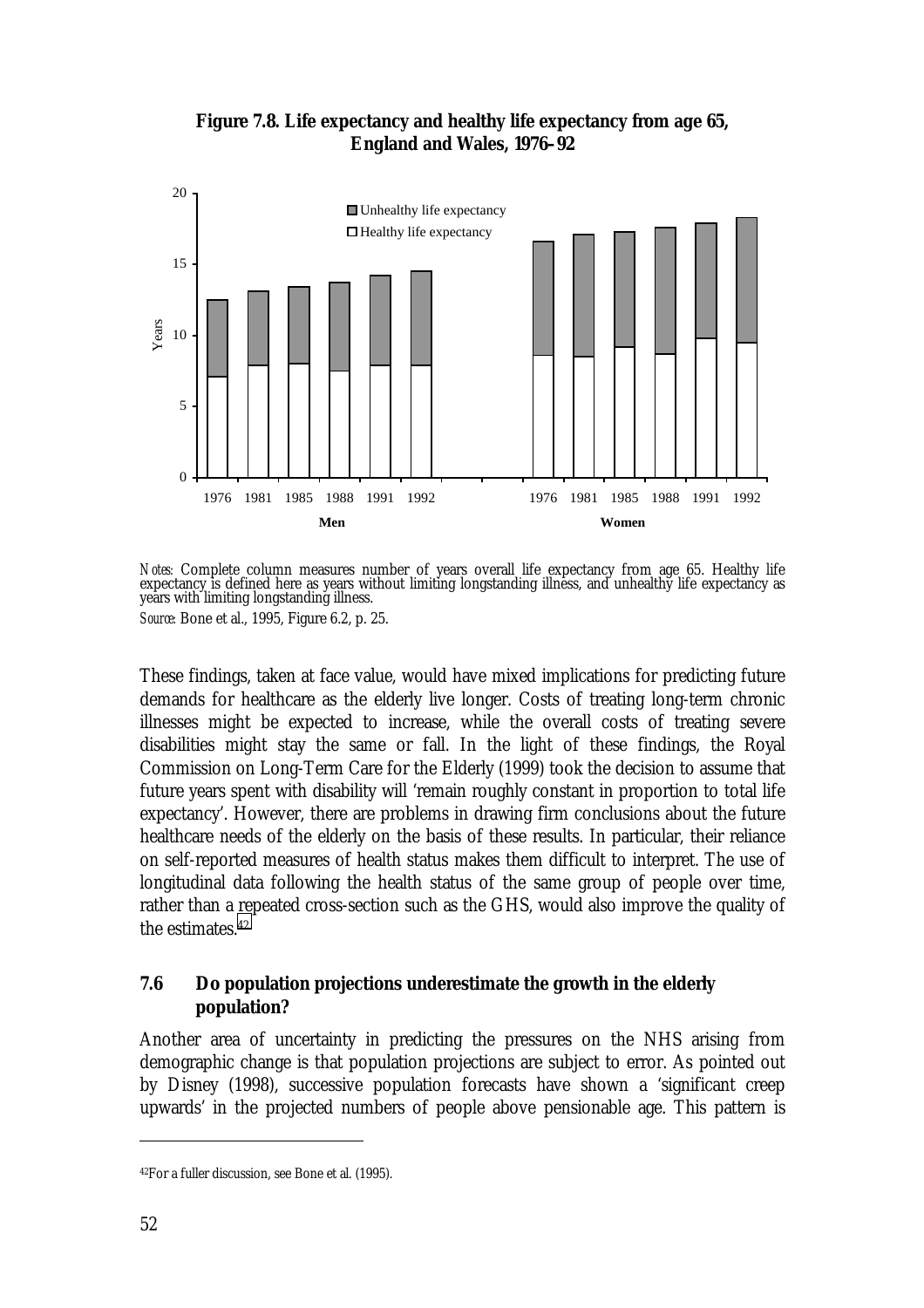borne out by a comparison of the most recent official statistics. Table 7.3 shows projected numbers of people above the age of 75 in the UK for the years 2041 to 2066 on the most recent official estimates (1998-based) and the previous version (1996-based). They show consistent upward revisions for all years; for example, for the years 2061 and 2066, the population aged over 75 has been revised upwards by more than 600,000.

|      | Projected numbers over age 75 (thousands) |            |                   |                    |
|------|-------------------------------------------|------------|-------------------|--------------------|
|      | 1996-based                                | 1998-based | <b>Difference</b> | <b>Higher life</b> |
|      |                                           |            |                   | expectancy         |
|      |                                           |            |                   | scenario           |
| 2041 | 8,066                                     | 8,456      | 390               | 9,151              |
| 2046 | 8,482                                     | 8,939      | 457               | 9,794              |
| 2051 | 8,211                                     | 8,740      | 529               | 9,714              |
| 2056 | 7,799                                     | 8,383      | 584               | 9,432              |
| 2061 | 7,627                                     | 8,247      | 620               | 9,332              |
| 2066 | 7,725                                     | 8,369      | 644               | 9,471              |

**Table 7.3. Successive official projections of the population aged over 75 in the UK, 2041–66**

*Note:* 'Difference' column shows the difference between the 1998-based and 1996-based projections. *Sources:* 1996-based projections from Government Actuary's Department (1999). 1998-based population<br>projections from Government Actuary's Department website. Higher life expectancy scenario is based on unofficial 1998-based projections produced for IFS for use within this Commentary.

As all of these future pensioners have been born already, the current size of the relevant population is already known and such forecast errors must therefore be the result of systematic under-prediction of life expectancy amongst the old. In order to take into account possible cost implications of a larger pensioner population than is forecast within the main population projections, we use unofficial Government Actuary's Department estimates, produced for the Institute for Fiscal Studies for use within this Commentary, of the UK population under a 'higher life expectancy' scenario.43 These alternative projections are shown in the final column of Table 7.3. They allow for approximately 700,000 more people above the age of 75 by 2041, rising to over a million more by the end of the 2060s.

The cost implications of this additional pensioner population are not large, however. Figure 7.9 shows that it would be slightly more expensive to accommodate population change on this scenario over the coming decades, setting aside the issues we have discussed regarding the extent to which extra longevity adds to health demands and the uncertainty in future patterns of morbidity amongst the old. Accumulating these changes, by 2051, the cost of treating the population would be 38 per cent more in real terms than in 2001 simply because of demographic change (compared with 31 per cent in our baseline scenario), with smaller savings due to favourable demographic change setting in after this.

<sup>43</sup>See Government Actuary's Department (1999) for details of the assumptions about changes in mortality underlying this projection.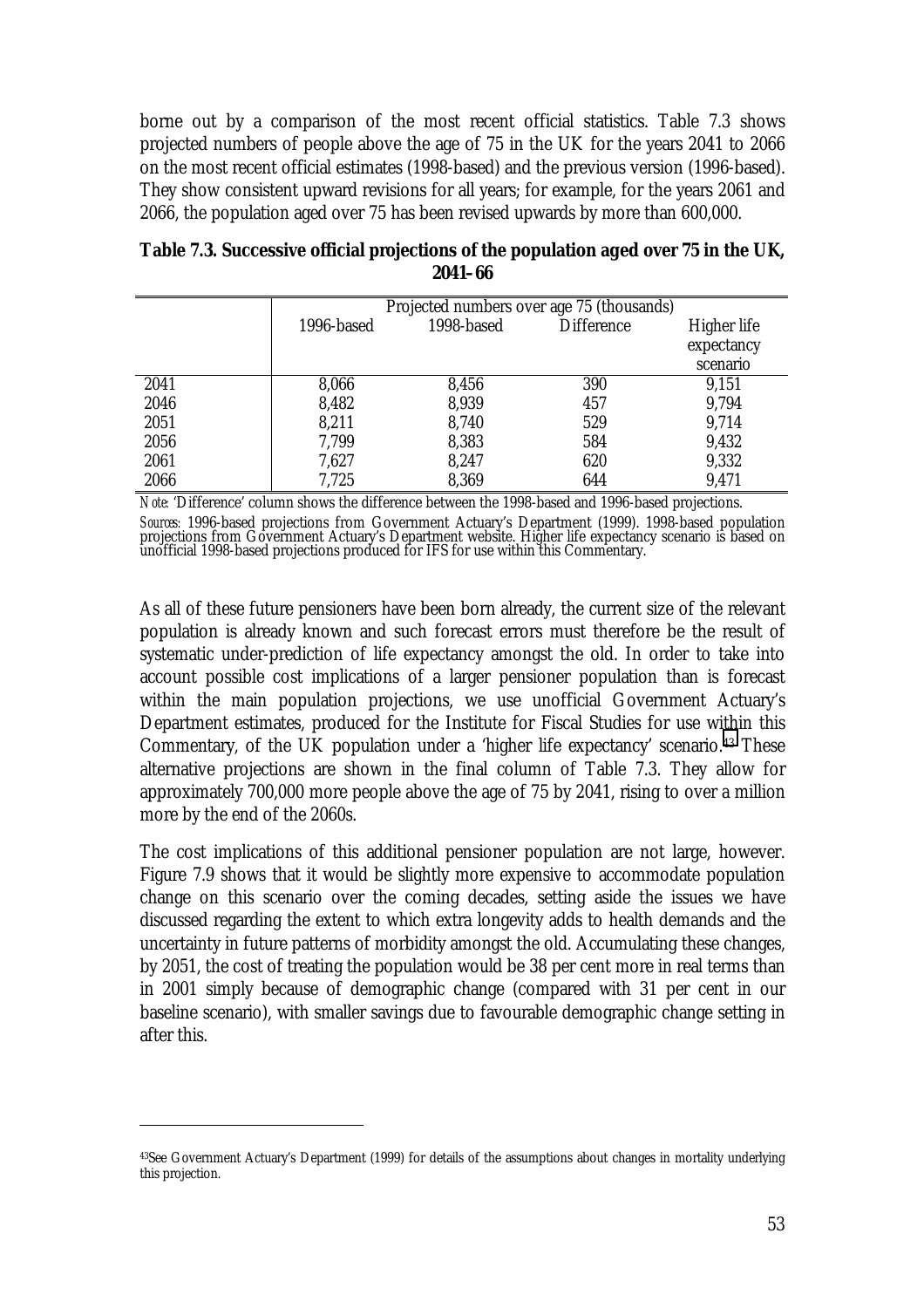

**Figure 7.9. Alternative estimate of real annual average increases in HCHS spending due to demographic change: higher life expectancy scenario**

*Source:* Alternative population estimates are unofficial projections produced for IFS by the Government Actuary's Department for use within this Commentary.

## **7.7 Conclusions**

Although inherently uncertain, demographic change will entail average spending increases in the region of 0.1–0.9 per cent per year up until the 2050s on our range of estimates. Thereafter, demographic change will start to have a favourable impact on health spending requirements. If demographics were the only pressure on the NHS budget to grow in real terms, then it is clear that these increases could be easily met, since the increases required are well below the expected trend rate of growth in the economy. In fact, the NHS also faces pressures from ensuring that increases in public sector pay keep pace with pay increases for comparable private sector jobs and that additional public demands, partly fuelled by improvements in technology, are delivered. Our baseline forecast suggests that adversely changing demographics may require a 30 per cent increase in spending over the next 40 years. If wage pressures meant that, for example, spending on the NHS needed to rise by as little as 1 per cent per year in real terms over this period, then the impact of demographics would increase this required increase to 1.7 per cent a year without meeting any additional demands from the public. Alternatively, if 2½ per cent real increases in spending were required to meet the growing wage bill each year, the impact of this together with demographic change would require as much as 3.2 per cent additional funding in real terms without meeting any additional demands.

*Note:* See notes to Figures 7.5 and 7.6.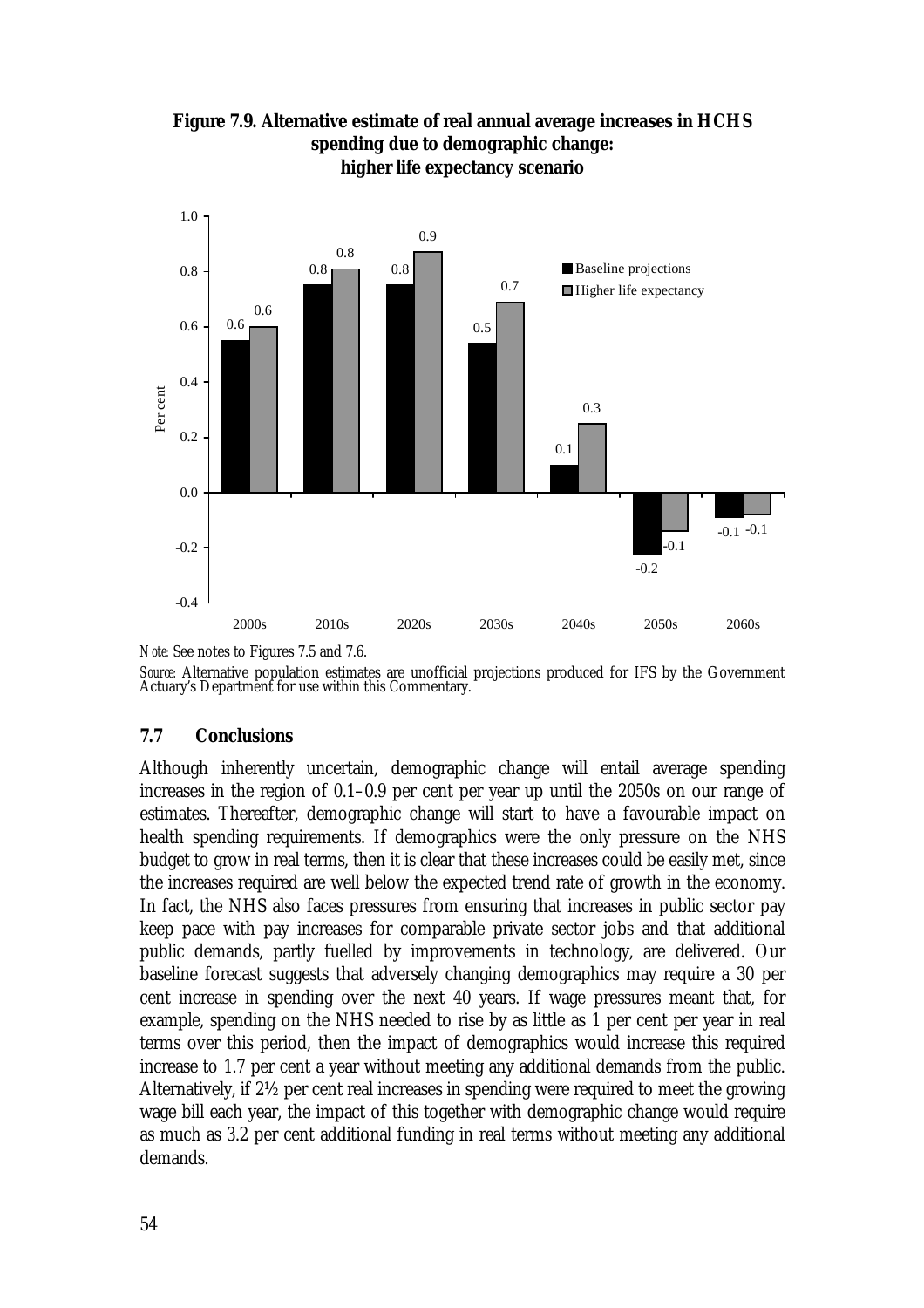# **8. Conclusions: the future of the NHS**

This Commentary has looked at some important issues facing the National Health Service. Under intense scrutiny for its health policies during the course of this year, the government has reasserted that it is 'committed to the founding principles of the NHS'44 and that it believes the relatively large and sustained spending increases from April 1999 to March 2004 will deliver sufficient improvements in patient care to meet public expectations. The wider debate has started to look to alternative means both for finance and for provision of healthcare — possibly driven by the fact that, on an international basis at least, the UK has a low level of private sector involvement in healthcare.

This Commentary has examined the economic rationale for government involvement in the market for healthcare, citing reasons of equity and of economic efficiency for expecting that the private market on its own would not deliver the optimal allocation of resources to health in the economy. A system such as that seen in the UK, which is financed mainly by taxation and with mostly public provision of healthcare services, represents one way of addressing the problems that the purely private market faces. As has been seen, this is by no means the only method possible, with countries around the world adopting a variety of different healthcare systems as a response to the healthcare needs of their citizens.

Measuring the relative effectiveness of these systems is difficult, not least because healthcare needs vary across different populations. Although the UK has the lowest spending on healthcare of the G7 countries, its outcomes in terms of basic indicators, such as life expectancy and infant mortality, are slightly above the lowest in this group. The picture is not straightforward, however. The UK fares less well on other indicators, such as cancer survival rates. Cross-country comparisons of average cancer survival rates show that the UK lags considerably behind much of Europe and the US on the most prevalent cancers. Other indicators, such as the length of time people have to wait for treatment, suggest that the UK performs relatively badly compared with many other countries.

These international comparisons show that the UK lags behind on some indicators of quality. It is important to remember that there is no single measure of quality. In the UK, much of the debate has centred on long waiting-lists. This Commentary has shown that waiting-lists are symptomatic of any system delivering healthcare free at the point of use. However, the number of people on waiting-lists has grown substantially over the history of the NHS. Another issue within the NHS is the extent of the wide regional differences that exist both in waiting-lists and waiting times and in other indicators, such as death rates and number of cases treated per hospital bed. The government intends to use some of the additional funding to tackle these variations. It is important to remember that a degree of difference will always be present and that focusing additional resources on specific problems will not necessarily maximise overall standards of healthcare.

<sup>44</sup>Department of Health, 2000.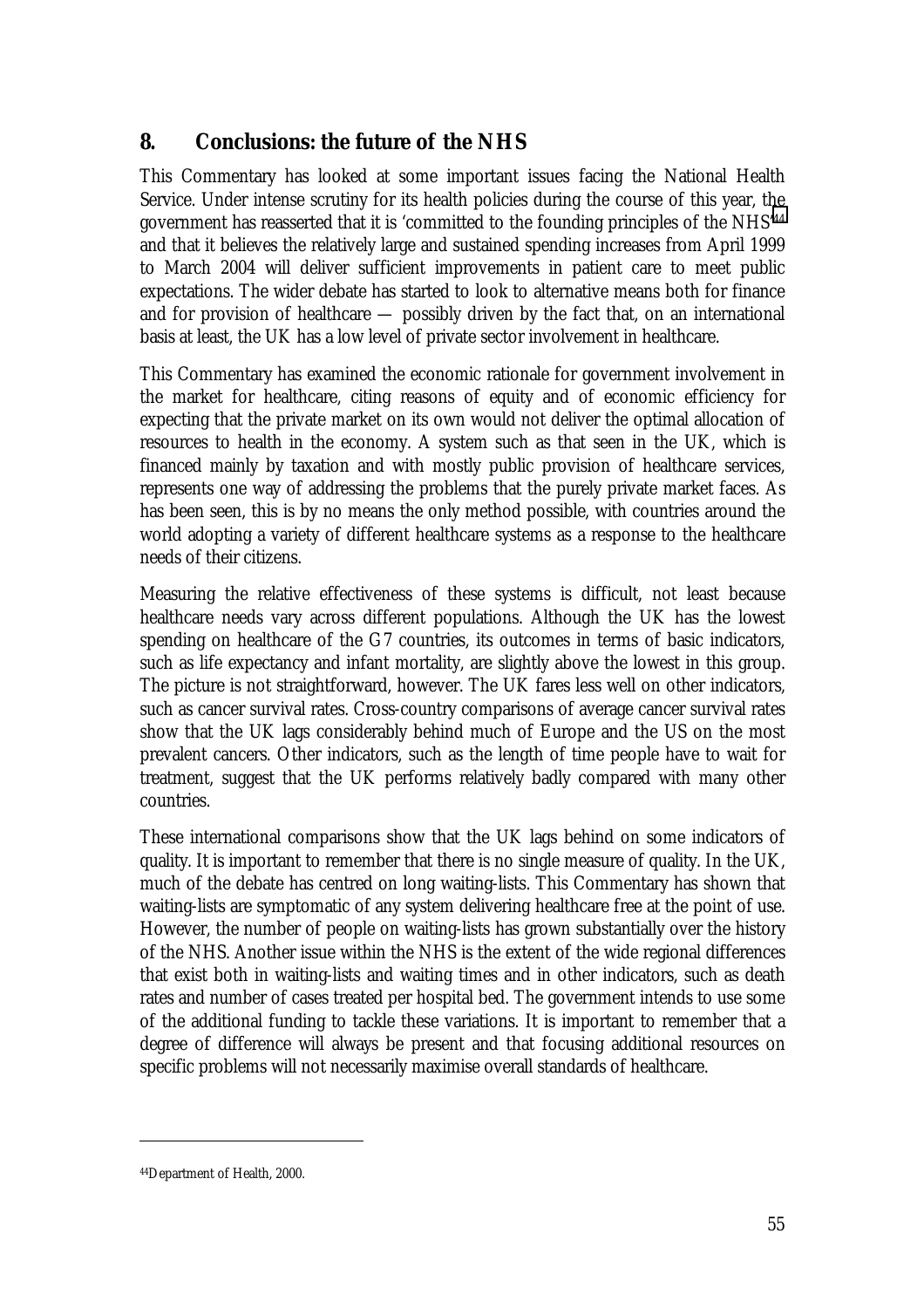For a growing number of people, the solution to perceived problems in the quality of healthcare provided by the NHS has been to buy private health insurance or to purchase private services directly. Employers are also increasingly providing private insurance as part of remuneration packages. Those covered by private health insurance tend to be those in higher income groups, many with managerial or professional jobs. Regionally, London and the South East see a higher rate of private insurance coverage than elsewhere in the country. To some extent, this growth of the private sector may take some of the burden off the NHS, freeing up resources for the treatment of others. However, subsidising the purchase of private medical insurance through tax relief in order to encourage a heavier reliance on the private sector is unlikely to pay for itself. Moreover, there is evidence to suggest that those with private medical insurance are less likely to support increases in public health spending, so that further growth of the private sector could serve to undermine the NHS rather than support it.

Whether subsidised or not, it is likely that, in the absence of significant improvements in NHS patient care, the private sector in the UK will continue to grow. As incomes rise, more people are likely to choose higher levels of healthcare for themselves and, given the relationship between income and private health insurance coverage, it is likely that the private sector will meet at least some of this additional demand. The NHS is also likely to be facing additional pressures from a number of different areas, which could lead to an expanded role for the private sector if centrally dictated NHS budgets are limited.

This Commentary has considered in detail the potential spending pressures due to an ageing population in decades to come. Although the costs of paying for the healthcare of future generations of the old are inherently uncertain, on the assumption that spending per person within each age-group remains the same, health spending will have to increase by some 30 per cent in real terms by 2040 to pay for the age structure of the projected population at that time. This is much less than the expected real rate of growth in the economy and so in itself does not present an overwhelming pressure on the health budget. It is also true that similar spending pressures due to demographic change over the last 50 years have already been accommodated by the NHS. Taken together with other factors such as upward pressure on the wage bill as average earnings in the economy grow and the availability of new treatments, however, the NHS will continue to require significant real increases in spending in the future if public demands are to be satisfied.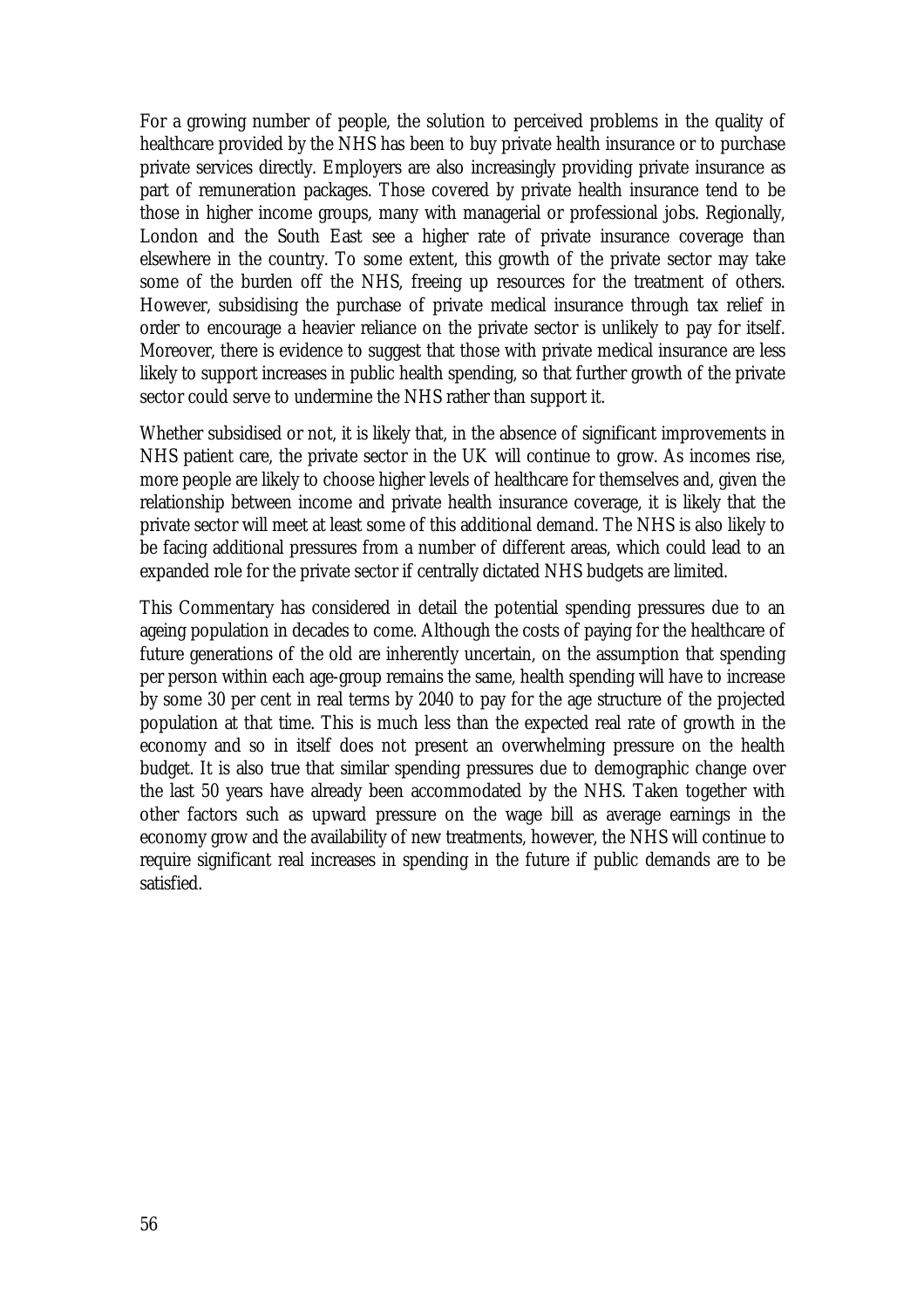## **Appendix A. Spending on the NHS from 1949–50 to 2003–04**

|             | Real        | % real   | $%$ of     |             | Real               | % real                         | $%$ of     |
|-------------|-------------|----------|------------|-------------|--------------------|--------------------------------|------------|
|             | terms,      | increase | <b>GDP</b> |             | terms,             | increase                       | <b>GDP</b> |
|             | 1997-98     |          |            |             | 1997-98            |                                |            |
|             | prices      |          |            |             | prices             |                                |            |
|             | $(f \, bn)$ |          |            |             | $(E \, \text{bn})$ |                                |            |
| 1949-50     | 8,764       |          | 3.55       | 1977-78     | 23,854             | $-2.09$                        | 4.56       |
| $1950 - 51$ | 9,454       | 7.87     | 3.71       | 1978-79     | 24,236             | 1.60                           | 4.49       |
| $1951 - 52$ | 9,089       | $-3.86$  | 3.47       | 1979-80     | 24,181             | $-0.23$                        | 4.36       |
| $1952 - 53$ | 8,615       | $-5.22$  | 3.28       | 1980-81     | 25,996             | 7.51                           | 4.86       |
| 1953-54     | 8,587       | $-0.32$  | 3.15       | 1981-82     | 27,282             | 4.94                           | 5.10       |
| $1954 - 55$ | 8,737       | 1.75     | 3.07       | 1982-83     | 27,822             | 1.98                           | 5.08       |
| $1955 - 56$ | 9,095       | 4.10     | 3.10       | 1983-84     | 28,527             | 2.54                           | 5.03       |
| 1956-57     | 9,336       | 2.65     | 3.15       | 1984-85     | 28,797             | 0.94                           | 4.97       |
| $1957 - 58$ | 9,726       | 4.18     | 3.23       | 1985-86     | 29,181             | 1.33                           | 4.83       |
| 1958-59     | 9,966       | 2.47     | 3.29       | 1986-87     | 30,676             | 5.12                           | 4.87       |
| 1959-60     | 10,656      | 6.92     | 3.38       | 1987-88     | 31,960             | 4.18                           | 4.84       |
| 1960-61     | 11,497      | 7.89     | 3.46       | 1988-89     | 33,047             | 3.40                           | 4.79       |
| $1961 - 62$ | 12,025      | 4.59     | 3.53       | 1989-90     | 33,594             | 1.66                           | 4.78       |
| 1962-63     | 12,124      | 0.82     | 3.51       | 1990-91     | 34,517             | 2.75                           | 4.92       |
| 1963-64     | 12,665      | 4.47     | 3.51       | 1991-92     | 36,886             | 6.86                           | 5.33       |
| 1964-65     | 13,348      | 5.39     | 3.50       | 1992-93     | 39,353             | 6.69                           | 5.65       |
| 1965-66     | 14,238      | 6.67     | 3.65       | 1993-94     | 39,665             | 0.79                           | 5.53       |
| 1966-67     | 15,007      | 5.40     | 3.77       | 1994-95     | 41,229             | 3.94                           | 5.51       |
| 1967-68     | 15,840      | 5.55     | 3.89       | 1995-96     | 41,861             | 1.53                           | 5.46       |
| 1968-69     | 16,530      | 4.35     | 3.90       | 1996-97     | 41,942             | 0.19                           | 5.32       |
| 1969-70     | 16,399      | $-0.79$  | 3.79       | 1997-98     | 42,708             | 1.83                           | 5.24       |
| 1970-71     | 17,163      | 4.66     | 3.83       | 1998-99     | 43,655             | 2.22                           | 5.26       |
| $1971 - 72$ | 17,868      | 4.11     | 3.90       |             |                    | Estimated out-turn / Forecasts |            |
| 1972-73     | 19,064      | 6.69     | 3.95       | 1999-00     | 46,567             | 6.67                           | 5.48       |
| 1973-74     | 20,292      | 6.44     | 4.05       | $2000 - 01$ | 50,069             | 7.52                           | 5.73       |
| 1974-75     | 21,978      | 8.31     | 4.40       | $2001 - 02$ | 52,813             | 5.48                           | 5.90       |
| $1975 - 76$ | 23,446      | 6.68     | 4.73       | $2002 - 03$ | 55,833             | 5.72                           | 6.08       |
| 1976-77     | 24,363      | 3.91     | 4.77       | $2003 - 04$ | 58,932             | 5.55                           | 6.26       |

**Table A.1. Spending on the NHS in real prices, real increases in spending and spending as a share of GDP**

*Notes:* NHS spending is defined here as UK National Health Service expenditure, net of NHS charges and receipts. Projections forward from 2000–01 to 2003–04 come from HM Treasury (2000) and assume inflation of 2½ per cent a year and trend GDP growth of 2½ per cent a year. An adjustment for years prior to 1990–91 is made to ensure consistent real increases in spending over time.

*Sources:* NHS spending figures from Department of Health (1997b, 1998, 1999 and 2000), HM Treasury (1999 and 2000) and Office of Health Economics (1999); GDP deflators from Office for National Statistics (2000a) and HM Treasury website.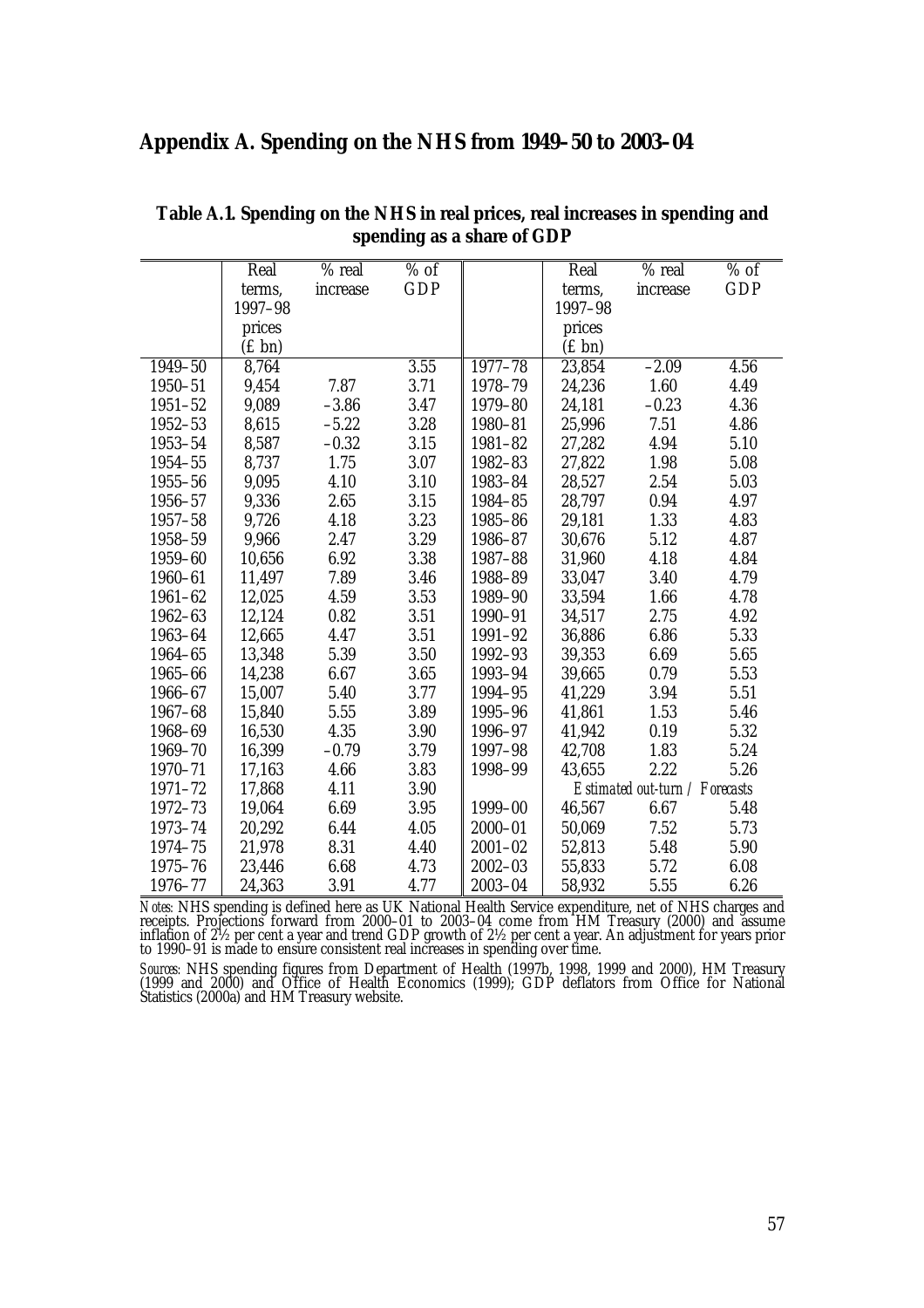# **Appendix B. Multivariate analysis of the characteristics of those with private medical insurance**

Table B.1 gives the results of multivariate analyses on the characteristics of those with private medical insurance and of those who have bought insurance themselves given that they are covered by a policy. The results are based on data from the Family Resources Survey from 1994–95 to 1997–98.

| Characteristic                | Probability of having private |                 | Probability of having paid for |                   |  |
|-------------------------------|-------------------------------|-----------------|--------------------------------|-------------------|--|
|                               | medical insurance             |                 | private medical insurance      |                   |  |
|                               |                               |                 | given that person is covered   |                   |  |
|                               | Coefficient                   | t-statistic     | Coefficient                    | t-statistic       |  |
| Aged between 30 and 39        | 0.017                         | 6.93            | 0.038                          | $\overline{3.03}$ |  |
| Aged between 40 and 49        | 0.023                         | 9.13            | 0.114                          | 9.31              |  |
| Aged between 50 and 59        | 0.025                         | 9.33            | 0.175                          | 13.85             |  |
| Aged between 60 and 69        | 0.011                         | 3.54            | 0.311                          | 21.65             |  |
| Aged between 70 and 79        | $-0.007$                      | $-2.07$         | 0.342                          | 19.86             |  |
| Aged over 80                  | $-0.034$                      | $-7.87$         | 0.341                          | 11.72             |  |
| Living with a partner         | 0.038                         | 8.32            | $-0.013$                       | $-0.37$           |  |
| Male                          | 0.009                         | 6.68            | $-0.035$                       | $-4.54$           |  |
| Other adult in household      | $-0.011$                      | $-6.37$         | 0.022                          | 2.30              |  |
| Person has child              | $-0.009$                      | $-5.10$         | $-0.038$                       | $-4.35$           |  |
| Income $/ 1000$               | 42.340                        | 47.99           | $-46.23$                       | $-10.53$          |  |
| Income squared / 1000         | $-0.970$                      | $-19.48$        | 1.73                           | 7.84              |  |
| Income cubed / 1000           | $-0.030$                      | $-28.32$        | 0.050                          | 9.04              |  |
| Employee                      | 0.016                         | 5.85            | $-0.052$                       | $-3.49$           |  |
| Self-employed                 | $-0.003$                      | $-0.92$         | 0.218                          | 12.92             |  |
| Owns home                     | 0.058                         | 33.07           | $-0.006$                       | $-0.51$           |  |
| <b>Educated to A level</b>    | 0.041                         | 21.09           | 0.020                          | 2.22              |  |
| College educated              | 0.036                         | 16.92           | 0.009                          | 0.97              |  |
| Still in education            | 0.117                         | 13.75           | $-0.160$                       | $-4.27$           |  |
| Professional                  | 0.044                         | 9.33            | $-0.077$                       | $-3.72$           |  |
| Managerial/Technical work     | 0.051                         | 14.79           | $-0.100$                       | $-5.96$           |  |
| Skilled non-manual work       | 0.032                         | 9.43            | $-0.035$                       | $-1.98$           |  |
| Skilled manual work           | $-0.006$                      | $-1.68$         | 0.013                          | 0.65              |  |
| Partly skilled work           | $-0.007$                      | $-2.07$         | 0.048                          | 2.34              |  |
| <b>Unskilled work</b>         | $-0.032$                      | $-6.90$         | 0.073                          | 2.01              |  |
| In armed forces               | $-0.044$                      | $-3.50$         | 0.148                          | 1.49              |  |
| Other information included    | Chi-squared                   | <i>p</i> -value | Chi-squared                    | <i>p</i> -value   |  |
| Regional dummies <sup>a</sup> | 1742.05                       | 0.000           | 186.39                         | 0.000             |  |
| <b>Household savings</b>      | 676.37                        | 0.000           | 8.13                           | 0.087             |  |
| Interaction of savings with   | 72.05                         | 0.000           | 10.68                          | 0.030             |  |
| having a partner              |                               |                 |                                |                   |  |
| No. of observations           | 177,648                       |                 | 21,974                         |                   |  |
| Pseudo R-squared              | 0.1868                        |                 | 0.1272                         |                   |  |

## **Table B.1. Individuals with private medical insurance and individuals with private medical insurance who pay for it themselves**

<sup>a</sup>Greater London and the South East being the areas with the highest rates of coverage.

*Note:* A full set of results is available from the authors upon request.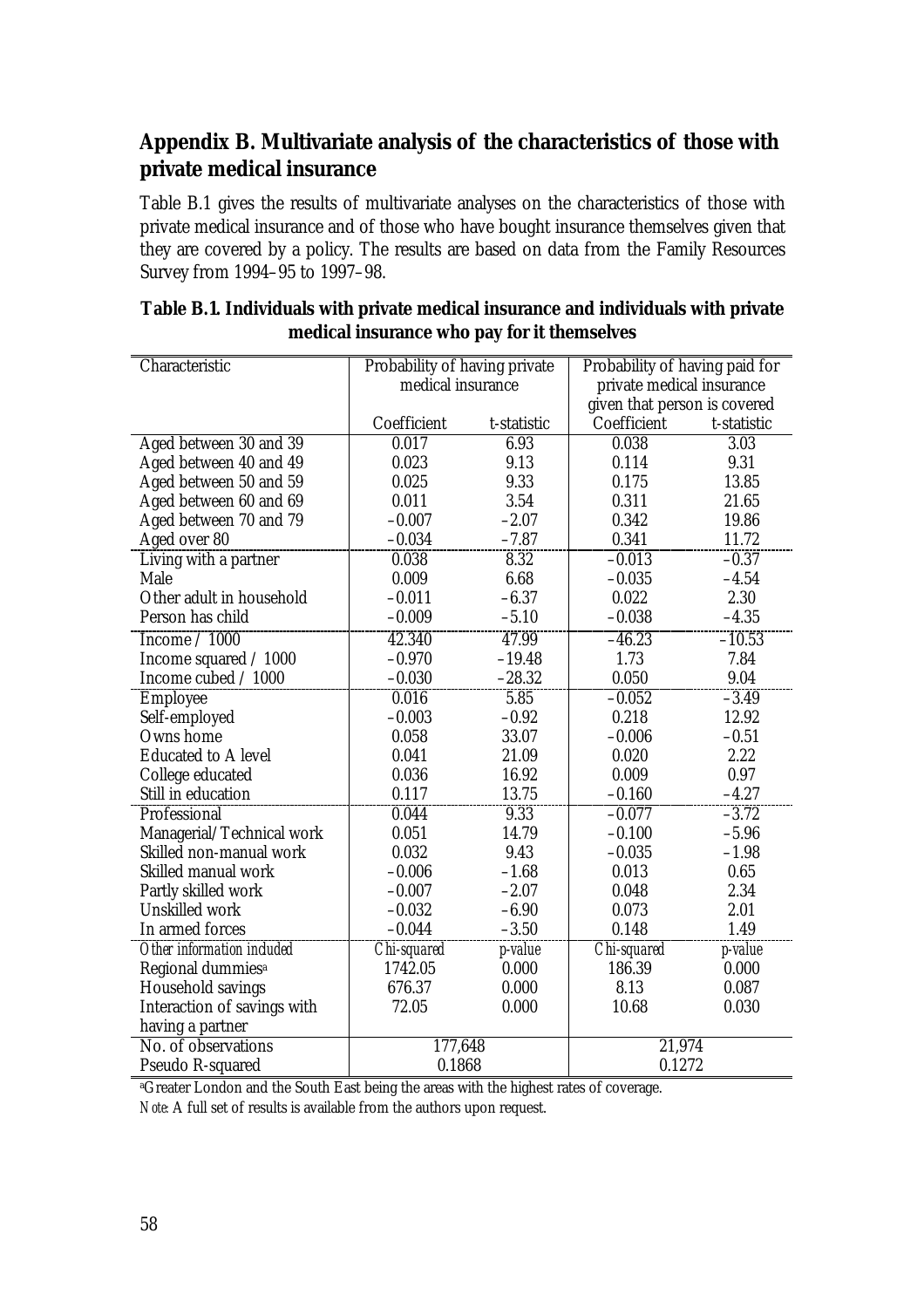# **Appendix C. Would a subsidy to private medical insurance be selffinancing?**

Let the cost to the government from subsidising insurance be

$$
t\times P_1\times (N_1+N_2),
$$

where *t* is the rate at which any subsidy is given,  $P_1$  is the cost of buying private medical insurance per person (before any subsidy),  $N_1$  is the number of people with private insurance already and  $N_2$  is the number of additional people induced into purchasing private insurance as a result of the introduction of tax relief.

The additional saving to the NHS is given by

$$
P_1 \times N_2 \times p
$$

where  $0 \le p \le 1$ . If  $p = 1$ , this implies that insurance is fairly priced and that there is only one private medical insurance product which offers the same service as the NHS, i.e. there is no possibility of getting better standards of service. At the other extreme,  $p = 0$ assumes that there is no saving to the NHS.

For the policy to be self-financing,

$$
t\times P_1\times (N_1+N_2)=P_1\times N_2\times p.
$$

Therefore

$$
N_2 = t \times N_1 / (p - t).
$$

If a subsidy were given equal to the basic rate of income tax (as was the case with tax relief for the over-60s prior to July 1997), so  $t = 0.22$ , and given that  $N_1 = 6.8$  million, then

$$
N_2 = 0.22 \times 6.8 / (p - 0.22).
$$

Assuming that  $p = 1$ , this would need an additional 1.9 million to take out policies for the subsidy to be self-financing. Smaller values of *p* (i.e. if it is assumed that insurance is not fairly priced or that the product offered by private medical insurance companies is not the same as provided by the NHS) would require even more individuals to take out insurance.

We can also work out the minimum required price elasticity for the subsidy to be selffinancing.

Elasticity = 
$$
-(P_1 / N_1) \times (t \times N_1 / [p - t]) / (t \times P_1) = -1 / (p - 0.22)
$$
.

Assuming that  $p = 1$ , this requires the elasticity to be at least  $-1.28$ . Smaller values of p would require demand to be even more responsive to changes in price.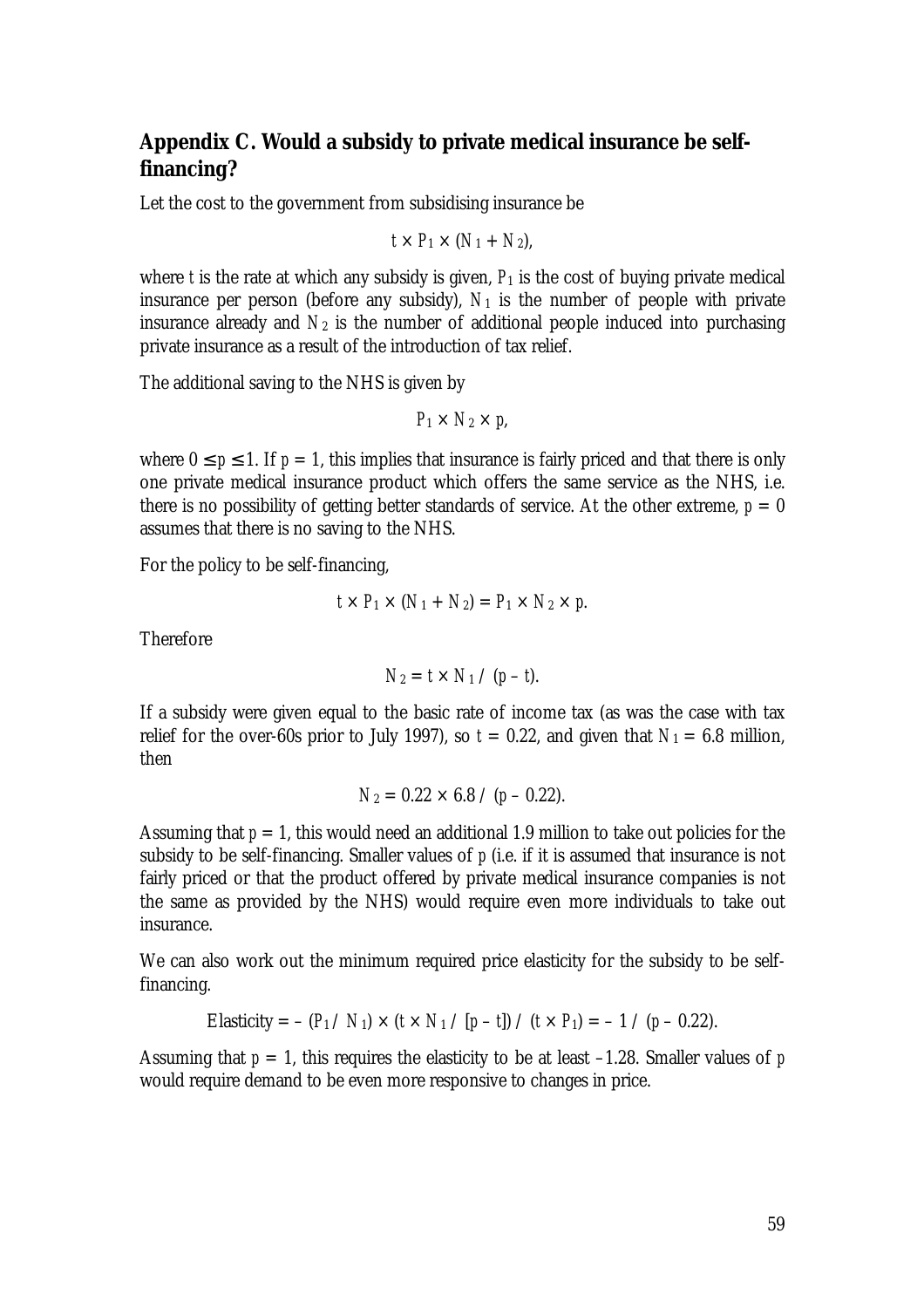## **References**

Akerlof, G. A. (1970), 'The market for lemons: quality, uncertainty and the market mechanism', *Quarterly Journal of Economics*, vol. 84, pp. 488–500.

Arrow, K. J. (1963), 'Uncertainty and medical care', *American Economic Review*, vol. 53, pp. 941–73.

Backlund, E., Sorlie, P. and Johnson, N. (1996), 'The shape of the relationship between income and mortality in the United States: evidence from the National Longitudinal Mortality Study', *Annals of Epidemiology*, vol. 6, pp. 12–20.

Banks, J. and Emmerson, C. (2000), 'Public and private pension spending: principles, practice and the need for reform', *Fiscal Studies*, vol. 21, pp. 1–63.

Barr, N. (1998), *The Economics of the Welfare State*, 3rd edition, Oxford: Oxford University Press.

Berrino, F., Capocaccia, R., Estève, J., Gatta, G., Hakulinen, T., Micheli, M., Sant, M. and Verdecchia, A. (eds) (1999), *Survival of Cancer Patients in Europe: The EUROCARE-2 Study*, IARC Scientific Publication no. 151, Lyon: International Agency for Research on Cancer.

Besley, T., Hall, J. and Preston, I. (1996), *Private Health Insurance and the State of the NHS*, Commentary no. 52, London: Institute for Fiscal Studies.

—, — and — (1999), 'The demand for private health insurance: do waiting lists matter?', *Journal of Public Economi*cs, vol. 72, pp. 155–81.

Bone, M., Bebbington, A., Jagger, C., Morgan, K. and Nicolaas, G. (1995), *Health Expectancy and its Uses*, London: HMSO.

Brook, L., Hall, J. and Preston, I. (1997), 'What drives support for higher public spending?', Institute for Fiscal Studies, Working Paper no. W97/16.

Burchardt, T. (1997), *Boundaries between Public and Private Welfare: A Typology and Map of Services*, CASE Paper no. CASE/2, London: Centre for the Analysis of Social Exclusion, London School of Economics.

— and Propper, C. (1999), 'Does the UK have a private welfare class?', *Journal of Social Policy*, vol. 29, pp. 643–65.

Calnan, M., Cant, S. and Gabe, J. (1996), *Going Private: Why People Pay for their Healthcare*, Oxford: Oxford University Press.

Chennells, L., Dilnot, A. and Emmerson, C. (eds) (2000), *The IFS Green Budget: January 2000*, Commentary no. 80, London: Institute for Fiscal Studies.

Coleman, M. P. (1999), *Cancer Survival Trends in England and Wales 1971–1995: Deprivation and NHS Region*, Series SMPS no. 61, London: Stationery Office.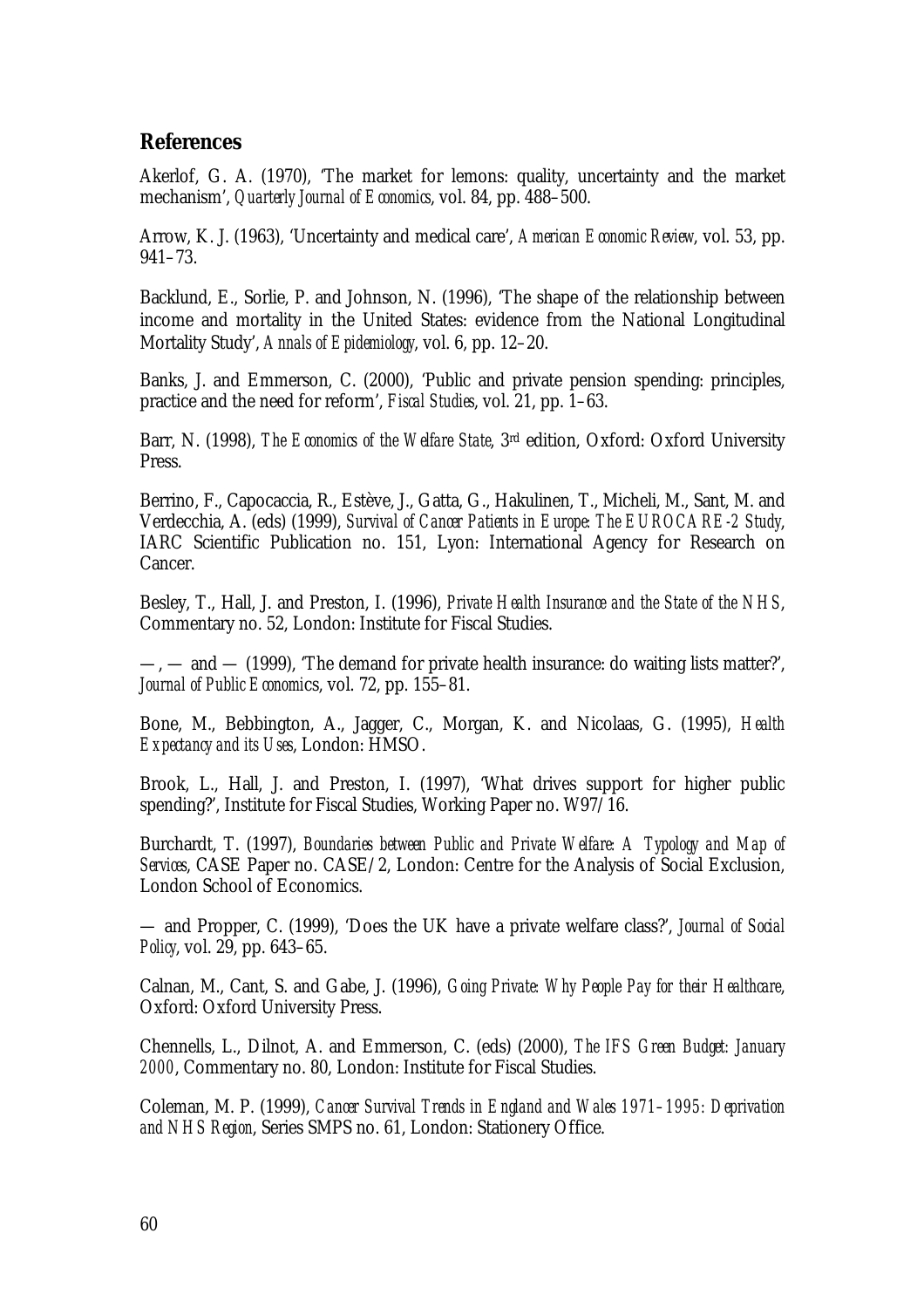Commonwealth Fund (1998), *Common Concerns: International Issues in Health Care System Reform*, New York: Commonwealth Fund.

Cullis, J. G. and Jones, P. R. (1986), 'Rationing by waiting list: an implication', *American Economic Review*, vol. 76, pp. 250–7.

Cutler, D. and Meara, E. (1999), 'The concentration of medical spending: an update', National Bureau of Economic Research, Working Paper no. 7279.

Department of Health (1996), *The National Health Service: A Service with Ambitions*, Cm. 3425, London: Stationery Office.

— (1997a), *The New NHS, Modern, Dependable*, Cm. 3807, London: Stationery Office.

— (1997b), *The Government's Expenditure Plans 1997–98 to 1999–2000*, Cm. 3612, London: Stationery Office.

— (1998), *The Government's Expenditure Plans 1998–99*, Cm. 3912, London: Stationery Office.

— (1999), *The Government's Expenditure Plans 1999–00*, Cm. 4202, London: Stationery Office.

— (2000), *The Government's Expenditure Plans 2000–01*, Cm. 4603, London: Stationery Office.

Department of Health Select Committee (1999), *The Cost and Availability of Generic Drugs to the NHS*, *First Report, 21st December 1999*, Hc105, London: Stationery Office.

Disney, R. (1998), 'Social security reform in the UK: a voluntary privatisation', paper presented to 'Social Security Reform: International Comparisons' conference, Rome, 16– 17 March.

—, Goodman, A., Gosling, A. and Trinder, C. (1998), *Public Pay in Britain in the 1990s*, Commentary no. 72, London: Institute for Fiscal Studies.

Donaldson, C. (1998), *Why a National Health Service*, London: Institute for Public Policy Research.

Duncan, G. (1996), 'Income dynamics and health', *International Journal of Health Services*, vol. 26, pp. 419–44.

General Household Survey (1998), *Living in Britain: Results from the 1998 General Household Survey*, London: HMSO.

Government Actuary's Department (1999), *National Population Projections 1996-Based*, London: Stationery Office.

Hall, J. and Preston, I. (1998), 'Public and private choice in UK health insurance', Institute for Fiscal Studies, Working Paper no. W98/19.

Hanlon, P., Walsh, D., Whyte, B. W., Scott, S. N., Lightbody, P. and Gilhooly, M. L. M. (1998), 'Hospital use by an ageing cohort: an investigation into the association between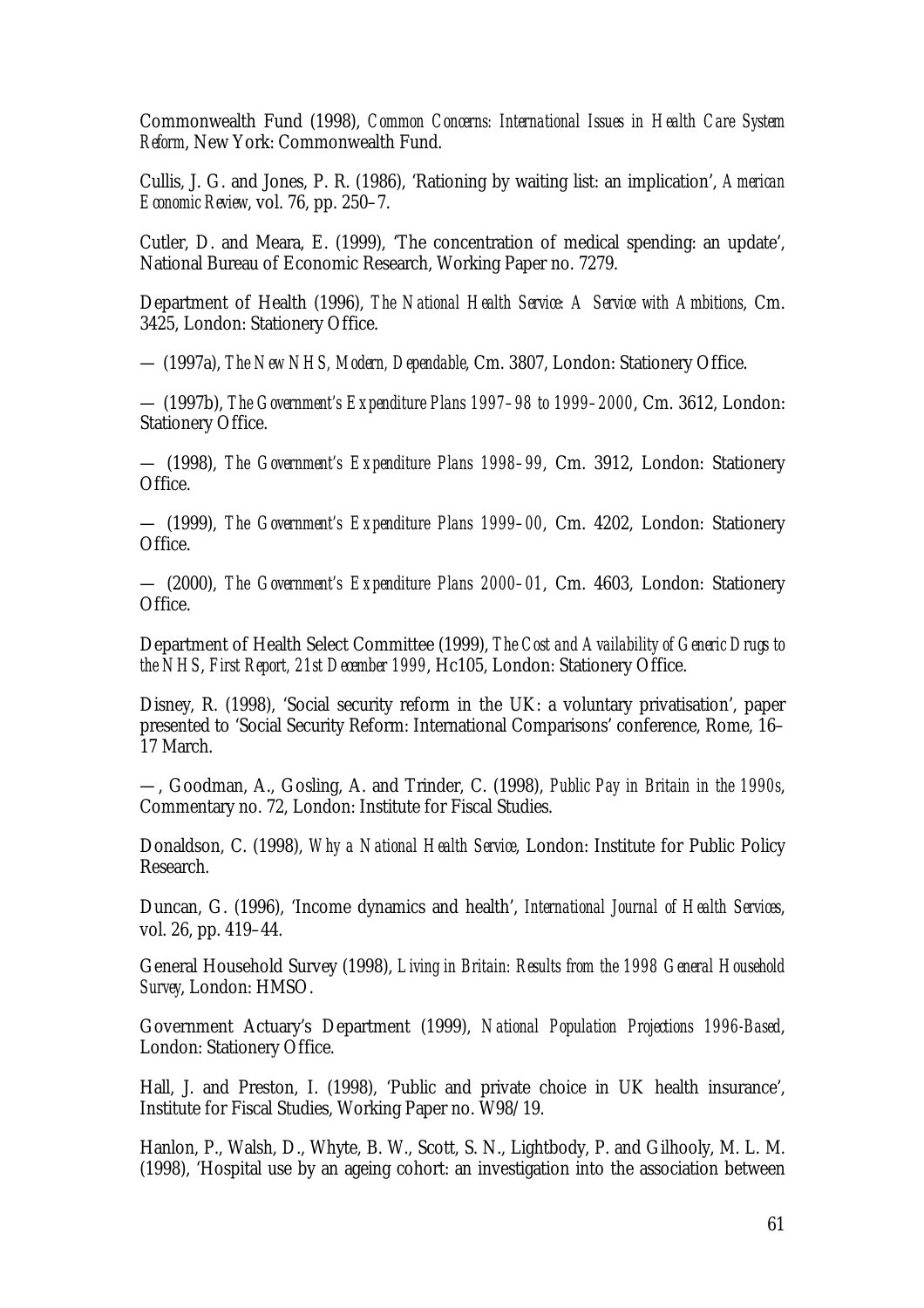biological, behavioural and social risk markers and subsequent hospital utilisation', *Journal of Public Health Medicine*, vol. 20, pp. 467–76.

HM Treasury (1997), *Equipping Britain for Our Long-Term Future: Financial Statement and Budget Report, July 1997*, Hc85, London: HM Treasury.

— (1998), *Public Services for the Future: Modernisation, Reform, Accountability: Comprehensive Spending Review: Public Service Agreements 1999–2002*, Cm. 4181, London: Stationery Office.

— (1999), *Stability and Steady Growth for Britain: Pre-Budget Report, November 1999*, Cm. 4479, London: HM Treasury.

— (2000), *Prudent for a Purpose: Working for a Stronger and Fairer Britain: Financial Statement and Budget Report*, Hc346, London: HM Treasury.

House of Commons Health Select Committee (1999), *Memoranda by the Department of Health*, 18 October, Hc629.

House of Commons Library (1999), *Hospital Waiting Lists and Waiting Times*, Research Paper no. 99/60, London: House of Commons Library.

Independent Inquiry into Inequalities in Health (1998), Chairman: Sir Donald Acheson, London: Stationery Office.

Labour Party (1997), *Britain Deserves Better*, Labour Party election manifesto, London: Labour Party.

Laing and Buisson (1999), *UK Market Sector Report 1999*, Laing & Buisson Publications Ltd.

Le Grand, J., Mays, N. and Mulligan, J. (1998), *Learning from the NHS Internal Market: A Review of the Evidence*, London: King's Fund.

Lindsay, C. M. and Feigenbaum, B. (1984), 'Rationing by waiting lists', *American Economic Review*, vol. 74, pp. 404–17.

Mezler, D., McWilliams, B., Brayne, C., Johnson, T. and Bond, J. (2000), 'Socioeconomic status and the expectation of disability in old age: estimate for England', *Journal of Epidemiology and Community Health*, vol. 54, pp. 286–92.

Milburn, A. (1998), 'The chance we've been waiting for', *Health Service Journal*, 26 March, p. 20.

Morgan, O. (1999), *A Cue for Change: Global Comparisons in Healthcare*, Social Market Foundation, Discussion Paper no. 41.

Mossialos, E. (1997), 'Citizens' view on the healthcare systems in the 15 member states of the European Union', *Health Economics*, vol. 6, pp. 109–16.

NHS Executive (1999), *Quality and Performance in the NHS: Clinical Indicators, Performance Assessment Framework*, London: NHS Executive.